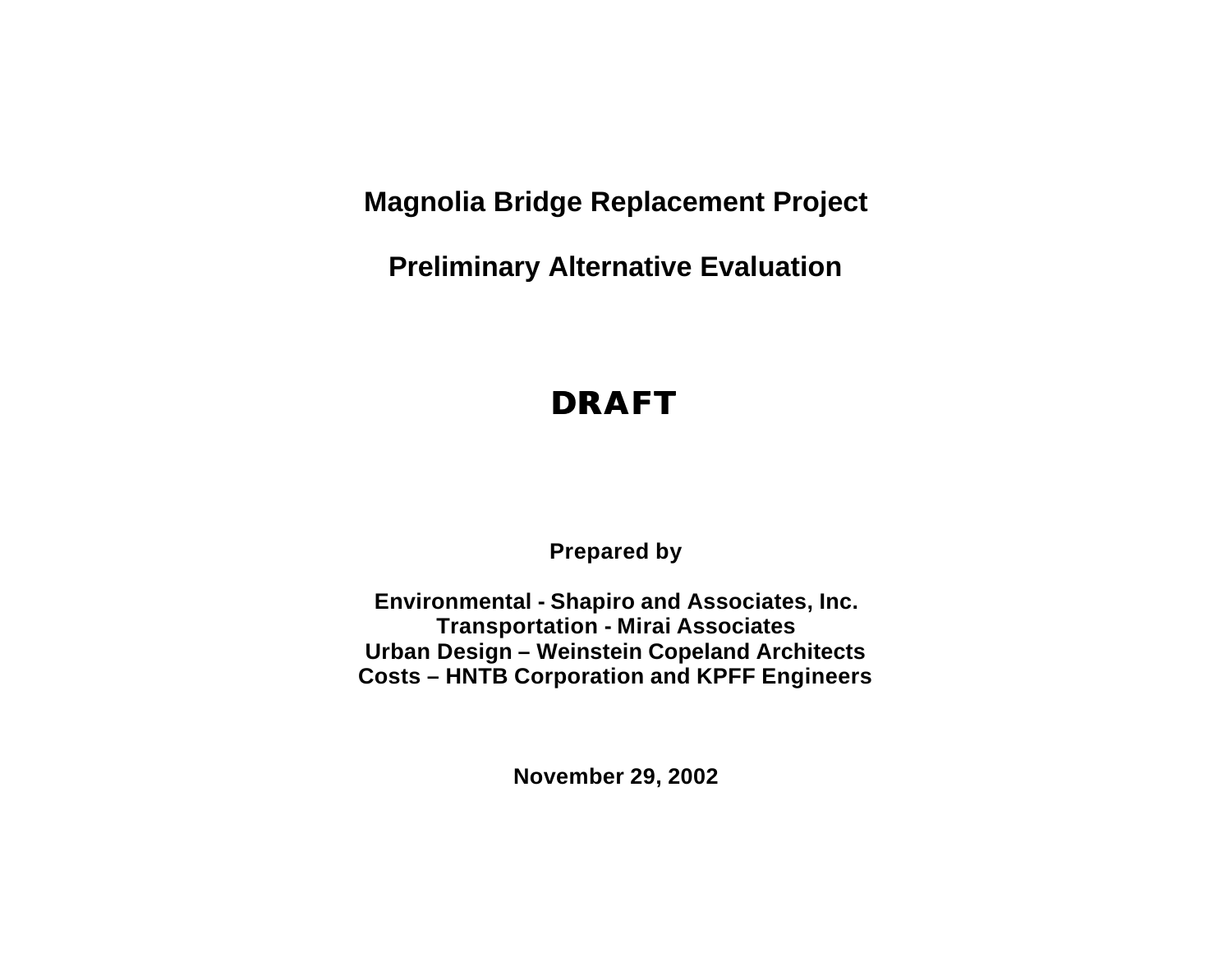|             | <b>COMMENTS</b>                                                                                                                                                                                                     | <b>EVALUATIONS</b>                                                                                                                                                                                                                             |               |                |                 | <b>RESULTS</b> |                                                           |
|-------------|---------------------------------------------------------------------------------------------------------------------------------------------------------------------------------------------------------------------|------------------------------------------------------------------------------------------------------------------------------------------------------------------------------------------------------------------------------------------------|---------------|----------------|-----------------|----------------|-----------------------------------------------------------|
| Alternative | <b>Advantages</b>                                                                                                                                                                                                   | <b>Disadvantages</b>                                                                                                                                                                                                                           | Environmental | Transportation | Design<br>Urban | Cost           | Recommended<br>Alternatives for<br>Further<br>Development |
| A           | • No business or residential displacements<br>identified.<br>Good access to Magnolia.<br>Retains dramatic views and entry into Magnolia.<br>• Lowest right-of-way costs.                                            | • Requires construction adjacent to or over<br>shoreline.<br>. Existing bridge shut down for extended periods.<br>• Interbay property separated from water.<br>- High construction costs.                                                      | $***$         | $\star$        |                 | $\star$        |                                                           |
| B           | • No business displacements identified.<br>• Improved access to waterfront and Magnolia<br>center.<br>• Could create a beautiful route into Magnolia.<br>• Medium construction, right-of-way & relocation<br>costs. | • Potential direct impacts to aquatic shoreline<br>and relatively high geological hazard impacts.<br>• Less direct route to Galer and Thorndike areas.<br>• Much more compatible with a second access<br>route.<br>- Highest mitigation costs. |               | $***$          | $***$           | $**$           |                                                           |
| C           | • No residential displacements identified.<br>• Improved access to waterfront from Magnolia.<br>• Low relocation and right-of-way costs.                                                                            | • Requires construction adjacent to or over<br>shoreline.<br>Less direct and slower route to Magnolia.<br>• All Magnolia traffic comes through center of<br>Port property.<br>• High construction and mitigation costs                         | *             | $\star$        |                 | $\star$        |                                                           |
| D           | • No residential displacements identified.<br>• Improved access to waterfront, Magnolia, and<br>Port property.<br>• Allows land to be connected to water.<br>• Low mitigation and right-of-way costs                | Potential displacement of businesses on Port of<br>Seattle properties.<br>Some bridge closures during construction.<br>Some view blockage of water from Port<br>uplands.<br>- Highest construction costs.                                      | $***$         | $***$          | $***$           |                |                                                           |
|             | $**$ = Best Alternatives                                                                                                                                                                                            | $* = Good$ Alternatives<br><b>Blank = Not Recommend Alternatives</b>                                                                                                                                                                           |               |                |                 |                |                                                           |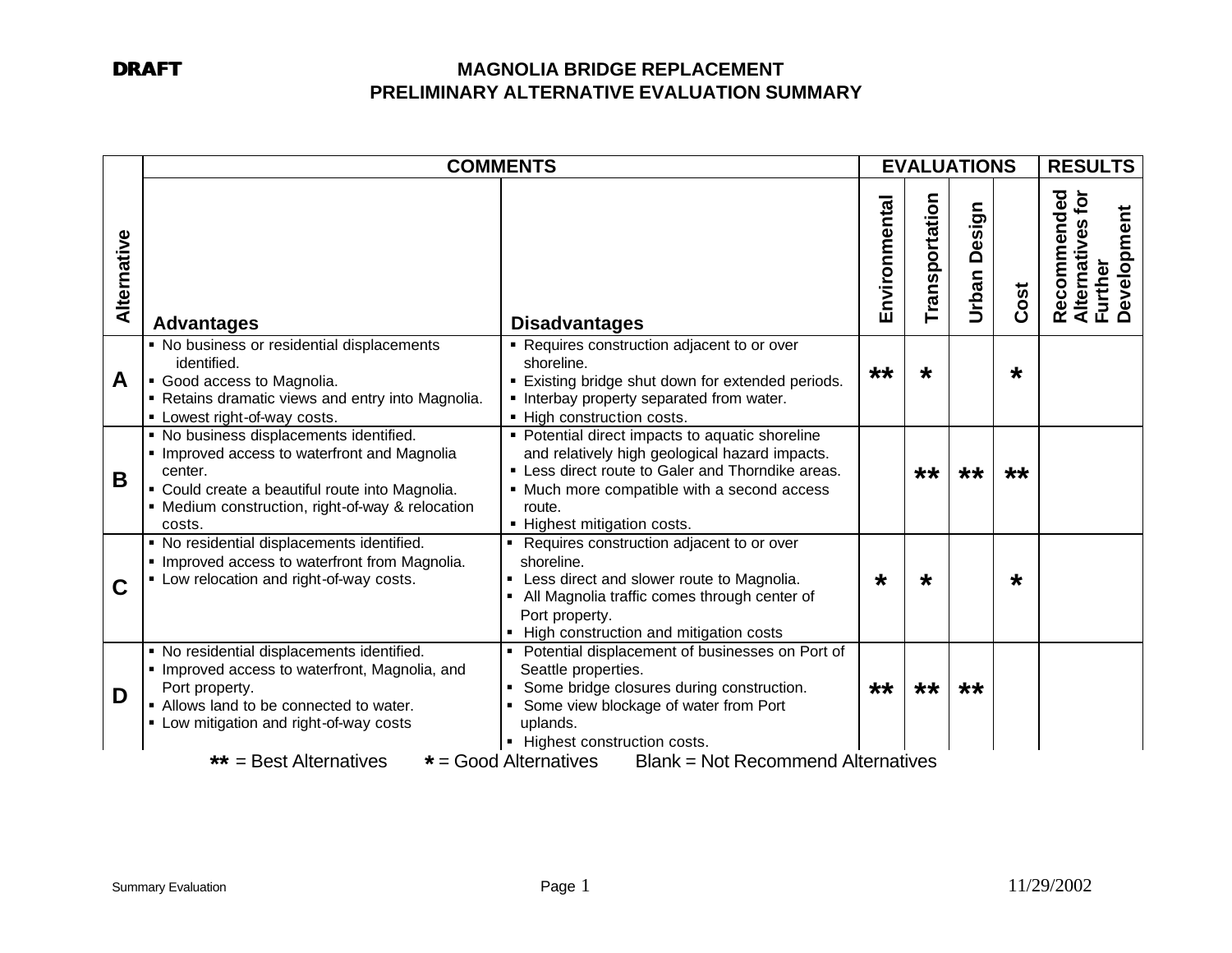|             | <b>COMMENTS</b>                                                                                                                                                                                   |                                                                                                                                                                                                                                                                      | <b>EVALUATIONS</b> | <b>RESULTS</b> |                     |       |                                                           |
|-------------|---------------------------------------------------------------------------------------------------------------------------------------------------------------------------------------------------|----------------------------------------------------------------------------------------------------------------------------------------------------------------------------------------------------------------------------------------------------------------------|--------------------|----------------|---------------------|-------|-----------------------------------------------------------|
| Alternative | <b>Advantages</b>                                                                                                                                                                                 | <b>Disadvantages</b>                                                                                                                                                                                                                                                 | Environmental      | Transportation | <b>Urban Design</b> | Cost  | Recommended<br>Alternatives for<br>Development<br>Further |
| Е           | • No shoreline impacts.<br>• Possible traffic benefits along 15 <sup>th</sup> Ave.<br>• Include Thorndyke improvement per Olmsted<br>plan.<br>• Medium construction costs.                        | <b>Exercise Business and residential displacements.</b><br>• No direct access from Magnolia to waterfront.<br>Ramps impact land use along 15 <sup>th</sup> Avenue<br>corridor.<br>- Highest relocation and right-of-way costs.                                       |                    |                |                     |       |                                                           |
| F           | • No shoreline impacts.<br>• Possible traffic benefits along 15 <sup>th</sup> Ave.<br>• Original Olmsted route: include Thorndyke<br>improvement per Olmsted plan.<br>• Highest relocation costs. | · Business and residential displacements.<br>• No direct access from Magnolia to waterfront.<br>• Does not adequately support development on<br>Port property.<br>- Highest relocation costs.                                                                        |                    |                |                     | $***$ |                                                           |
| G           | • No shoreline impacts.<br>• Improved access to waterfront and Port<br>property.<br>• Central access for Port property.<br>• Medium construction costs.                                           | • Requires significant construction in steep slope<br>areas.<br>• Less direct route to Magnolia.<br>Ramps impact land use along 15 <sup>th</sup> Avenue<br>corridor.<br>- High mitigation and right-of-way costs.                                                    | $\star$            |                |                     | **    |                                                           |
| H           | • No shoreline impacts.<br>• Two access points to Magnolia.<br>Choices will reduce unnecessary traffic on bluff<br>and Thorndyke.<br>Lowest mitigation costs.                                     | <b>Example:</b> Business displacements on Port of Seattle<br>properties.<br>• Worse access to waterfront and port property<br>from 15 <sup>th</sup> Ave.<br>Ramps impact land use along 15 <sup>th</sup> Avenue<br>corridor.<br>- High construction costs.           | **                 | $***$          | $***$               |       |                                                           |
|             | • No shoreline impacts.<br>Good access to Magnolia.<br>• Parcelization of Port property is workable.<br>• Medium construction costs.<br>$**$ = Best Alternatives                                  | <b>Business and residential displacements.</b><br>. No direct access from Magnolia to waterfront.<br>• Neighborhood has heavy localized impacts<br>along Boston.<br>• High relocation costs.<br>$* = Good$ Alternatives<br><b>Blank = Not Recommend Alternatives</b> |                    |                |                     |       |                                                           |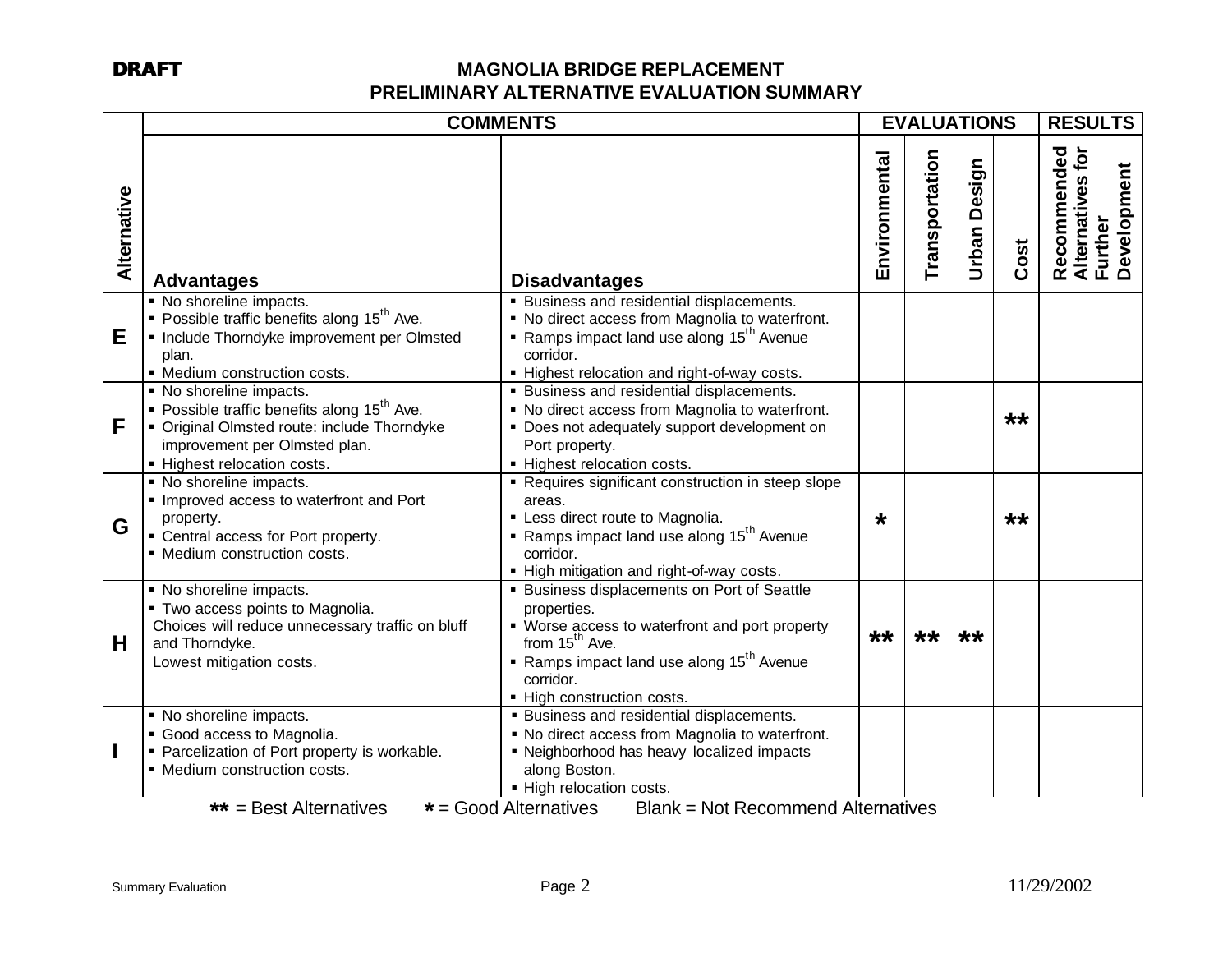| Alternative    | Air Quality              | Geologic Hazards | Habitat             | Wetlands | <b>Shorelines</b> | Quality/Stormwater<br>Water | Cultural and Historic<br>Resources | Hazardous and Problem<br>Waste | Displace/Relocation<br><b>Business</b> | Displace/Relocation<br>Residential | <b>Public Lands</b> | Noise                | <b>Best Ranked Alternatives</b><br>for Environmental<br>Evaluation |
|----------------|--------------------------|------------------|---------------------|----------|-------------------|-----------------------------|------------------------------------|--------------------------------|----------------------------------------|------------------------------------|---------------------|----------------------|--------------------------------------------------------------------|
| A              | $\pmb{\pmb{\pmb{\cup}}}$ | $\blacksquare$   | $+ +$               | $+ +$    | $\mathbf{o}$      | $\ddagger$                  | $+ +$                              | $\mathbf{o}$                   | $+ +$                                  | $+ +$                              | ÷                   | $\mathbf{o}$         | $***$                                                              |
| B              | $\mathsf{U}$             | $\sim$ $\sim$    | $\blacksquare$      | $+ +$    | $\blacksquare$    | $\blacksquare$              | $+ +$                              | $\mathbf{o}$                   | $+ +$                                  | $\blacksquare$                     | $\blacksquare$      | $\ddot{\phantom{1}}$ |                                                                    |
| $\mathbf C$    | $\mathsf{U}$             | $\blacksquare$   | $+ +$               | $+ +$    | $\mathbf{o}$      | $\mathbf{o}$                | $+ +$                              | $\mathbf{o}$                   | $\mathbf{o}$                           | $+ +$                              | $\mathbf{o}$        | $\blacksquare$       | $\star$                                                            |
| D              | $\cup$                   | $\mathbf{o}$     | $+ +$               | $+ +$    | $+ +$             | $\ddagger$                  | $+ +$                              | $\mathbf{o}$                   | $\blacksquare$                         | $+ +$                              | $\ddagger$          | н                    | $***$                                                              |
| E              | $\cup$                   | $\mathbf{o}$     | $+ +$               | $+ +$    | $+ +$             | $\mathbf{o}$                | $+ +$                              | $\mathbf{o}$                   |                                        | $\sim$ $\sim$                      | ÷                   | $\blacksquare$       |                                                                    |
| F              | $\cup$                   | $\mathbf{o}$     | $+ +$               | $+ +$    | $+ +$             | $\mathbf{o}$                | $+ +$                              | $\mathbf{o}$                   |                                        | - -                                | ÷                   |                      |                                                                    |
| G              | $\cup$                   | $\blacksquare$   | $+ +$               | $+ +$    | $+ +$             | $\mathbf{o}$                | $+ +$                              | $\mathbf{o}$                   |                                        | $+ +$                              | $\blacksquare$      |                      | $\star$                                                            |
| H              | $\cup$                   | $\mathbf{o}$     | $+ +$               | $+ +$    | $+ +$             | $\mathbf{o}$                | $+ +$                              | $\mathbf{o}$                   | $\blacksquare$                         | $+ +$                              | ٠                   |                      | $***$                                                              |
|                | $\cup$                   | $\mathbf{o}$     | $+ +$               | $+ +$    | $+ +$             | $\ddot{}$                   | $+ +$                              | $\mathbf{o}$                   |                                        | $\sim$ $\sim$                      | ÷                   | - -                  |                                                                    |
| <b>LEGEND:</b> | $\sim$ $\sim$            |                  | <b>Heavy Impact</b> |          |                   |                             |                                    |                                |                                        |                                    |                     |                      |                                                                    |

**- High Impact**

 **O Moderate Impact**

**+ Low Impact**

**+ + No Impact**

 **U Unknown**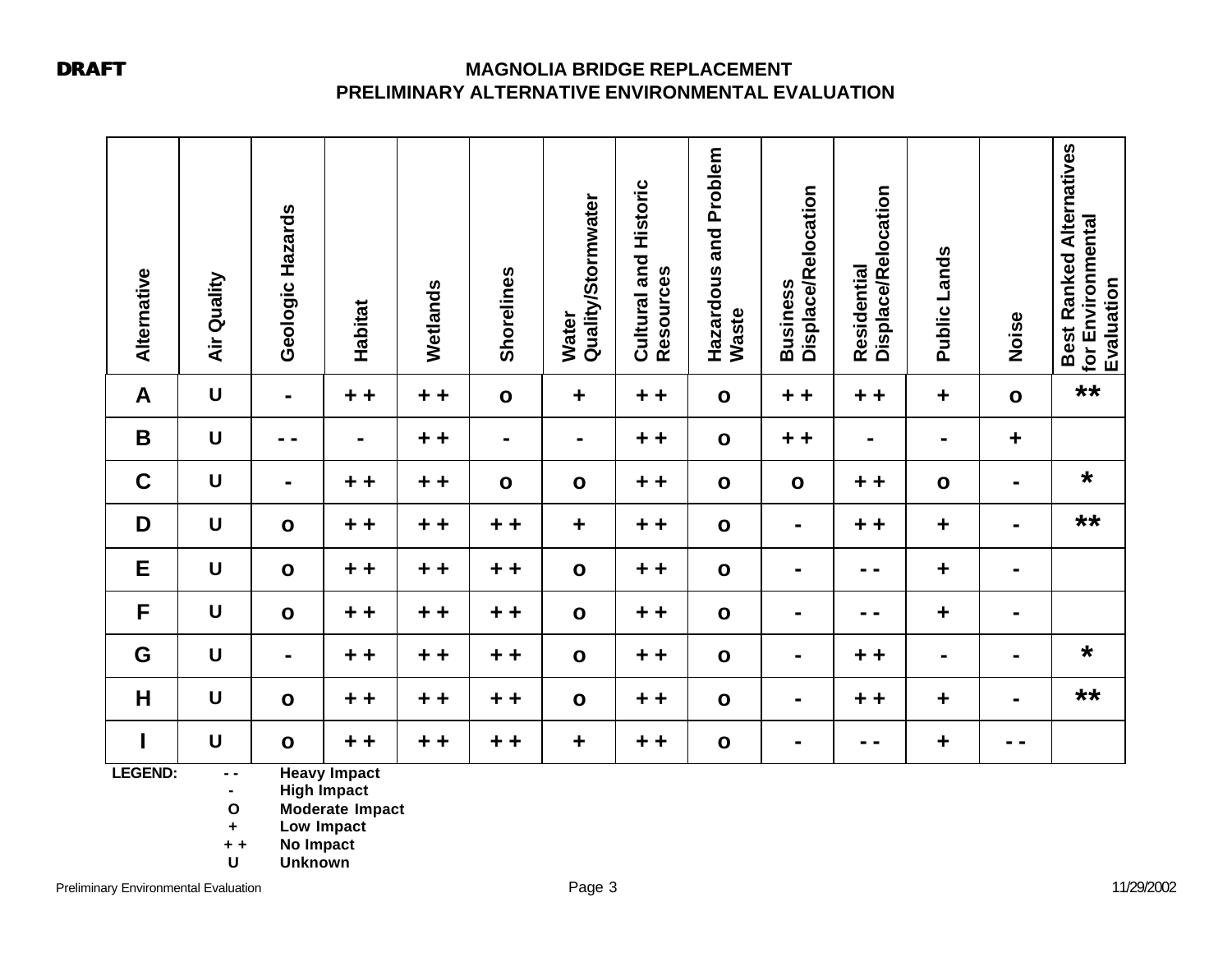| <b>Alternative</b> |                | <b>Air Quality</b>                                                                                                                                                                                            | <b>Alternative</b> | <b>Geologic Hazards</b> |                                                                                                                                                             |  |  |  |
|--------------------|----------------|---------------------------------------------------------------------------------------------------------------------------------------------------------------------------------------------------------------|--------------------|-------------------------|-------------------------------------------------------------------------------------------------------------------------------------------------------------|--|--|--|
|                    | Rating         | <b>Note</b>                                                                                                                                                                                                   |                    | Rating                  | <b>Note</b>                                                                                                                                                 |  |  |  |
| A                  | $\mathbf U$    |                                                                                                                                                                                                               | A                  |                         | Alternative A would require construction along<br>the shoreline in the liquefaction zone.                                                                   |  |  |  |
| B                  | $\mathbf U$    |                                                                                                                                                                                                               | B                  |                         | Alternative B would require construction within<br>potential landslide hazard areas and steep<br>slopes along the shoreline and 32 <sup>nd</sup> Ave W.     |  |  |  |
| $\mathbf C$        | $\mathbf U$    | Transportation system air quality impacts<br>are often associated with emissions of<br>idling vehicles at roadway intersections or                                                                            | C                  |                         | Alternative C is affected by the liquefaction<br>zone and requires significant construction in<br>steep slope areas.                                        |  |  |  |
| D                  | $\mathbf U$    | in slow-moving traffic.                                                                                                                                                                                       | D                  | $\mathbf{o}$            | Alternative D is affected by the liquefaction<br>zone and somewhat greater impacts to steep<br>slope areas.                                                 |  |  |  |
| E                  | $\mathbf U$    | At this time traffic modeling has not been<br>completed and a comparison of air<br>quality impacts among the alternatives<br>cannot be made. Generally, those<br>alternatives that result in greater delay at | Е                  | $\mathbf{o}$            | Alternative E is affected by the liquefaction<br>zone impacts to the potential landslide and<br>steep slope areas at Wheeler - Thorndyke<br>connection.     |  |  |  |
| F                  | $\overline{U}$ | intersections and slower moving traffic<br>would be more likely to result in higher<br>pollutant emissions. If the alternatives<br>improve traffic flow and prevent                                           | F                  | $\mathbf{o}$            | Alternative F is affected by the liquefaction<br>zone and impacts to the potential landslide<br>and steep slope areas at Wheeler -<br>Thorndyke connection. |  |  |  |
| G                  | $\mathbf U$    | congestion on or around the Magnolia<br>Bridge, air quality could be improved in<br>the localized area compared to existing<br>conditions.                                                                    | G                  |                         | Alternative G is affected by the liquefaction<br>zone and requires significant construction in<br>steep slope areas.                                        |  |  |  |
| H                  | $\mathbf U$    |                                                                                                                                                                                                               | H                  | $\mathbf{o}$            | Alternative H is affected by the liquefaction<br>zone and moderate impacts to steep slopes<br>from the second bridge.                                       |  |  |  |
|                    | $\mathbf U$    |                                                                                                                                                                                                               |                    | $\mathbf{o}$            | Alternative I is affected by the liquefaction<br>zone with moderate impacts to landslide and<br>steep slopes at the Boston - Thorndyke<br>connection.       |  |  |  |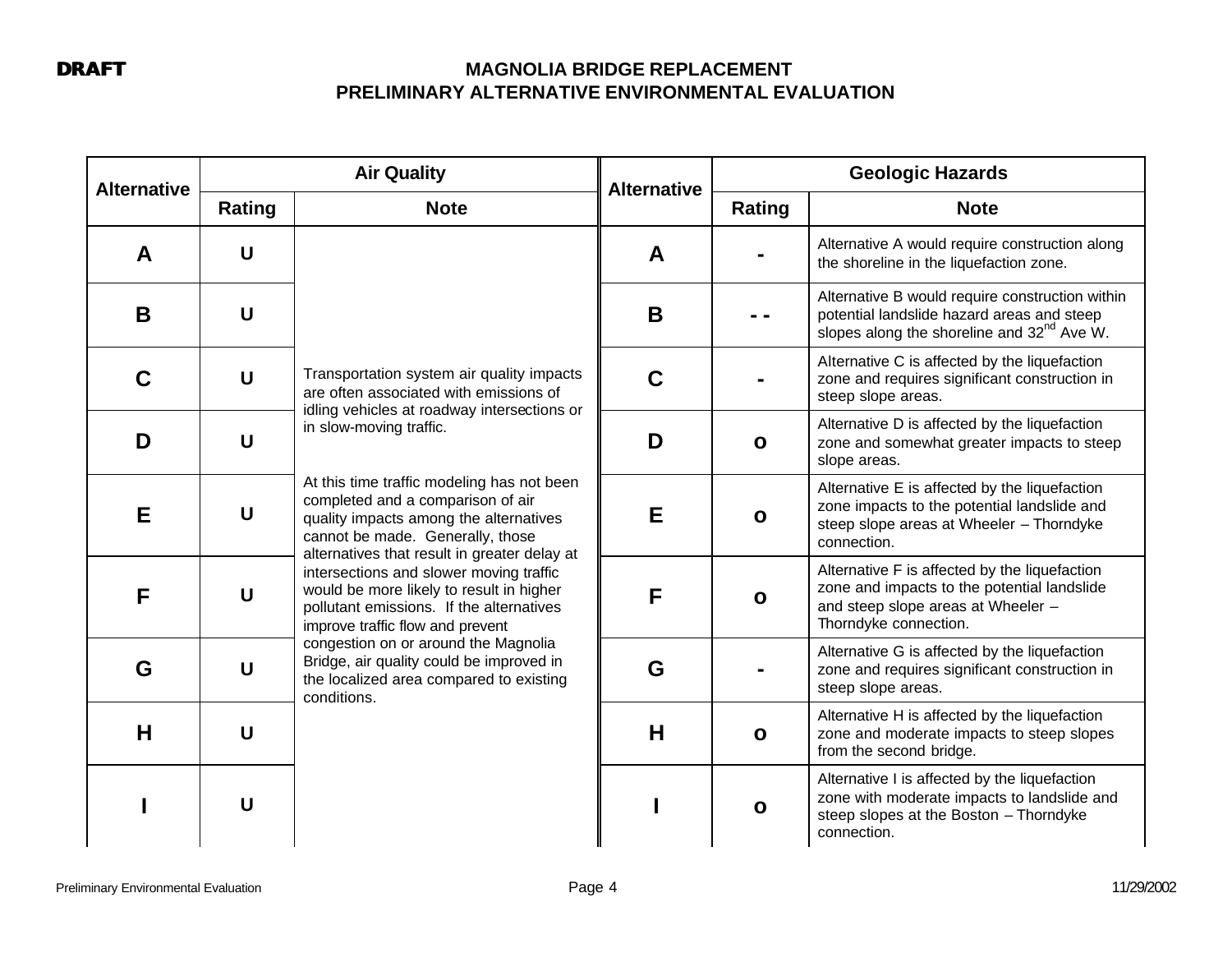| <b>Alternative</b> |               | <b>Habitat</b>                                                                                                                                                        | <b>Alternative</b> | <b>Wetlands</b> |                                                                                                               |  |  |  |
|--------------------|---------------|-----------------------------------------------------------------------------------------------------------------------------------------------------------------------|--------------------|-----------------|---------------------------------------------------------------------------------------------------------------|--|--|--|
|                    | <b>Rating</b> | <b>Note</b>                                                                                                                                                           |                    | <b>Rating</b>   | <b>Note</b>                                                                                                   |  |  |  |
| A                  | $+ +$         |                                                                                                                                                                       | $\mathsf{A}$       | $+ +$           |                                                                                                               |  |  |  |
| B                  |               |                                                                                                                                                                       | B                  | $+ +$           |                                                                                                               |  |  |  |
| $\mathbf C$        | $+ +$         | No designated wildlife habitat areas for<br>terrestrial wildlife species have been<br>identified along any of the alignments. All                                     | $\mathbf C$        | $+ +$           |                                                                                                               |  |  |  |
| D                  | $+ +$         | or portions of most of the proposed<br>alignments are within 1000 feet of Puget<br>Sound, which is designated critical                                                | D                  | $+ +$           |                                                                                                               |  |  |  |
| E                  | $+ +$         | habitat for the listed threatened Puget<br>Sound Endangered Species Unit of the<br>chinook salmon. Based on preliminary<br>engineering drawings, Alternative B is the | E                  | $+ +$           | No wetlands are known to exist along any of<br>the proposed alignments, based on City of<br>Seattle GIS data. |  |  |  |
| F                  | $+ +$         | only alignment that appears to have<br>potential direct impacts on potential<br>habitat for chinook salmon. There are no                                              | F                  | $+ +$           |                                                                                                               |  |  |  |
| G                  | $+ +$         | known occurrences of other listed<br>species within 1 mile of any of the<br>proposed alignments.                                                                      | G                  | $+ +$           |                                                                                                               |  |  |  |
| H                  | $+ +$         |                                                                                                                                                                       | H                  | $+ +$           |                                                                                                               |  |  |  |
|                    | $+ +$         |                                                                                                                                                                       |                    | $+ +$           |                                                                                                               |  |  |  |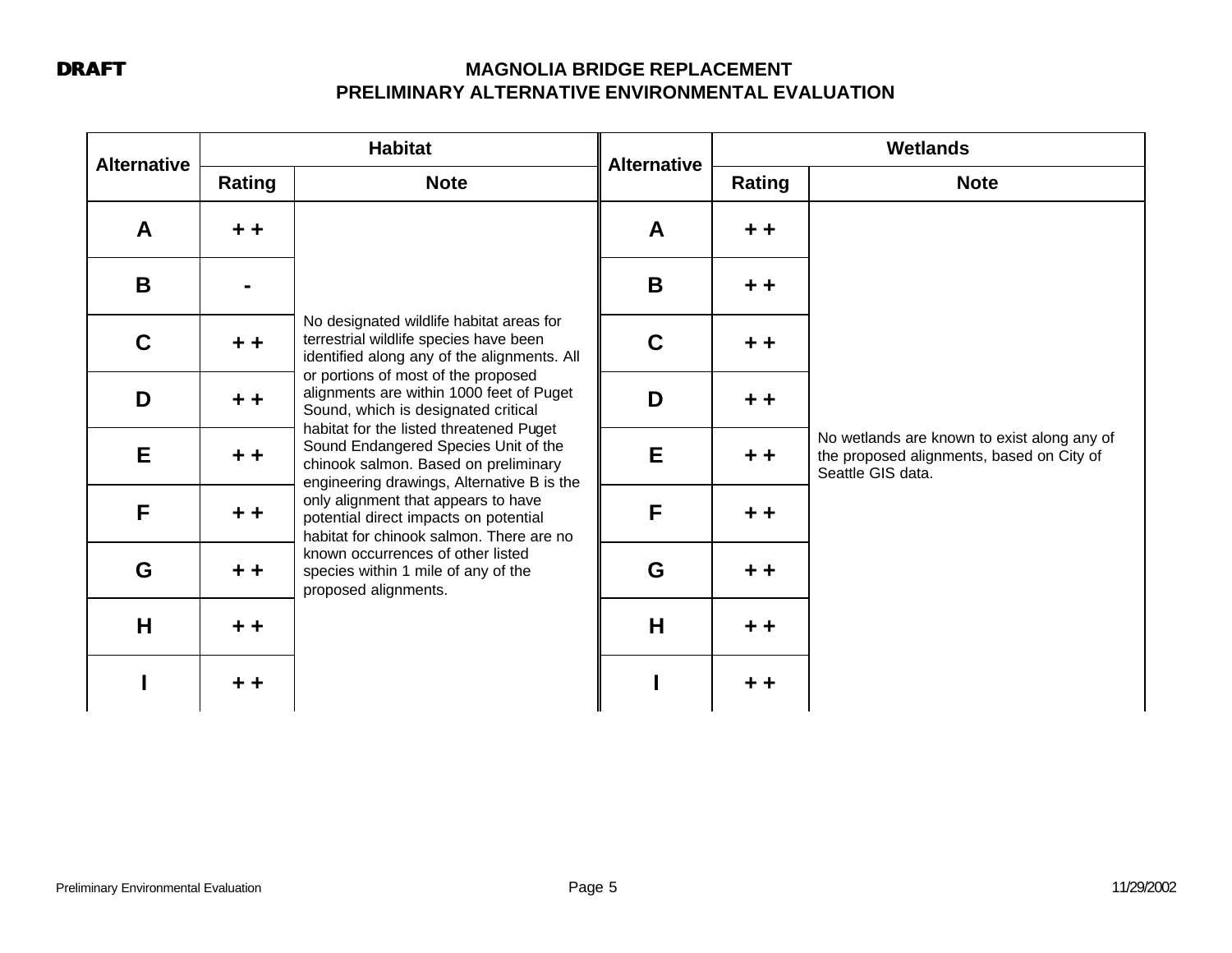| <b>Alternative</b> |              | <b>Shorelines</b>                                                                                                                                                                  | <b>Alternative</b> | <b>Water Quality/Stormwater</b> |                                                                                                                                                           |  |  |  |
|--------------------|--------------|------------------------------------------------------------------------------------------------------------------------------------------------------------------------------------|--------------------|---------------------------------|-----------------------------------------------------------------------------------------------------------------------------------------------------------|--|--|--|
|                    | Rating       | <b>Note</b>                                                                                                                                                                        |                    | Rating                          | <b>Note</b>                                                                                                                                               |  |  |  |
| A                  | $\mathbf{o}$ | Alternative A would require construction<br>adjacent to or over approximately 1,600<br>feet of Smith Cove shoreline.                                                               | A                  | $\ddot{\phantom{1}}$            | Net changes to impervious surfaces; minimal<br>impacts to water quality or stormwater.                                                                    |  |  |  |
| B                  |              | Same impacts as Alternative A plus<br>additional 1,000 feet of aquatic shoreline<br>west of Elliott Bay Marina, where<br>roadway would have to be supported on<br>fill or pilings. | B                  |                                 | Alternative B would add impervious surface in<br>shoreline areas. Concerns include water<br>quality impacts from roadway stormwater<br>runoff.            |  |  |  |
| C                  | $\mathbf{o}$ | Alternative C would require construction<br>adjacent to or over approximately 800<br>feet of Smith Cove shoreline.                                                                 | C                  | $\mathbf{o}$                    | Alternative C would add impervious surface<br>along the east slope of Magnolia with potential<br>impacts to stormwater runoff along the<br>hillside.      |  |  |  |
| D                  | $+ +$        | No shoreline impacts.                                                                                                                                                              | D                  | $\ddot{\phantom{1}}$            | Net impervious surface changes would be<br>minimal and unlikely to significantly affect<br>water quality/stormwater.                                      |  |  |  |
| Е                  | $+ +$        | No shoreline impacts                                                                                                                                                               | Е                  | $\mathbf{o}$                    | Net impervious surface changes would be<br>minimal; potential for construction - related<br>impacts at Wheeler flyover.                                   |  |  |  |
| F                  | + +          | No shoreline impacts                                                                                                                                                               | F                  | $\mathbf{o}$                    | Net impervious surface changes would be<br>minimal; potential for construction - related<br>impacts at Wheeler flyover.                                   |  |  |  |
| G                  | + +          | No shoreline impacts                                                                                                                                                               | G                  | $\mathbf{o}$                    | Alternative G would add impervious surface<br>along the east slope of Magnolia and require<br>careful control of stormwater runoff along the<br>hillside. |  |  |  |
| H                  | + +          | No shoreline impacts                                                                                                                                                               | H                  | $\mathbf{o}$                    | Second bridge in Alternative H would add<br>impervious surface; potential for construction<br>- related impacts at Wheeler - Thorndyke<br>connection.     |  |  |  |
|                    | + +          | No shoreline impacts                                                                                                                                                               |                    | ٠                               | Net impervious surface changes would be<br>minimal; potential for construction - related<br>impacts at Boston - Thorndyke connection.                     |  |  |  |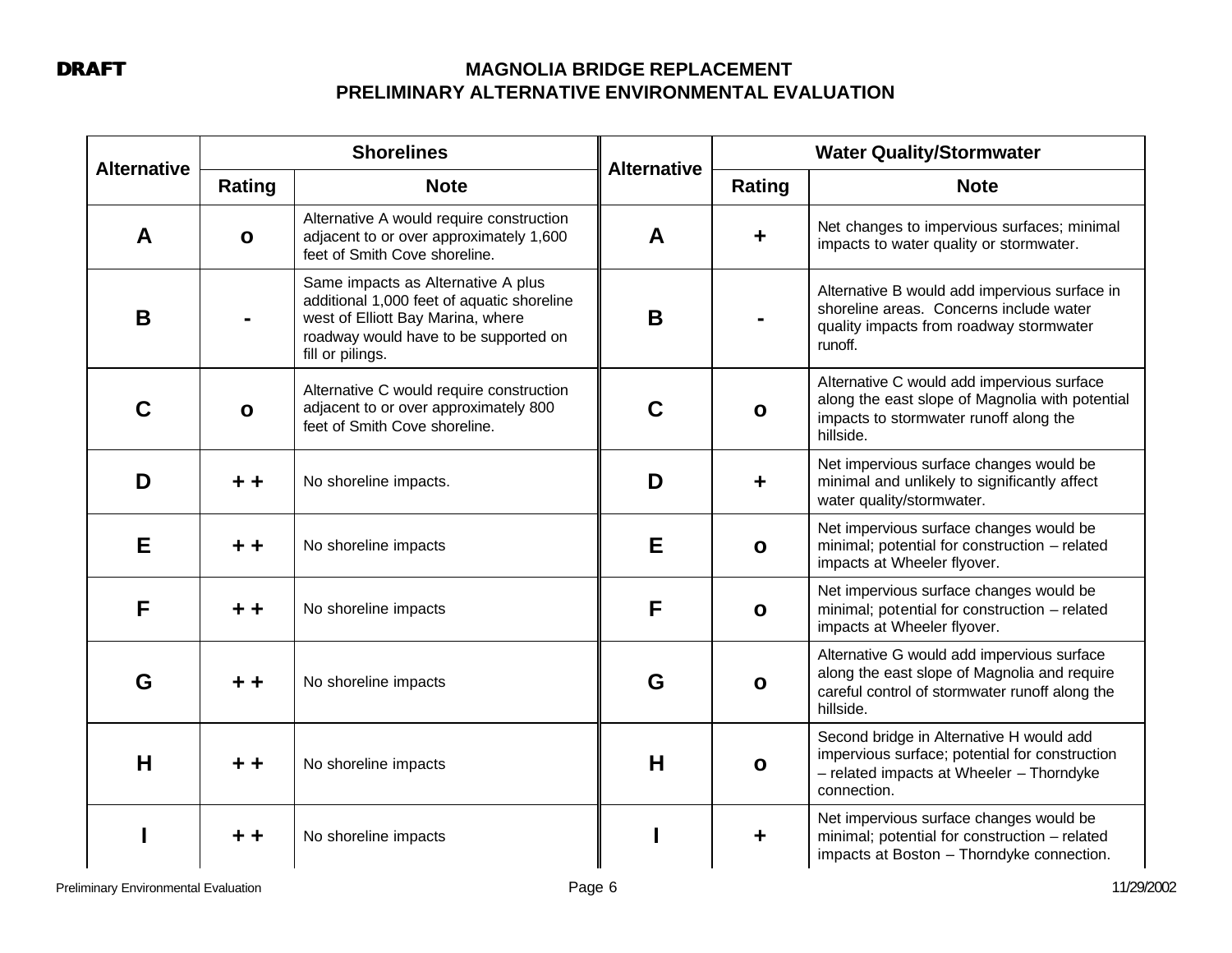| <b>Alternative</b> |        | <b>Cultural and Historic Resources</b>                                                                                                                                   | <b>Alternative</b> | <b>Hazardous and Problem Waste</b> |                                                                                                                                             |  |  |  |
|--------------------|--------|--------------------------------------------------------------------------------------------------------------------------------------------------------------------------|--------------------|------------------------------------|---------------------------------------------------------------------------------------------------------------------------------------------|--|--|--|
|                    | Rating | <b>Note</b>                                                                                                                                                              |                    | Rating                             | <b>Note</b>                                                                                                                                 |  |  |  |
| A                  | + +    |                                                                                                                                                                          | A                  | $\mathbf{o}$                       |                                                                                                                                             |  |  |  |
| B                  | $+ +$  | No archaeological sites or sites listed on                                                                                                                               | B                  | $\mathbf{o}$                       |                                                                                                                                             |  |  |  |
| C                  | $+ +$  | the National Register of Historic Places<br>were identified within the study area. A<br>number of sites on or near the study area                                        | $\mathbf C$        | $\mathbf{o}$                       | Detailed analysis identifying specific sites<br>requiring cleanup under each Alternative has<br>not been performed. However, based on total |  |  |  |
| D                  | $+ +$  | were identified on Historic Property<br>Inventory forms, but none of those sites<br>were listed on the National Register.                                                | D                  | $\mathbf{o}$                       | disturbed area for each Alternative,<br>preliminary evaluation of the potential for<br>hazardous waste issues was conducted.                |  |  |  |
| E                  | $+ +$  | Inventoried sites included the Magnolia<br>Bridge (which is inherently affected by all<br>alignments), warehouses on Pier 91, and<br>Pier 90. In addition, single family | E                  | $\mathbf{o}$                       | All alignments would result in disturbance of<br>land historically used for industrial purposes                                             |  |  |  |
| F                  | $+ +$  | residences in the Magnolia neighborhood<br>were listed on the forms. At this time, it<br>appears that all inventoried historic                                           | F                  | $\mathbf{o}$                       | and could encounter hazardous waste<br>requiring remediation.                                                                               |  |  |  |
| G                  | $+ +$  | structures, other than the Magnolia<br>Bridge itself, are outside of potential<br>bridge construction areas and would not                                                | G                  | $\mathbf{o}$                       | Alternatives E, F, G, H, and I would require<br>construction within the 1,000-foot methane<br>buffer for the Interbay Landfill.             |  |  |  |
| H                  | $+ +$  | be affected.                                                                                                                                                             | H                  | $\mathbf{o}$                       |                                                                                                                                             |  |  |  |
|                    | $+ +$  |                                                                                                                                                                          |                    | $\mathbf{o}$                       |                                                                                                                                             |  |  |  |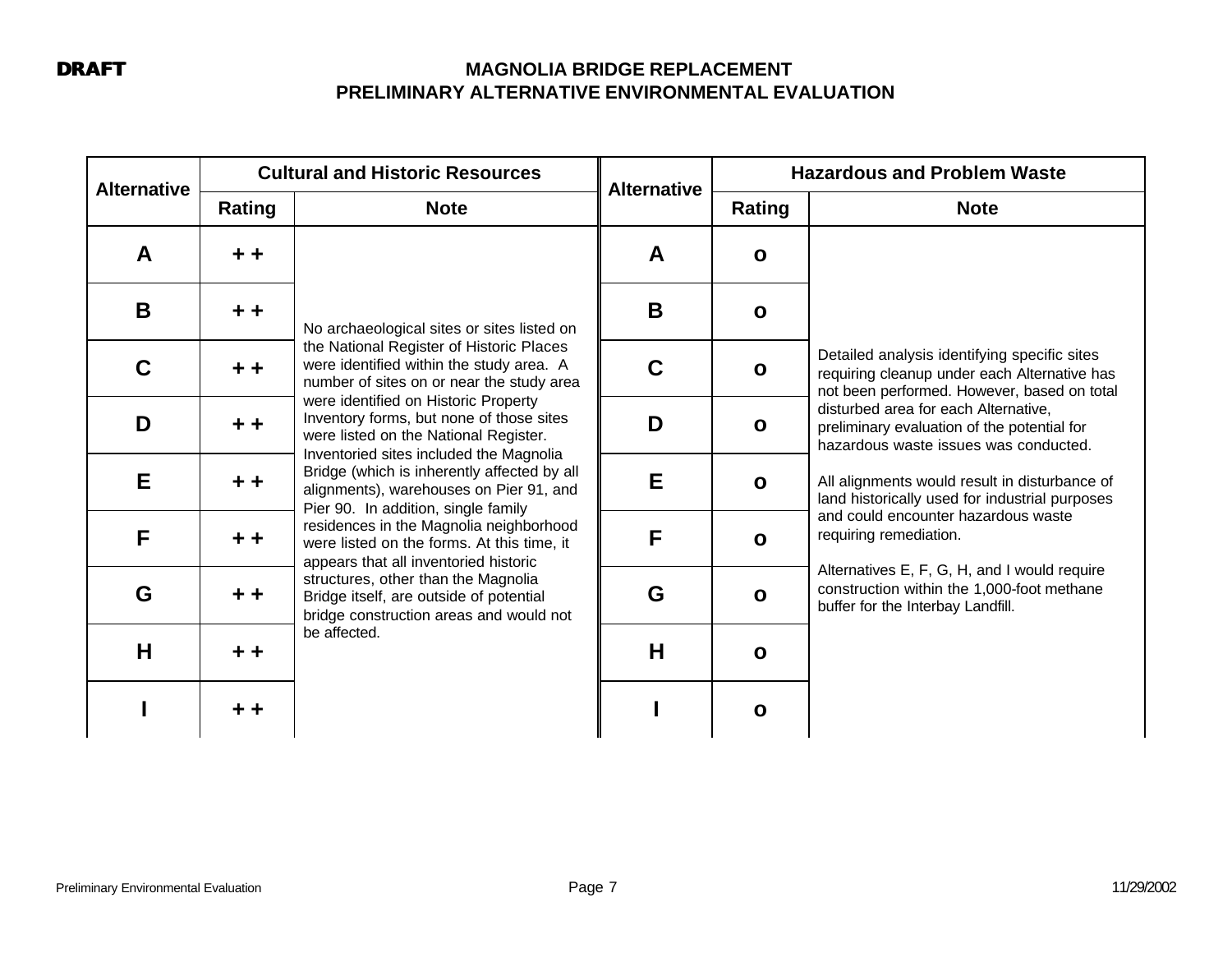| <b>Alternative</b> |              | <b>Business Displacement/Relocation*</b>                                                                                                                                                          | <b>Alternative</b> | Residential Displacement/Relocation* |                                                                                                                                                          |  |  |
|--------------------|--------------|---------------------------------------------------------------------------------------------------------------------------------------------------------------------------------------------------|--------------------|--------------------------------------|----------------------------------------------------------------------------------------------------------------------------------------------------------|--|--|
|                    | Rating       | <b>Note</b>                                                                                                                                                                                       |                    | Rating                               | <b>Note</b>                                                                                                                                              |  |  |
| A                  | $+ +$        | No business displacements identified.                                                                                                                                                             | A                  | $+ +$                                | No residential displacements identified.                                                                                                                 |  |  |
| B                  | + +          | No business displacements identified.                                                                                                                                                             | B                  |                                      | Alternative B could displace up to 9 single-<br>family residential structures along the<br>shoreline west of the Elliott Bay Marina.                     |  |  |
| C                  | $\mathbf{o}$ | Displace at least 1 existing business on<br>Port of Seattle properties                                                                                                                            | $\mathbf C$        | + +                                  | No residential displacements identified.                                                                                                                 |  |  |
| D                  |              | Displace 1 major business (City Ice) on<br>Port properties and portions of 2<br>businesses east of the rail yard.                                                                                 | D                  | + +                                  | No residential displacements identified.                                                                                                                 |  |  |
| E                  |              | Wheeler Street ramp would displace at<br>least 1 business fronting the east side of<br>15th Avenue W between Boston and<br><b>Wheeler Streets.</b>                                                | E                  |                                      | The Wheeler Street ramp would displace<br>approximately 15 single-family residences<br>and 3 multifamily residential buildings east of<br>15th Avenue W. |  |  |
| F                  |              | Wheeler Street ramp would displace at<br>least 1 business fronting the east side of<br>15th Avenue W. Armory Street ramp<br>may displace 2 businesses fronting the<br>east side of 15th Avenue W. | F                  |                                      | The Wheeler Street ramp would displace<br>approximately 15 single-family residences<br>and 3 multifamily residential buildings east of<br>15th Avenue W. |  |  |
| G                  |              | The Armory Street ramp may displace 2<br>businesses fronting the east side of 15th<br>Avenue W. near Newton and Howe<br>Streets.                                                                  | G                  | $+ +$                                | No residential displacements identified.                                                                                                                 |  |  |
| Н                  |              | Potential to displace 2 existing<br>businesses on Port properties. Armory<br>Street ramp may displace 2 businesses<br>fronting the east side of 15th Avenue W.                                    | H                  | $+ +$                                | No residential displacements identified.                                                                                                                 |  |  |
|                    |              | The Armory Street ramp may displace 2<br>businesses fronting the east side of 15th<br>Avenue W near Newton and Howe<br>Streets.                                                                   |                    |                                      | Potential for full or partial displacement of 7<br>multifamily buildings along Boston Street, east<br>of Thorndyke Avenue.                               |  |  |

\* Estimates based only on review of aerial photos and land use maps; to be refined for the final study phase using City of Seattle GIS database.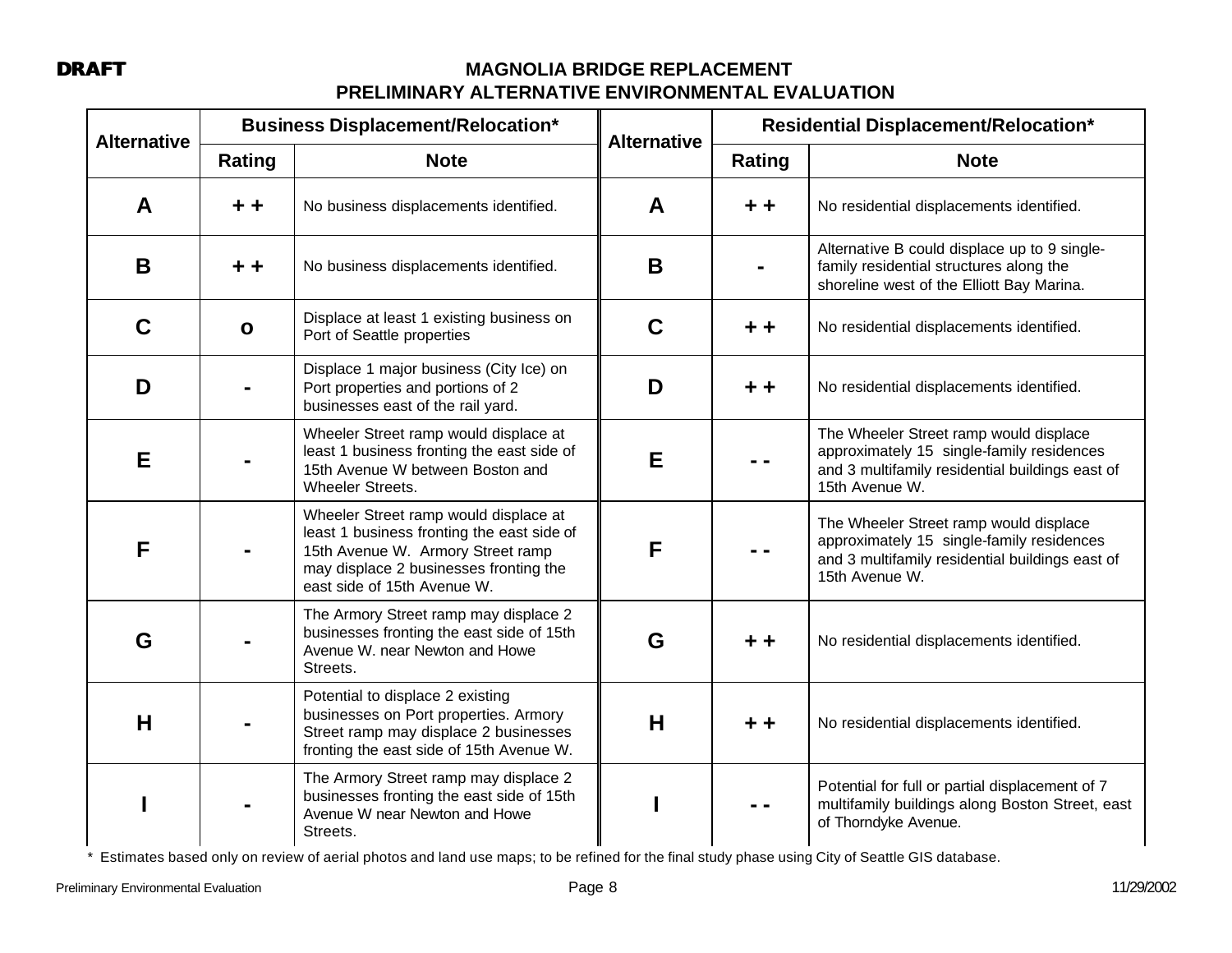| <b>Alternative</b> |              | <b>Public Lands</b>                                                                                                                                                                                                                                                         | <b>Alternative</b> |              | Noise*                                                                                                                                                                                                                        |  |  |  |  |
|--------------------|--------------|-----------------------------------------------------------------------------------------------------------------------------------------------------------------------------------------------------------------------------------------------------------------------------|--------------------|--------------|-------------------------------------------------------------------------------------------------------------------------------------------------------------------------------------------------------------------------------|--|--|--|--|
|                    | Rating       | <b>Note</b>                                                                                                                                                                                                                                                                 |                    | Rating       | <b>Note</b>                                                                                                                                                                                                                   |  |  |  |  |
| A                  | ╋            | West bridge approach places bridge closer<br>to Smith Cove Park; net amount of affected<br>lands would not increase                                                                                                                                                         | A                  | $\mathbf{o}$ | Approximately 250 residences affected by<br>existing corridor from west approach to<br>McGraw. No net change in operational noise;<br>potential improvement because west bridge<br>approach farther from existing residences. |  |  |  |  |
| B                  |              | Bridge would cross surplus Navy land<br>being considered for acquisition by City of<br>Seattle; cross City-owned aquatic lands<br>west of marina; affect greenbelt parcels in<br>32 <sup>nd</sup> Ave. W. corridor; potential at-grade<br>crossing of existing bike routes. | B                  |              | Approximately 140 residences affected by<br>operational noise; includes 45 residences not<br>currently affected, 95 currently affected (net<br>improvement of 110 residences over Alternative<br>A).                          |  |  |  |  |
| C                  | $\mathbf{o}$ | Potential crossing of 9 designated<br>greenbelt parcels along the east Magnolia<br>hillside.                                                                                                                                                                                | C                  |              | Approximately 75 additional residences (over<br>Alternative A) affected by operational noise.                                                                                                                                 |  |  |  |  |
| D                  | ٠            | Minimal impacts to greenbelt and bike<br>routes due to elevated crossings.                                                                                                                                                                                                  | D                  |              | Approx. 30 additional residences (over<br>Alternative A) affected by operational noise.                                                                                                                                       |  |  |  |  |
| Е                  | ÷            | Construction adjacent to the south<br>boundary of the Interbay Golf Course.                                                                                                                                                                                                 | E                  |              | Approx. 140 residences at Wheeler ramp; and<br>approx. 60 residences at Thorndyke terminus<br>affected by operational noise.                                                                                                  |  |  |  |  |
| F                  | ٠            | Construction adjacent to the south<br>boundary of the Interbay Golf Course.                                                                                                                                                                                                 | F                  |              | Approx. 140 residences at Wheeler ramp; and<br>approx. 60 residences at Thorndyke terminus<br>affected by operational noise.                                                                                                  |  |  |  |  |
| G                  |              | Potential crossing of 9 designated<br>greenbelt parcels and potential impacts to<br>bike route at base of Magnolia hillside.                                                                                                                                                | G                  |              | Minimum 100 additional residences (over<br>Alternative A) affected by operational noise.                                                                                                                                      |  |  |  |  |
| H                  | ÷            | Potential at-grade crossing of existing bike<br>route adjacent to rail yard.                                                                                                                                                                                                | Н                  |              | Approx. 10 additional residences (over<br>Alternative A) at southern alignment; and<br>approx. 60 residences at Thorndyke terminus<br>affected by operational noise.                                                          |  |  |  |  |
|                    |              | Minimal impacts to bike routes due to<br>elevated crossings.                                                                                                                                                                                                                |                    |              | Approx. 350 residences in the vicinity of Boston<br>- Thorndyke intersection potentially affected by<br>operational noise.                                                                                                    |  |  |  |  |

\* Estimates based only on review of aerial photos and land use maps; to be refined for the final study phase using City of Seattle GIS database.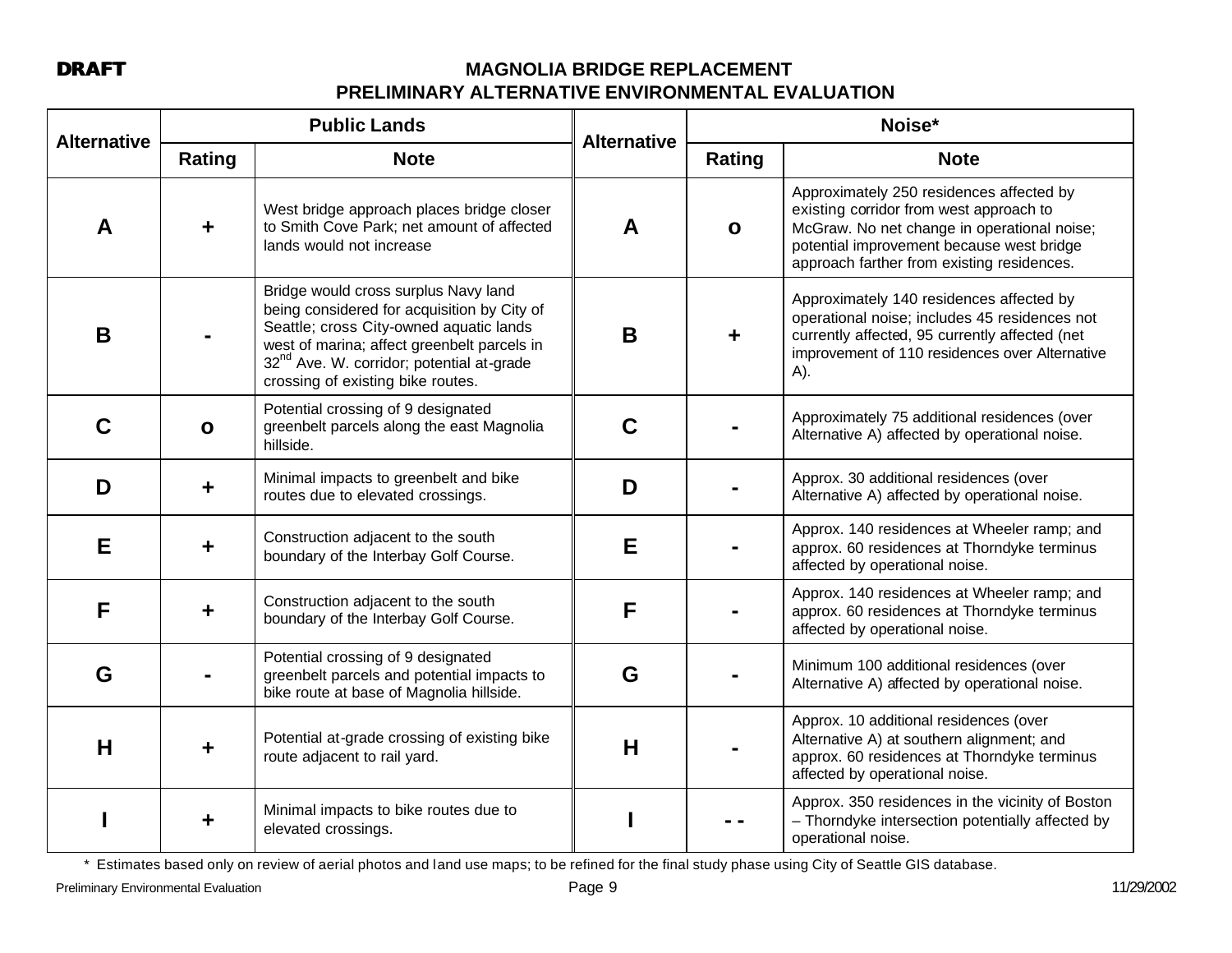|                    |                                                  | <b>Traffic Impacts</b>                                                    |                                           |                                              | <b>Access</b>                                                                |                                                        |                                             |                           |                                    |                           |                      |                                                                     |
|--------------------|--------------------------------------------------|---------------------------------------------------------------------------|-------------------------------------------|----------------------------------------------|------------------------------------------------------------------------------|--------------------------------------------------------|---------------------------------------------|---------------------------|------------------------------------|---------------------------|----------------------|---------------------------------------------------------------------|
| <b>Alternative</b> | Magnolia Street Motor<br>Vehicle Traffic Impacts | 15 <sup>th</sup> W/Elliott W Corridor<br>Motor Vehicle Traffic<br>Impacts | during<br>Traffic Impacts<br>Construction | <b>Motor Vehicular Access</b><br>to Magnolia | Motor Vehicular Access<br>to Waterfront from 15 <sup>th</sup><br>W/Elliott W | Motor Vehicle Access to<br>Waterfront from<br>Magnolia | Access to<br>Motor Vehicle<br>Port Property | Emergency Service Impacts | Bicycle & Pedestrian<br>Connection | <b>Transit Connection</b> | Impacts to Railroad  | <b>Best Ranked Alternatives</b><br>for Transportation<br>Evaluation |
| A                  | $\mathbf{o}$                                     | $\mathbf{o}$                                                              |                                           | $\ddot{}$                                    | $\mathbf{o}$                                                                 | $\ddot{\phantom{1}}$                                   | $\blacksquare$                              | $\mathbf{o}$              | $\mathbf{o}$                       | $\mathbf{o}$              | $\ddot{}$            | $\star$                                                             |
| $\mathbf B$        | $\mathbf{o}$                                     | $\mathbf{o}$                                                              |                                           | $\mathbf{o}$                                 | $\ddot{}$                                                                    | $+ +$                                                  | $\ddot{\phantom{1}}$                        | $\ddagger$                | $+ +$                              | ۰                         | $\ddot{\phantom{1}}$ | $***$                                                               |
| $\mathbf C$        | $\mathbf{o}$                                     | $\mathbf{o}$                                                              |                                           |                                              |                                                                              | $\ddot{}$                                              | $\ddagger$                                  | $\mathbf{o}$              | $\mathbf{o}$                       | $\mathbf{o}$              | $\ddagger$           | $\star$                                                             |
| D                  | $\mathbf{o}$                                     | $\mathbf{o}$                                                              |                                           | $\ddot{}$                                    | $\ddot{}$                                                                    | ÷.<br>$\ddot{\phantom{1}}$                             | + +                                         | ٠                         | $\mathbf{o}$                       | $\mathbf{o}$              | $\mathbf{o}$         | $***$                                                               |
| E                  | $\blacksquare$                                   | $\ddot{}$                                                                 | $\mathbf{o}$                              | $\mathbf{o}$                                 |                                                                              | $\mathbf{o}$                                           | + +                                         |                           |                                    | ۰.                        | $\blacksquare$       |                                                                     |
| F                  | $\blacksquare$                                   | $\ddot{}$                                                                 | $\mathbf{o}$                              | $\mathbf{o}$                                 | - -                                                                          | $\mathbf{o}$                                           | -                                           | -                         | -                                  | $\blacksquare$            | $\mathbf{o}$         |                                                                     |
| G                  | $\ddot{\phantom{1}}$                             | $\ddot{}$                                                                 | $\blacksquare$                            | $\blacksquare$                               | $\blacksquare$                                                               | $\ddot{}$                                              | ٠                                           | $\mathbf{o}$              | $\mathbf{o}$                       | ۰.                        | $\blacksquare$       |                                                                     |
| Н                  | $\ddot{\phantom{1}}$                             | $\blacksquare$                                                            | $\blacksquare$                            | $\ddot{}$<br>÷.                              | --                                                                           | $\ddot{\phantom{1}}$<br>$\ddot{}$                      | Ξ.                                          | $\ddagger$                | $+ +$                              | $\ddot{}$                 | $\blacksquare$       | $***$                                                               |
|                    | -                                                | $\ddot{}$                                                                 | $\mathbf{o}$                              | $\ddagger$                                   | $\mathbf{o}$                                                                 | $\mathbf{o}$                                           | $\ddot{\phantom{1}}$<br>٠                   | ۰                         |                                    | ۰                         |                      |                                                                     |
| <b>LEGEND:</b>     |                                                  |                                                                           |                                           | <b>Considerably Worse Than Existing</b>      |                                                                              |                                                        |                                             |                           |                                    |                           |                      |                                                                     |

**- Somewhat worse Than Existing**

**o Minimal Change From Existing**

 **+ Minor Improvement From Existing**

**+ + Substantial Improvement From Existing**

 **U Unknown**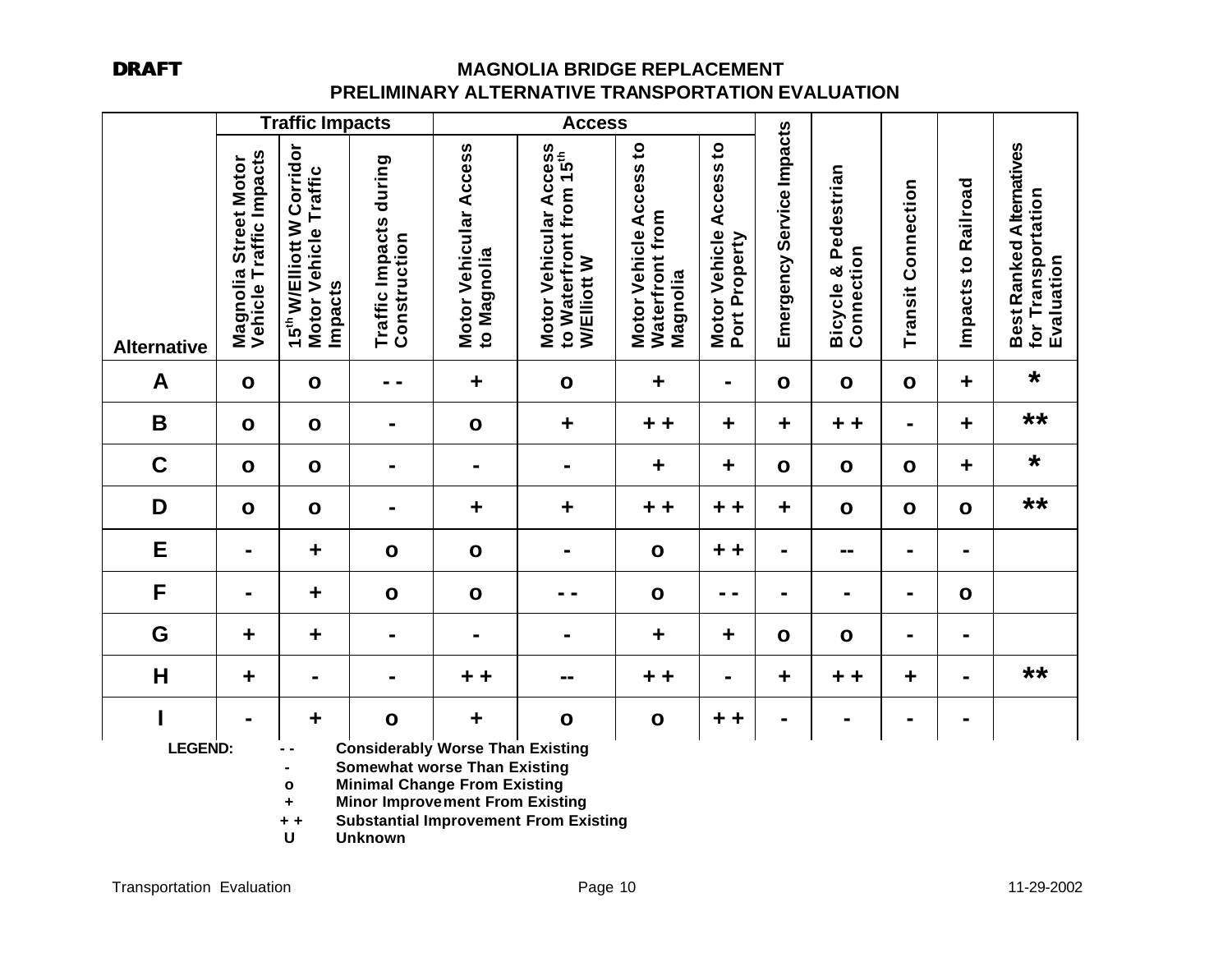| <b>Alternative</b> | <b>Impacts</b> | <b>Magnolia Street Motor Vehicle Traffic</b>                                                                                          | <b>Alternative</b> | 15 <sup>th</sup> W/Elliott W Corridor Motor Vehicle<br><b>Traffic Impacts</b> |                                                                        |  |  |  |
|--------------------|----------------|---------------------------------------------------------------------------------------------------------------------------------------|--------------------|-------------------------------------------------------------------------------|------------------------------------------------------------------------|--|--|--|
|                    | Rating         | <b>Note</b>                                                                                                                           |                    | Rating                                                                        | <b>Note</b>                                                            |  |  |  |
| A                  | $\mathbf{o}$   | The use of existing alignment will not<br>change traffic movements within<br>Magnolia                                                 | A                  | $\mathbf{o}$                                                                  | Similar to existing conditions                                         |  |  |  |
| B                  | $\mathbf{o}$   | Traffic volumes will decrease near<br>the Bridge but will increase on other<br>streets, including on Dravus St.                       | B                  | ╈                                                                             | Route goes directly to Smith Cove                                      |  |  |  |
| C                  | $\mathbf{o}$   | As the bridge access point (W Galer<br>St) is same, little change in traffic<br>movements in Magnolia                                 | C                  |                                                                               | Similar to existing conditions but<br>additional intersections         |  |  |  |
| D                  | $\mathbf{o}$   | As the bridge access point (W Galer<br>St) is same, little change in traffic<br>movements in Magnolia                                 | D                  |                                                                               | Direct interchange connection to<br>waterfront route                   |  |  |  |
| Е                  |                | The narrow, steep east-west streets<br>will increase traffic volumes; some<br>decrease along Galer.                                   | Е                  |                                                                               | Less direct from south using Galer<br>overpass; ok from north          |  |  |  |
| F                  |                | The narrow, steep east-west streets<br>will increase traffic volumes; some<br>decrease along Galer.                                   | F                  |                                                                               | Less direct from north and south using<br>Galer overpass               |  |  |  |
| G                  |                | The additional N-S access street (21 <sup>st</sup><br>Ave) will reduce traffic on W Gale<br>and other streets                         | G                  |                                                                               | Less direct from south using Galer<br>overpass; ok from north          |  |  |  |
| Н                  |                | The additional access combined with<br>N-S access street (21 <sup>st</sup> Ave) will<br>reduce traffic on W Gale and other<br>streets | $\mathsf{H}$       |                                                                               | Less direct from north and south using<br>Galer overpass               |  |  |  |
|                    |                | The narrow, steep east-west streets<br>will increase traffic volumes                                                                  |                    | $\mathbf{o}$                                                                  | Good access from north; less direct from<br>south using Galer overpass |  |  |  |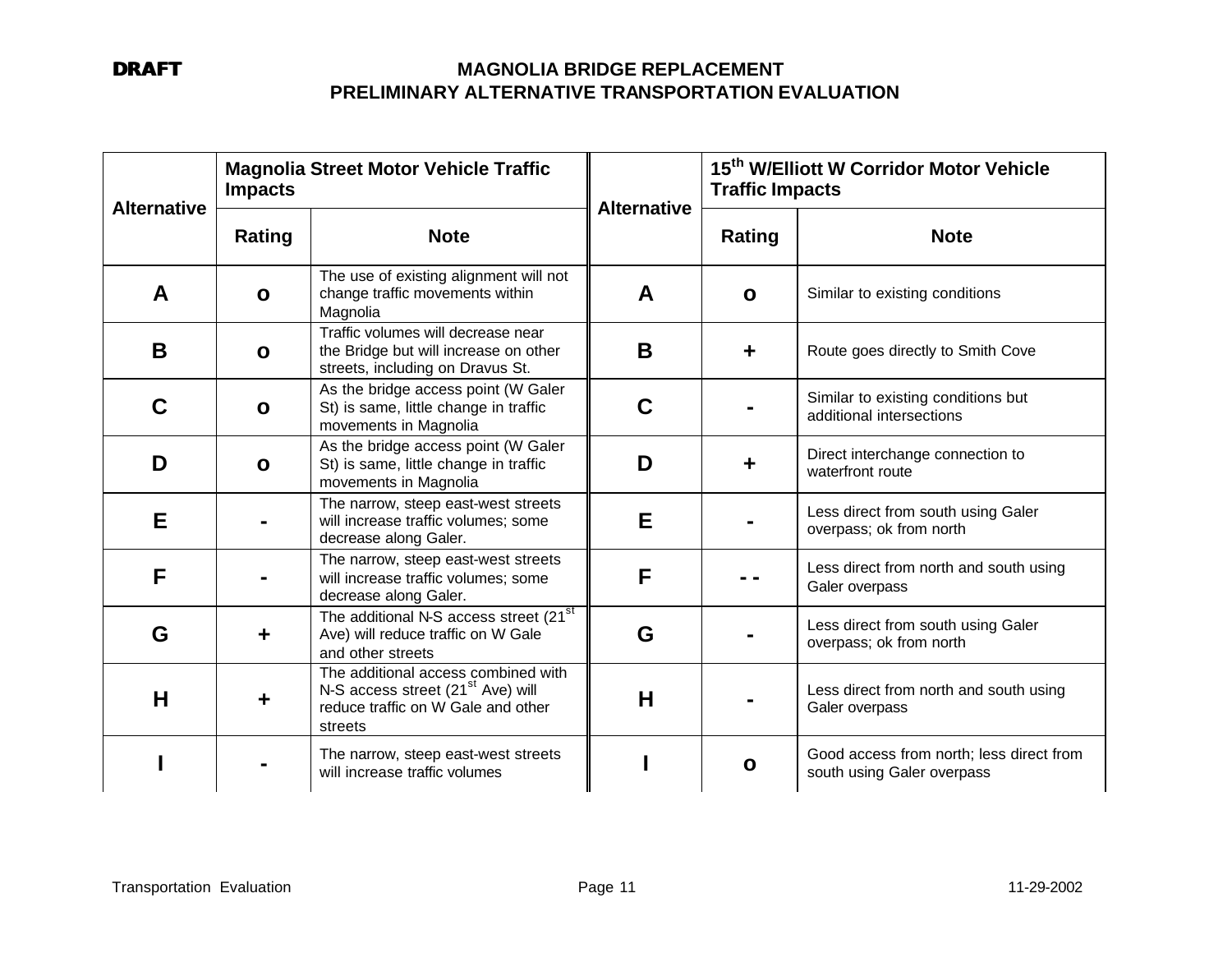| <b>Alternative</b> |                                                                                                     | <b>Traffic Impacts During Construction</b>                                                                                                                                                                                                                             |  |  |  |  |  |  |
|--------------------|-----------------------------------------------------------------------------------------------------|------------------------------------------------------------------------------------------------------------------------------------------------------------------------------------------------------------------------------------------------------------------------|--|--|--|--|--|--|
|                    | Rating                                                                                              | <b>Note</b>                                                                                                                                                                                                                                                            |  |  |  |  |  |  |
| A                  |                                                                                                     | Existing bridge requires complete closure during construction of the<br>east one-third, for the tie-in at west end and one lane closure for<br>construction required for middle one third. Entrance ramp from 23 <sup>rd</sup><br>requires closure during construction |  |  |  |  |  |  |
| B                  |                                                                                                     | Existing bridge requires complete closure during construction of<br>replacement over railroad.                                                                                                                                                                         |  |  |  |  |  |  |
| C                  |                                                                                                     | Existing bridge requires complete closure during construction of<br>replacement over railroad and tie-in at west end.                                                                                                                                                  |  |  |  |  |  |  |
| D                  |                                                                                                     | Existing bridge requires complete closure during construction of<br>replacement for tie-in at west end.                                                                                                                                                                |  |  |  |  |  |  |
| Е                  | $\mathbf{o}$                                                                                        | Minor traffic impacts on Wheeler at 15 <sup>th</sup> and on Thorndyke and 15 <sup>th</sup> at<br>replacement tie-in.                                                                                                                                                   |  |  |  |  |  |  |
| F                  | $\mathbf{o}$                                                                                        | Minor traffic impacts on Armory Way and on Thorndyke and 15 <sup>th</sup> at<br>replacement tie-in.                                                                                                                                                                    |  |  |  |  |  |  |
| G                  |                                                                                                     | Existing bridge requires complete closure during construction of<br>replacement for tie-in at west end. Minor traffic impacts on Wheeler at<br>$15th$ and on $15th$ at replacement tie-in.                                                                             |  |  |  |  |  |  |
| н                  |                                                                                                     | Existing bridge requires complete closure during construction of<br>replacement for tie-in at west end. Minor traffic impacts on Armory Way<br>and on Thorndyke and 15 <sup>th</sup> at replacement tie-in.                                                            |  |  |  |  |  |  |
|                    | Minor traffic impacts on Armory Way and on Thorndyke and 15 <sup>th</sup> at<br>replacement tie-in. |                                                                                                                                                                                                                                                                        |  |  |  |  |  |  |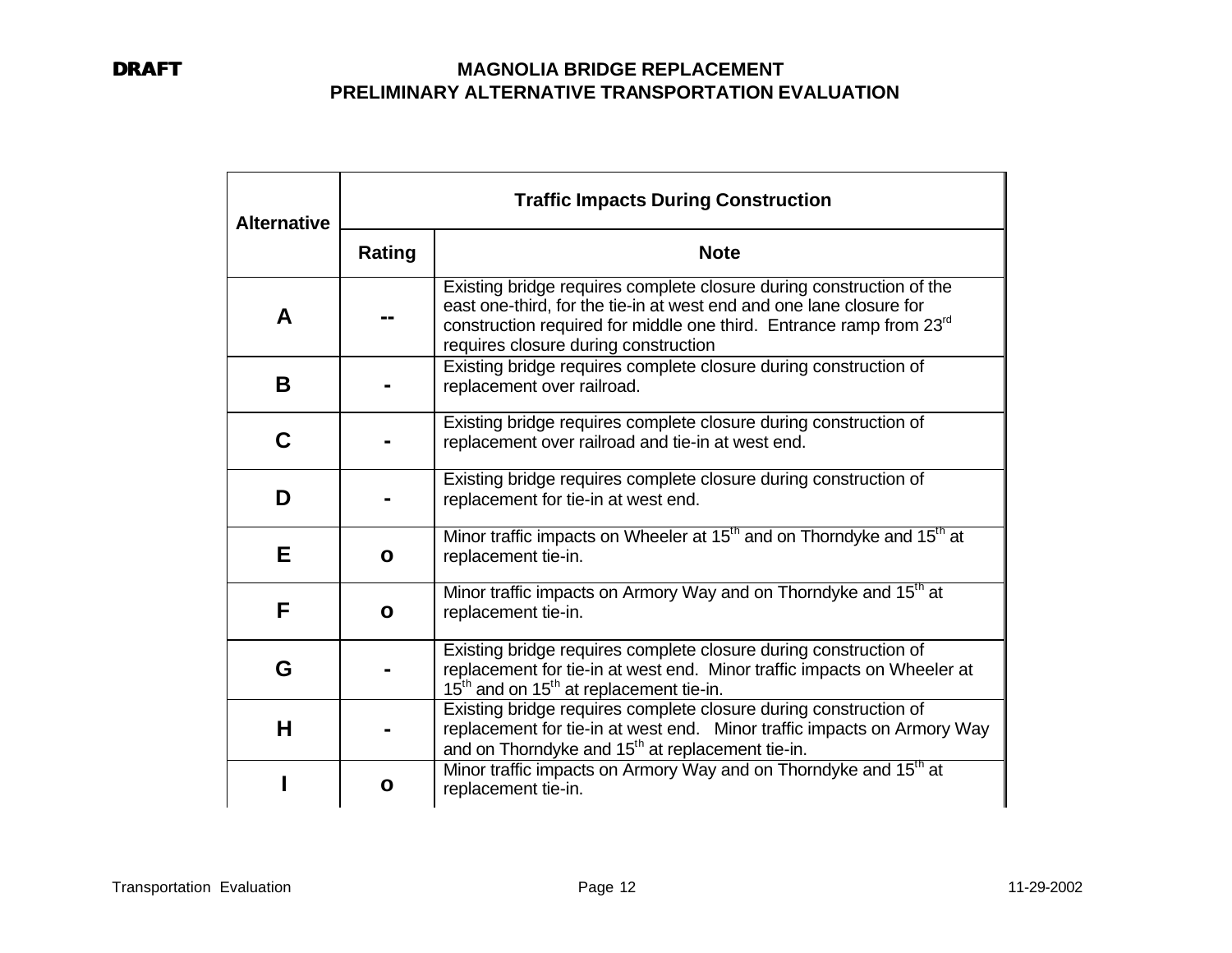| <b>Alternative</b> |              | <b>Motor Vehicular Access to Magnolia</b>                                                   | <b>Alternative</b> | <b>Motor Vehicular Access to Waterfront from</b><br>15 <sup>th</sup> W/Elliott W |                                                                        |  |
|--------------------|--------------|---------------------------------------------------------------------------------------------|--------------------|----------------------------------------------------------------------------------|------------------------------------------------------------------------|--|
|                    | Rating*      | <b>Note</b>                                                                                 |                    | Rating**                                                                         | <b>Note</b>                                                            |  |
| A                  |              | Positive on added access but no<br>change in directness and quality of<br>travel            | A                  | $\mathbf{o}$                                                                     | Similar to existing conditions                                         |  |
| B                  | $\mathbf{o}$ | Reduced quality of travel due to at-<br>grade intersections but positive on<br>added access | B                  | ╈                                                                                | Route goes directly to Smith Cove                                      |  |
| C                  |              | Reduced directness and quality of<br>travel                                                 | C                  |                                                                                  | Similar to existing conditions but<br>additional intersections         |  |
| D                  |              | No change to directness and quality<br>of travel, added additional access is<br>positive    | D                  | ╈                                                                                | Direct interchange connection to<br>waterfront route                   |  |
| Е                  | O            | Reduced directness offsets additional<br>access                                             | E                  |                                                                                  | Less direct from south using Galer<br>overpass; ok from north          |  |
| F                  | $\mathbf{o}$ | Reduced directness offsets additional<br>access                                             | F                  |                                                                                  | Less direct from north and south using<br>Galer overpass               |  |
| G                  |              | Reduced directness and quality of<br>travel with at-grade intersections                     | G                  |                                                                                  | Less direct from south using Galer<br>overpass; ok from north          |  |
| Н                  | + +          | Additional access better than others<br>and increased directness                            | H                  |                                                                                  | Less direct from north and south using<br>Galer overpass               |  |
|                    |              | Positive on added access but little<br>change in directness and quality of<br>travel        |                    | $\mathbf{o}$                                                                     | Good access from north; less direct from<br>south using Galer overpass |  |

\* The ratings represent summaries of detailed rating categories. Please see Attachment A\* and Attachment B\*\* for more detailed evaluation on these criteria.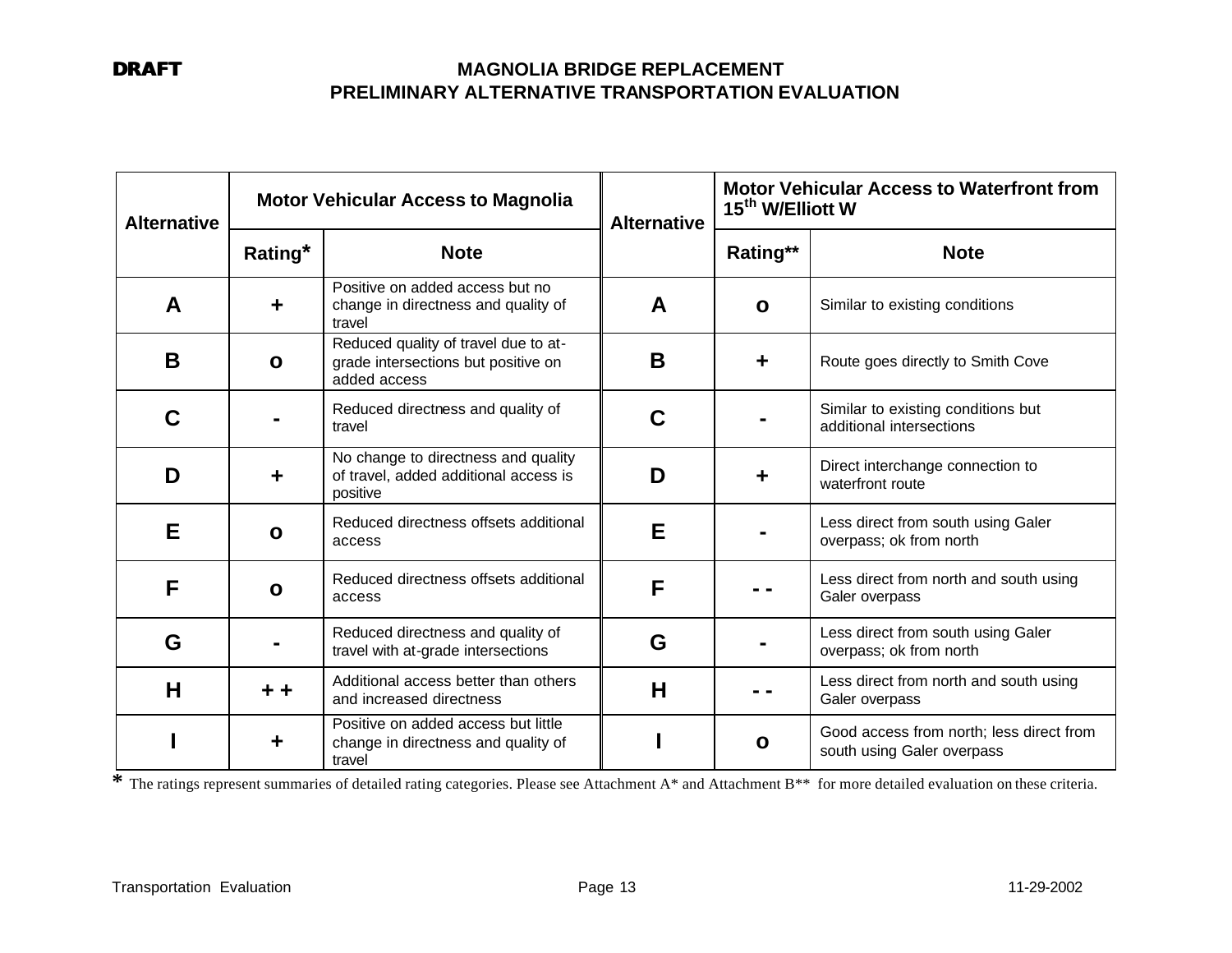| <b>Alternative</b> | from Magnolia        | <b>Motor Vehicle Access to Waterfront</b>                                                                                     | <b>Alternative</b> | <b>Motor Vehicle Access to Port Property</b> |                                                                                                                                                                          |  |
|--------------------|----------------------|-------------------------------------------------------------------------------------------------------------------------------|--------------------|----------------------------------------------|--------------------------------------------------------------------------------------------------------------------------------------------------------------------------|--|
|                    | Rating               | <b>Note</b>                                                                                                                   |                    | <b>Rating</b>                                | <b>Note</b>                                                                                                                                                              |  |
| A                  | $\ddot{\phantom{1}}$ | Improves access from Magnolia                                                                                                 | A                  |                                              | Tight interchange design limits access to north                                                                                                                          |  |
| B                  | + +                  | Provides most direct access from<br>Magnolia                                                                                  | B                  | ٠                                            | Additional port access points along alignment; at-<br>grade intersections with signals on the port<br>property is less desirable                                         |  |
| C                  | ÷                    | Improves access from Magnolia                                                                                                 | C                  | $\ddagger$                                   | Additional access points; at-grade intersections<br>with signals on the port property is less desirable                                                                  |  |
| D                  | $+ +$                | Provides most direct access from<br>Magnolia                                                                                  | D                  | + +                                          | Improved interchange access design; centrally<br>located                                                                                                                 |  |
| Е                  | $\mathbf{o}$         | Circuitous access via N-S street (21 <sup>st</sup><br>Ave W) and travel time is same as<br>the existing condition             | Е                  | + +                                          | Provides second access point to north; improved<br>interchange access design                                                                                             |  |
| F                  | $\mathbf{o}$         | Circuitous access via N-S street (21 <sup>st</sup><br>Ave W) and travel time is same as<br>the existing condition             | F                  |                                              | Reduced accessibility at south end; no direct<br>access to the new bridge                                                                                                |  |
| G                  | ╋                    | Improves access from Magnolia                                                                                                 | G                  | ٠                                            | Provides second access point to north; At-grade<br>intersections with signals on the port property is<br>less desirable; slightly worse than Alt E                       |  |
| H                  | $+ +$                | Provides most direct access from<br>Magnolia                                                                                  | Н                  |                                              | Additional port access points along alignment; at-<br>grade intersections with signals on the port<br>property is less desirable; reduced accessibility at<br>south end. |  |
|                    | $\mathbf{o}$         | Circuitous access via N-S street $\overline{(21^{\text{st}})}$<br>Ave W) and travel time is same as<br>the existing condition |                    | + +                                          | Provides second access point to north; improved<br>interchange access design                                                                                             |  |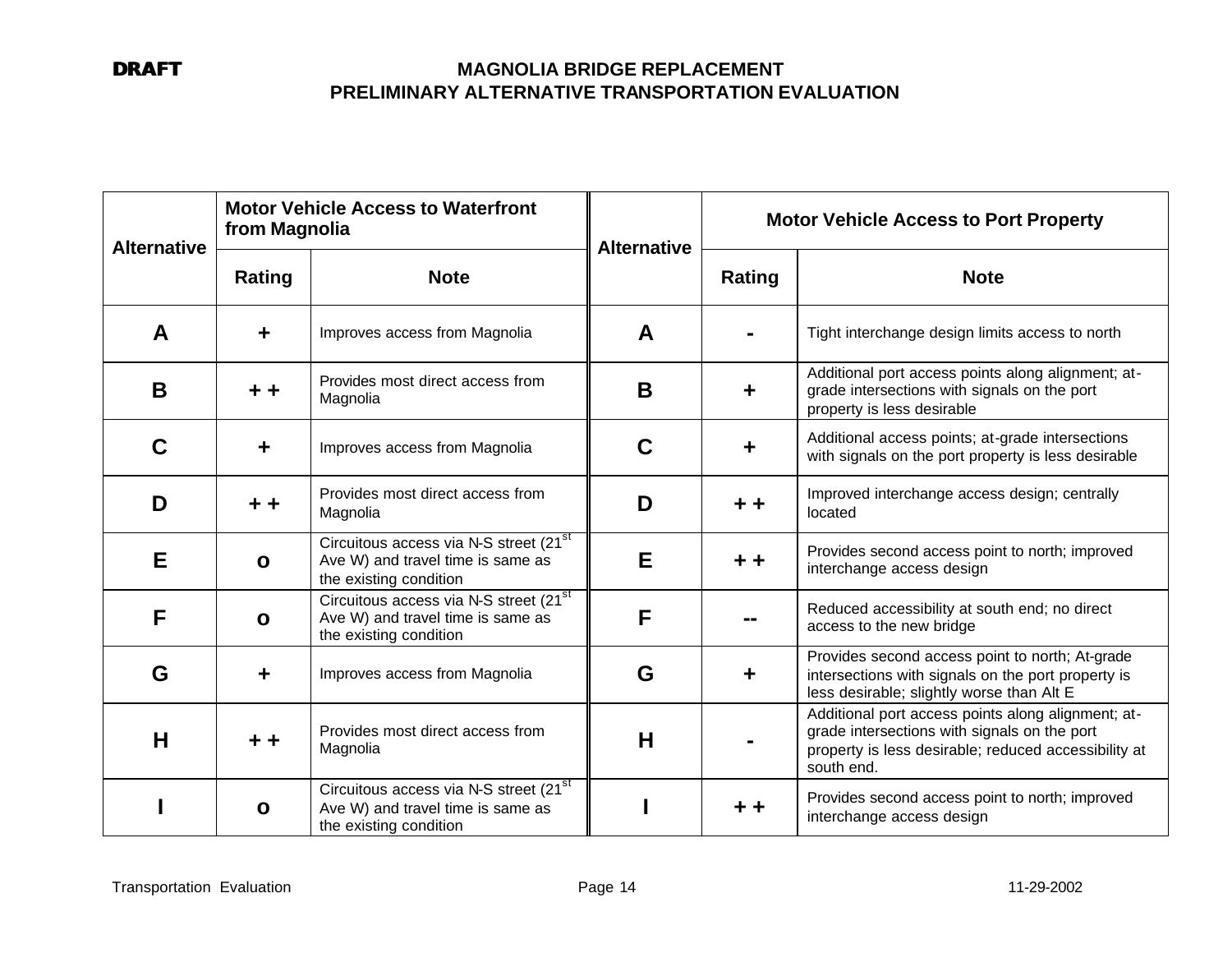| <b>Alternative</b> |              | <b>Emergency Service Impacts</b>                                                                  | <b>Alternative</b> | <b>Bicycle &amp; Pedestrian Connection</b> |                                                                                                                   |  |
|--------------------|--------------|---------------------------------------------------------------------------------------------------|--------------------|--------------------------------------------|-------------------------------------------------------------------------------------------------------------------|--|
|                    | Rating       | <b>Note</b>                                                                                       |                    | Rating<br>$***$                            | <b>Note</b>                                                                                                       |  |
| A                  | $\mathbf{o}$ | Minimal change from existing                                                                      | A                  | $\mathbf{o}$                               | Added ramp connections from Magnolia but<br>high speed ramp crossings                                             |  |
| B                  | ÷.           | Some emergency travel time savings<br>for Engine Co 41 (Magnolia) to Smith<br>Cove and Pier 90-91 | B                  | $+ +$                                      | Good connections to trail system and lower<br>grades to the existing trails                                       |  |
| C                  | $\mathbf{o}$ | Slight emergency travel time savings<br>for fire and medic services                               | C                  | $\mathbf{o}$                               | Good connections to trail system possible, but<br>longer distance and relocation of the trail is<br>negative      |  |
| D                  |              | Emergency travel time savings for fire<br>and medic services                                      | D                  | $\mathbf{o}$                               | Adds ramp connections from Magnolia but<br>high speed ramp crossings                                              |  |
| E                  |              | Longer travel times for Engine Co. 41<br>and Medic from Harbor View than<br>existing              | E                  |                                            | No easy connection to the trails; longer<br>distance for South Magnolia                                           |  |
| F                  |              | Longer travel times for Engine Co. 41<br>and Medic from Harbor View than<br>existing              | F                  |                                            | No easy connection from east or west; safe<br>connection but longer distance                                      |  |
| G                  | O            | Slightly negative travel times for<br>emergency vehicles                                          | G                  | $\mathbf{o}$                               | Good connections to trail system possible;<br>some longer distance; long grade, and<br>relocation of trail needed |  |
| H                  |              | Some emergency travel time savings<br>for Engine Co 41 (Magnolia)                                 | H                  | + +                                        | Good connections to trail system possible;<br>multiple options to the N-S trails                                  |  |
|                    |              | Longer travel times for Engine Co. 41<br>and Medic from Harbor View than<br>existing              |                    |                                            | No easy connections from Magnolia to trail<br>system; good E-W connections from Magnolia                          |  |

\*\*\* The ratings represent summaries of detailed rating categories. Please see Attachment C for more detailed evaluation on this criterion.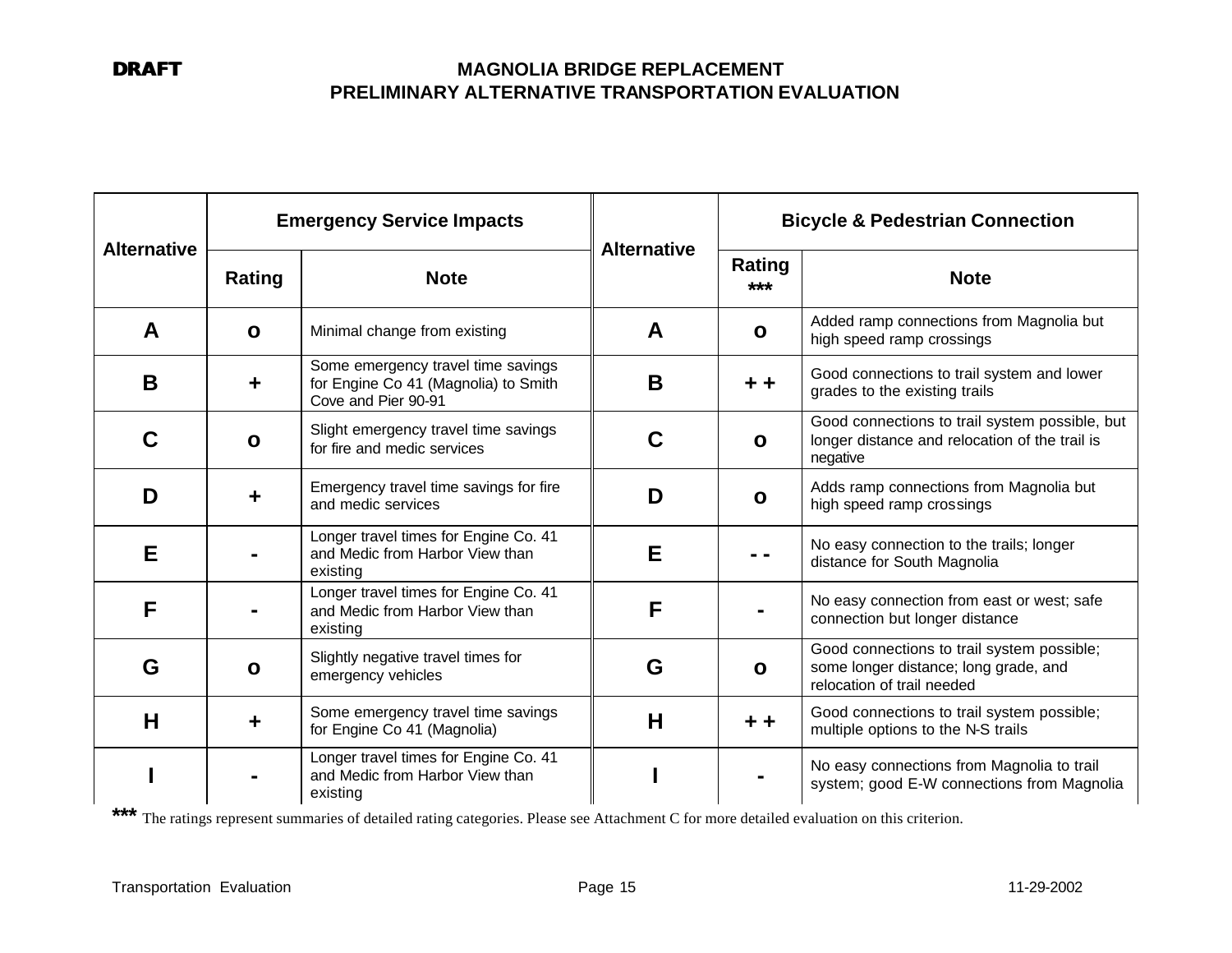|                    |              | <b>Transit Connections</b>                                   |                    | <b>Impacts to Railroad</b> |                                                                                                                                                 |  |
|--------------------|--------------|--------------------------------------------------------------|--------------------|----------------------------|-------------------------------------------------------------------------------------------------------------------------------------------------|--|
| <b>Alternative</b> | Rating       | <b>Note</b>                                                  | <b>Alternative</b> | Rating<br>$***$            | <b>Note</b>                                                                                                                                     |  |
| A                  | $\mathbf{o}$ | No change to bus routes is needed                            | A                  | ٠                          | Minor operational impacts during<br>construction.                                                                                               |  |
| B                  |              | Coverage in SE Magnolia on Rt. 19<br>and 24 is reduced       | B                  | ٠                          | Minor operational impacts during<br>construction.                                                                                               |  |
| С                  | $\mathbf{o}$ | Minimal change to bus routes is<br>needed                    | C                  | ÷                          | Minor operational impacts during<br>construction.                                                                                               |  |
| D                  | $\mathbf{o}$ | Minimal change to bus routes is<br>needed                    | D                  | $\mathbf{o}$               | Minor operational impacts during<br>construction. Requires a pier between<br>tracks that may limit track location in the<br>future.             |  |
| E                  |              | Increases bus travel time                                    | E                  |                            | Crossing switching yard will require<br>closing three adjacent tracks for one<br>month to allow room for falsework during<br>steel erection.    |  |
| F                  |              | Increases bus travel time                                    | F                  | $\mathbf{o}$               | May interfere with sight line from<br>switching control room. Requires a pier<br>between tracks that may limit track<br>location in the future. |  |
| G                  |              | Increases bus travel time                                    | G                  |                            | Crossing switching yard will require<br>closing three adjacent tracks for one<br>month to allow room for falsework during<br>steel erection.    |  |
| H                  | ┿            | Maintains the existing routes and add<br>service flexibility | Н                  |                            | Crossing switching yard will require<br>closing three adjacent tracks for one<br>month to allow room for falsework during<br>steel erection.    |  |
|                    |              | Increases bus travel time                                    |                    |                            | Crossing switching yard will require<br>closing three adjacent tracks for one<br>month to allow room for falsework during<br>steel erection.    |  |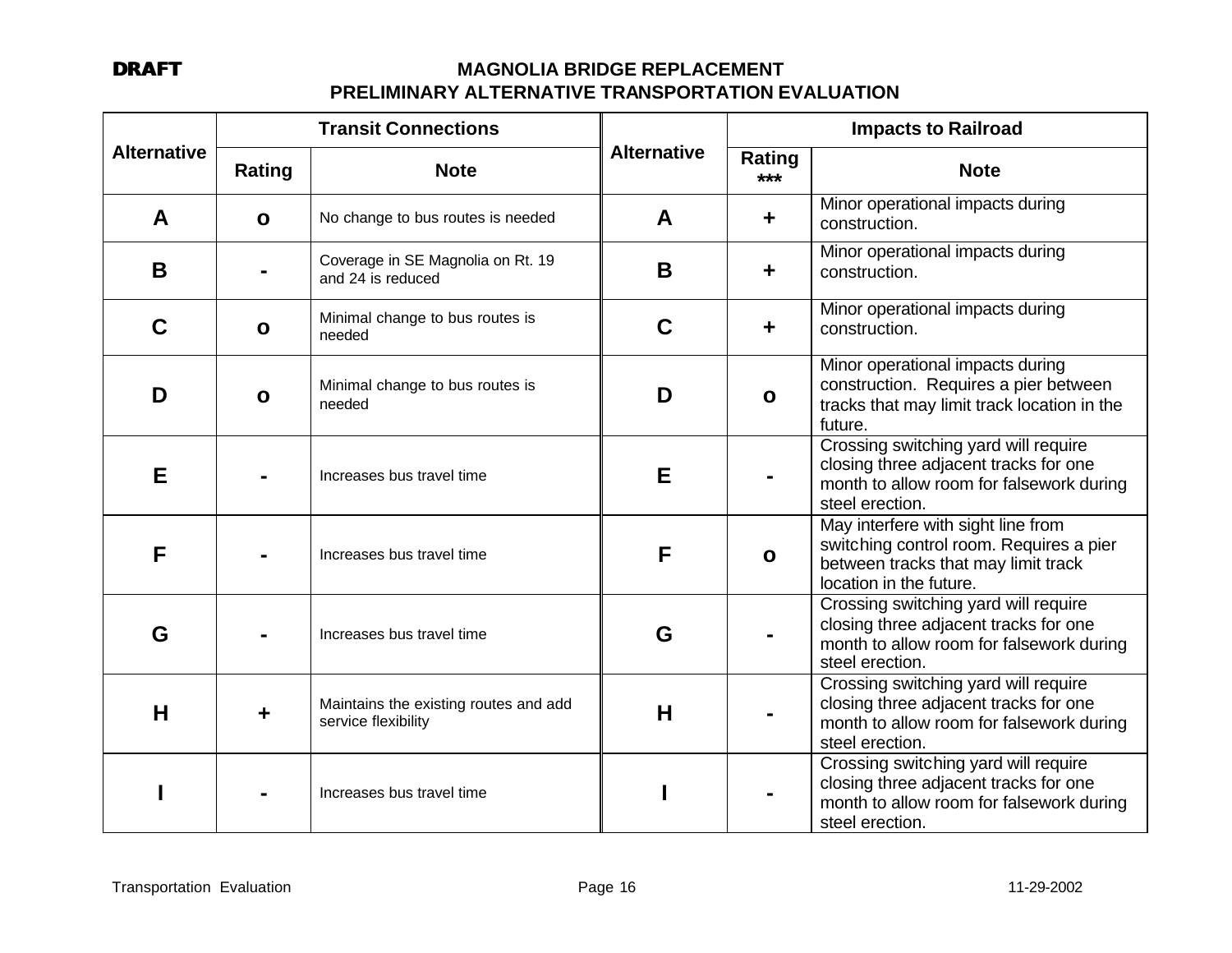# **Attachment A**

|                    | <b>Motor Vehicle Access to Magnolia</b> |                                                                       |              |                                                                                  |                     |                                                              |              |  |  |  |
|--------------------|-----------------------------------------|-----------------------------------------------------------------------|--------------|----------------------------------------------------------------------------------|---------------------|--------------------------------------------------------------|--------------|--|--|--|
| <b>Alternative</b> |                                         | <b>Directness</b>                                                     |              | <b>Quality of Travel</b>                                                         | <b>Added Access</b> | <b>Overall</b>                                               |              |  |  |  |
|                    | Rating                                  | <b>Note</b>                                                           |              | <b>Note</b>                                                                      | Rating              | <b>Note</b>                                                  | Rating       |  |  |  |
| A                  | $\mathbf{o}$                            | Similar to the existing<br>conditions                                 | $\mathbf{o}$ | Similar to the existing<br>conditions                                            | ╈                   | North-south street<br>connection increases<br>access options |              |  |  |  |
| B                  | $\mathbf{o}$                            | Similar to the existing<br>conditions                                 |              | At-grade intersection adds<br>time                                               | ╋                   | North-south street<br>connection increases<br>access options | Ο            |  |  |  |
| C                  |                                         | Circuitous route                                                      |              | At-grade intersection adds<br>time                                               | ╋                   | North-south street<br>connection increases<br>access options |              |  |  |  |
| D                  | $\mathbf{o}$                            | Similar to the existing<br>conditions                                 | $\mathbf{o}$ | Similar to the existing<br>conditions                                            | ÷                   | North-south street<br>connection increases<br>access options |              |  |  |  |
| Е                  |                                         | Out of direction travel for<br>some                                   | $\mathbf{o}$ | No at-grade intersection                                                         | ÷                   | North-south street<br>connection increases<br>access options | $\mathbf{o}$ |  |  |  |
| F                  |                                         | Out of direction travel for<br>some                                   | $\mathbf{o}$ | No at-grade intersection                                                         | ╈                   | North-south street<br>connection increases<br>access options | Ο            |  |  |  |
| G                  |                                         | Circuitous route                                                      |              | At-grade intersection adds<br>time                                               | ╈                   | North-south street<br>connection increases<br>access options |              |  |  |  |
| H                  | ÷                                       | Direct 4 <sup>th</sup> access                                         | $\mathbf{o}$ | Added access provides<br>flexibility; south access<br>has at-grade intersections | $+ +$               | Provides direct 4 <sup>th</sup><br>access                    |              |  |  |  |
|                    | $\mathbf{o}$                            | Out of direction travel for<br>some but direct<br>connection provided | $\mathbf{o}$ | No at-grade intersection                                                         |                     | North-south street<br>connection increases<br>access options |              |  |  |  |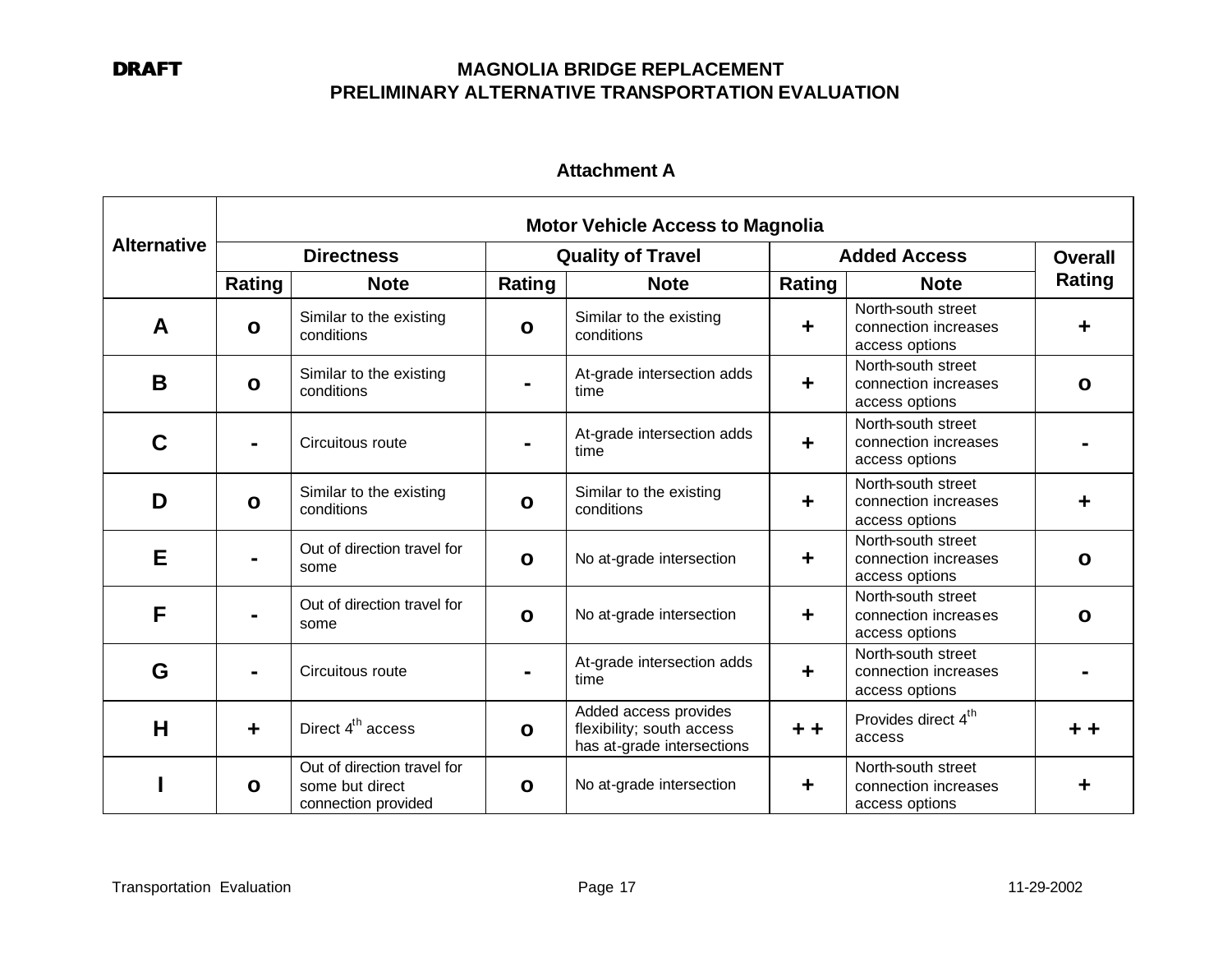# **Attachment B**

|                    | Motor Vehicle Access to Waterfront from 15 <sup>th</sup> Ave West |                                                                                        |              |                                        |                                |                                                                 |              |  |  |  |
|--------------------|-------------------------------------------------------------------|----------------------------------------------------------------------------------------|--------------|----------------------------------------|--------------------------------|-----------------------------------------------------------------|--------------|--|--|--|
| <b>Alternative</b> |                                                                   | <b>Directness</b>                                                                      |              | <b>Quality of Travel</b>               | <b>Driver Understanding of</b> | <b>Overall</b>                                                  |              |  |  |  |
|                    | Rating                                                            | <b>Note</b>                                                                            | Rating       | <b>Note</b>                            | Rating                         | <b>Note</b>                                                     | Rating       |  |  |  |
| A                  | $\mathbf{o}$                                                      | Similar to the existing<br>conditions                                                  | $\mathbf{o}$ | Similar to existing<br>conditions      | $\mathbf{o}$                   | Similar to existing<br>conditions                               | $\mathbf{o}$ |  |  |  |
| B                  | $\mathbf{o}$                                                      | Similar to existing<br>conditions                                                      |              | At-grade intersections add<br>time     | $+ +$                          | Road goes directly to<br>Smith Cove                             |              |  |  |  |
| C                  | $\mathbf{o}$                                                      | Similar to the existing<br>conditions                                                  |              | At-grade intersection adds<br>time     | $\mathbf{o}$                   | Similar to existing<br>conditions                               |              |  |  |  |
| D                  | $\mathbf{o}$                                                      | Similar to the existing<br>conditions; slightly longer                                 | ٠            | Access improved at main<br>interchange | $+ +$                          | Clear routing possible                                          |              |  |  |  |
| Е                  |                                                                   | Similar from north; less<br>direct from south                                          |              | More at-grade<br>intersections         |                                | Separate routes from<br>north and south                         |              |  |  |  |
| F                  |                                                                   | <b>Galer St connection less</b><br>direct                                              |              | Several at-grade<br>intersections      |                                | Separate routes from<br>north and south; Galer<br>St circuitous |              |  |  |  |
| G                  | $\mathbf{o}$                                                      | Similar to existing<br>conditions; slightly longer<br>from south                       |              | More at-grade<br>intersections         |                                | Separate routes from<br>north and south                         |              |  |  |  |
| H                  |                                                                   | Galer St connection less<br>direct                                                     |              | More at-grade<br>intersections         |                                | Most access through<br>Galer St; more circuitous                |              |  |  |  |
|                    | $\mathbf{o}$                                                      | Similar to existing<br>conditions; better from<br>north; slightly longer from<br>south | ٠            | Access improved at main<br>interchange |                                | Separate routes from<br>north and south                         | $\mathbf{o}$ |  |  |  |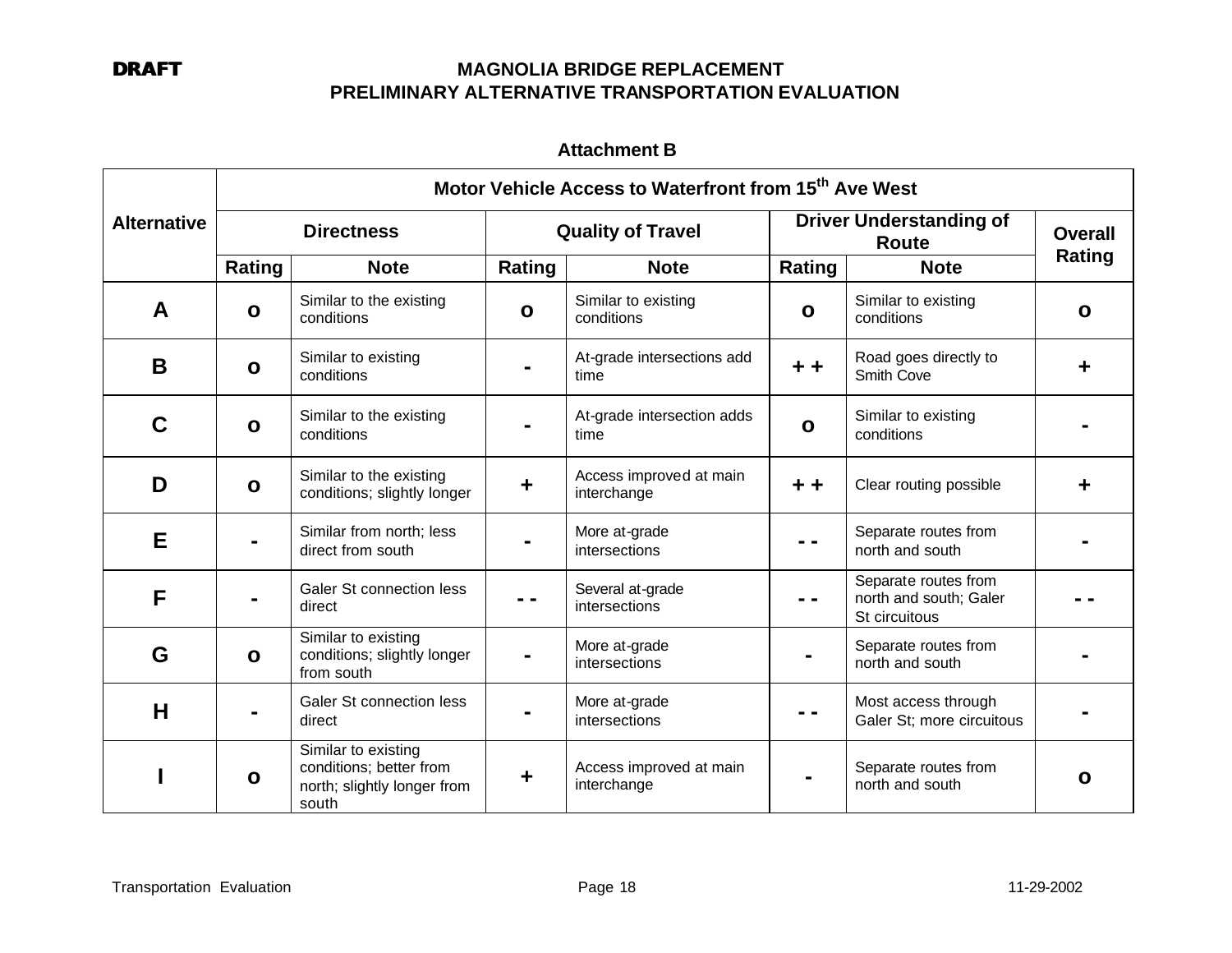┯

# **DRAFT MAGNOLIA BRIDGE REPLACEMENT PRELIMINARY ALTERNATIVE TRANSPORTATION EVALUATION**

# **Attachment C**

|                    | <b>Pedestrian and Bicycle Connections</b> |                                                        |               |                                                                       |        |  |  |  |  |  |
|--------------------|-------------------------------------------|--------------------------------------------------------|---------------|-----------------------------------------------------------------------|--------|--|--|--|--|--|
| <b>Alternative</b> |                                           | <b>North-South Trail Connections</b>                   |               | <b>East-West Trail Connections</b>                                    |        |  |  |  |  |  |
|                    | Rating                                    | <b>Note</b>                                            | <b>Rating</b> | <b>Note</b>                                                           | Rating |  |  |  |  |  |
| A                  | ÷                                         | Adds ramp connections from Magnolia to trail<br>system |               | High speed ramp crossings                                             | О      |  |  |  |  |  |
| B                  | + +                                       | Good connections to trail system                       |               | Lower grades but less convenient for south<br>Magnolia residents      |        |  |  |  |  |  |
| C                  | ÷                                         | Good connections possible                              |               | Longer distance; relocate portion of trail                            | О      |  |  |  |  |  |
| D                  | ÷                                         | Adds ramp connections from Magnolia to trail<br>system |               | High speed ramp crossings                                             | О      |  |  |  |  |  |
| Е                  |                                           | No easy connections from Magnolia                      |               | Longer distance for South Magnolia<br>residents                       |        |  |  |  |  |  |
| F                  |                                           | No easy connections from east or west                  | $\mathbf{o}$  | Safe connection but longer distance                                   |        |  |  |  |  |  |
| G                  | ÷                                         | Good connections possible                              |               | Multiple options; some longer distance; long<br>grade; relocate trail | О      |  |  |  |  |  |
| H                  | ÷                                         | Good connections possible                              | + +           | Multiple options                                                      |        |  |  |  |  |  |
|                    |                                           | No easy connections from Magnolia to trail<br>system   | $\mathbf{o}$  | Good connections, slightly longer                                     |        |  |  |  |  |  |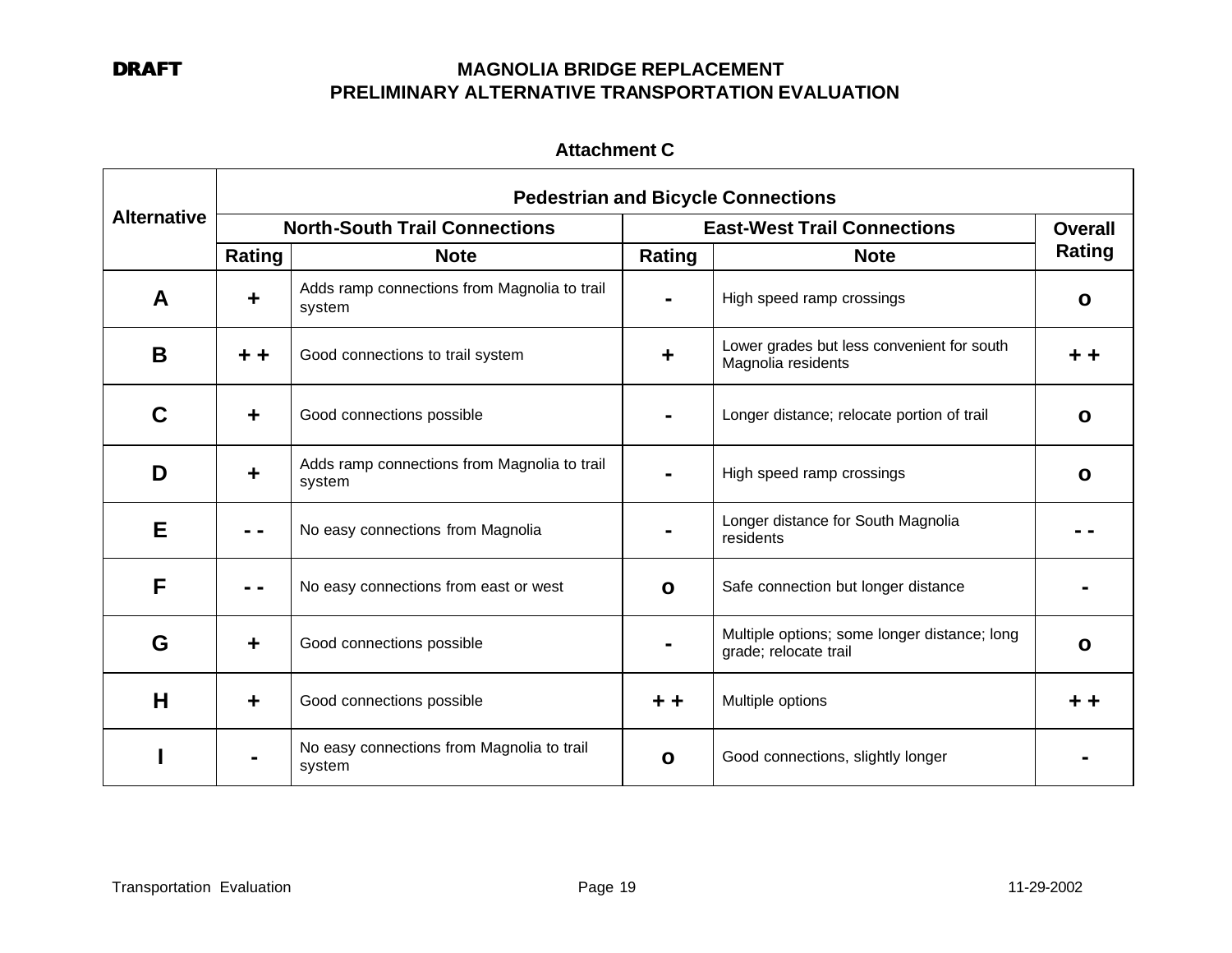| <b>Alternative</b> | Effects on Magnolia<br>Neighborhood | Effects on Magnolia<br>Village | Effects on Interbay | Effects on 15 <sup>th</sup> Avenue<br>Corridor | Views          | Effects on Quality of<br>Shoreline | Effects on Olmsted<br>Legacy | Effects on Parks | <b>Oriented Development</b><br>Support for Transit | <b>Best Ranked Alternatives</b><br>for Urban Design<br>Evaluation |
|--------------------|-------------------------------------|--------------------------------|---------------------|------------------------------------------------|----------------|------------------------------------|------------------------------|------------------|----------------------------------------------------|-------------------------------------------------------------------|
| $\mathbf{A}$       | $\mathbf{o}$                        | $\bullet$                      | $\blacksquare$      | $\mathbf{o}$                                   | $+/-$          |                                    | $\mathbf{o}$                 |                  | $\blacksquare$                                     |                                                                   |
| B                  | $+/-$                               | $\ddag$                        | $\ddot{}$           | $\mathbf{o}$                                   | $\ddot{}$      | $+/-$                              | $\ddot{\phantom{1}}$         | $+/-$            | $\ddot{\phantom{1}}$                               | $**$                                                              |
| $\mathbf C$        | $\blacksquare$                      | $\mathbf{o}$                   | $\mathbf{o}$        | $\mathbf{o}$                                   | $\blacksquare$ | $\mathbf{o}$                       | $\blacksquare$               |                  | $\ddagger$                                         |                                                                   |
| D                  | $\ddagger$                          | $\mathbf{o}$                   | $\ddagger$          | $\mathbf{o}$                                   | $\ddagger$     | $\ddot{}$                          | $\mathbf{o}$                 | $\mathbf{o}$     | $\ddot{\phantom{1}}$                               | $***$                                                             |
| E                  | $\blacksquare$                      | $\blacksquare$                 | $\mathbf{o}$        | $\blacksquare$                                 | $\mathbf{o}$   | $\mathbf{o}$                       | $\ddot{\phantom{1}}$         | $\mathbf{o}$     | $\blacksquare$                                     |                                                                   |
| F                  | $\blacksquare$                      | $\blacksquare$                 | $\blacksquare$      | $\blacksquare$                                 | $\mathbf{o}$   | $\blacksquare$                     | ÷                            | $\blacksquare$   | $\blacksquare$                                     |                                                                   |
| G                  | $\blacksquare$                      | $\mathbf{o}$                   | $\mathbf{o}$        | $\blacksquare$                                 | $\blacksquare$ | $\ddot{}$                          | $\blacksquare$               | $\blacksquare$   | $\ddot{}$                                          |                                                                   |
| $\mathsf{H}$       | $\ddag$                             | $\mathbf{o}$                   | $\mathbf{o}$        | $\blacksquare$                                 | ÷              | $\ddot{}$                          | ÷                            | $\ddagger$       | $++$                                               | $**$                                                              |
|                    | $\blacksquare$                      | $\blacksquare$                 | $\mathbf{o}$        | $\blacksquare$                                 | $\mathbf{o}$   | $\mathbf{o}$                       | $\ddot{\phantom{1}}$         | $\mathbf{o}$     | $\mathbf{o}$                                       |                                                                   |
| <b>LEGEND:</b>     | $\sim$ $\sim$                       |                                |                     | <b>Considerably Worse Than Existing</b>        |                |                                    |                              |                  |                                                    |                                                                   |

**- Somewhat worse Than Existing o Minimal Change From Existing**

 **+ Minor Improvement From Existing**

**+ + Substantial Improvement From Existing**

 **U Unknown**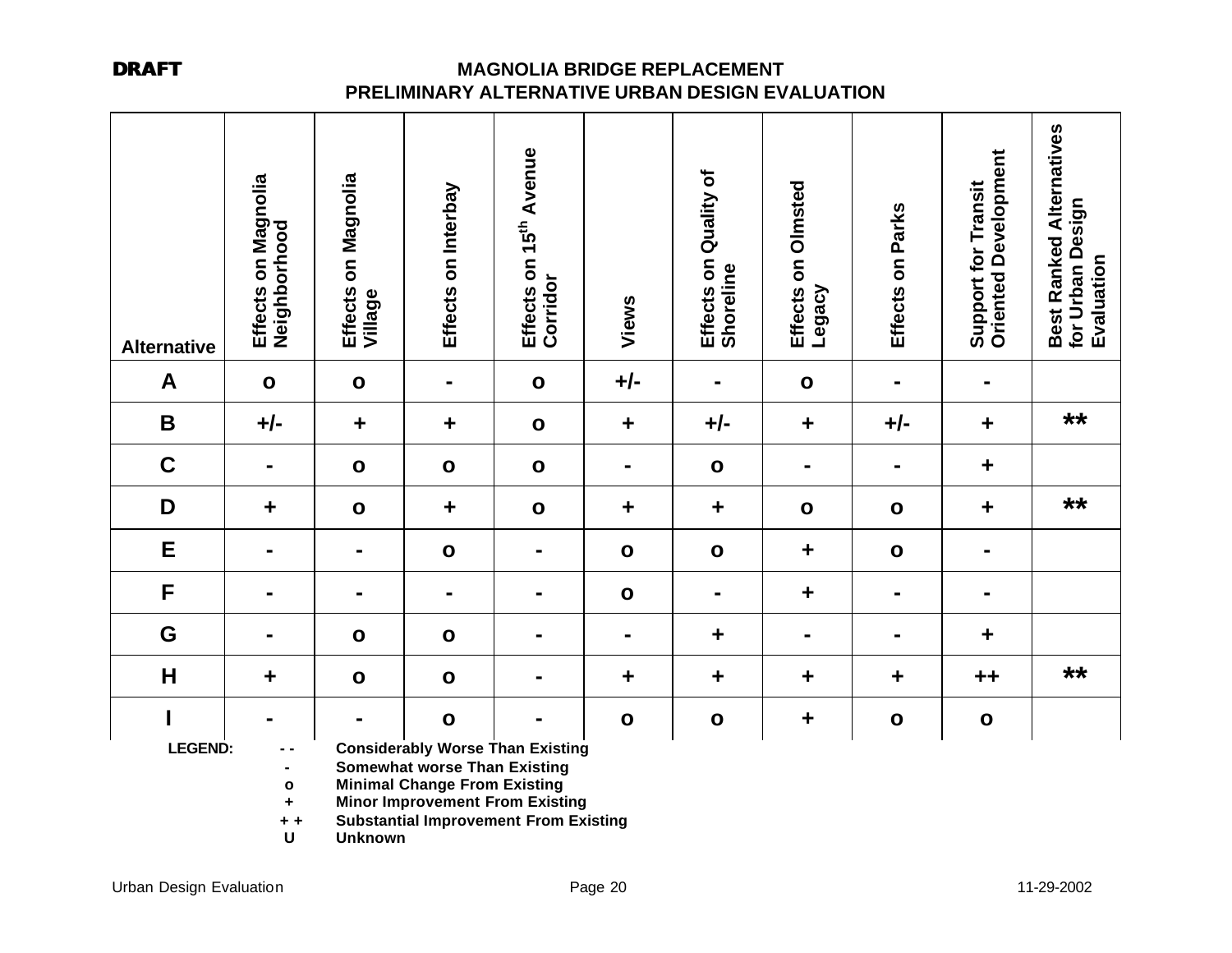| <b>Alternative</b> |              | <b>Effects on Magnolia Neighborhood</b>                                                                     | <b>Alternative</b> | <b>Effects on Magnolia Village</b> |                                                                                    |  |  |
|--------------------|--------------|-------------------------------------------------------------------------------------------------------------|--------------------|------------------------------------|------------------------------------------------------------------------------------|--|--|
|                    | Rating       | <b>Note</b>                                                                                                 |                    | Rating                             | <b>Note</b>                                                                        |  |  |
| A                  | $\mathbf{o}$ | Same as existing, with good entry and<br>identity for neighborhood                                          | A                  | $\mathbf{o}$                       | Similar to existing.                                                               |  |  |
| B                  | $+/-$        | Could provide beautiful entry into<br>Magnolia if designed well. Too large a<br>road would be detrimental.  | B                  | ÷                                  | Most direct route for finding the Village. Entry<br>via Clise supports pedestrians |  |  |
| C                  |              | Loss of entry sequence into Magnolia,<br>and diminished neighborhood identity.                              | C                  | $\mathbf{o}$                       | Similar to existing, but less appealing.                                           |  |  |
| D                  | ╋            | Retains entry sequence and<br>emphasizes dramatic views.                                                    | D                  | $\mathbf{o}$                       | Similar to existing.                                                               |  |  |
| Е                  |              | Less dramatic entry into Magnolia.<br>More cars come through neighborhood<br>on Thorndyke.                  | E                  |                                    | Longer route; less visible. Increases traffic on<br><b>McGraw</b>                  |  |  |
| F                  |              | Less dramatic entry into Magnolia.<br>More cars come through neighborhood<br>on Thorndyke                   | F                  |                                    | Longer route; less visible. Increases traffic on<br><b>McGraw</b>                  |  |  |
| G                  |              | Entry to Magnolia through Interbay;<br>diminished sense of entry and identity.                              | G                  | $\mathbf{o}$                       | Similar to existing. Longer and less visible.                                      |  |  |
| H                  | ╋            | Weaker gateway, but better connects<br>Magnolia and improves choice of<br>destinations                      | $\overline{H}$     | $\mathbf{o}$                       | Similar to existing. Longer and less visible.                                      |  |  |
|                    |              | Less dramatic entry into Magnolia.<br>Traffic redirection would impact<br>neighborhood character on Boston. |                    |                                    | Longer route; less visible. Increases traffic on<br><b>McGraw</b>                  |  |  |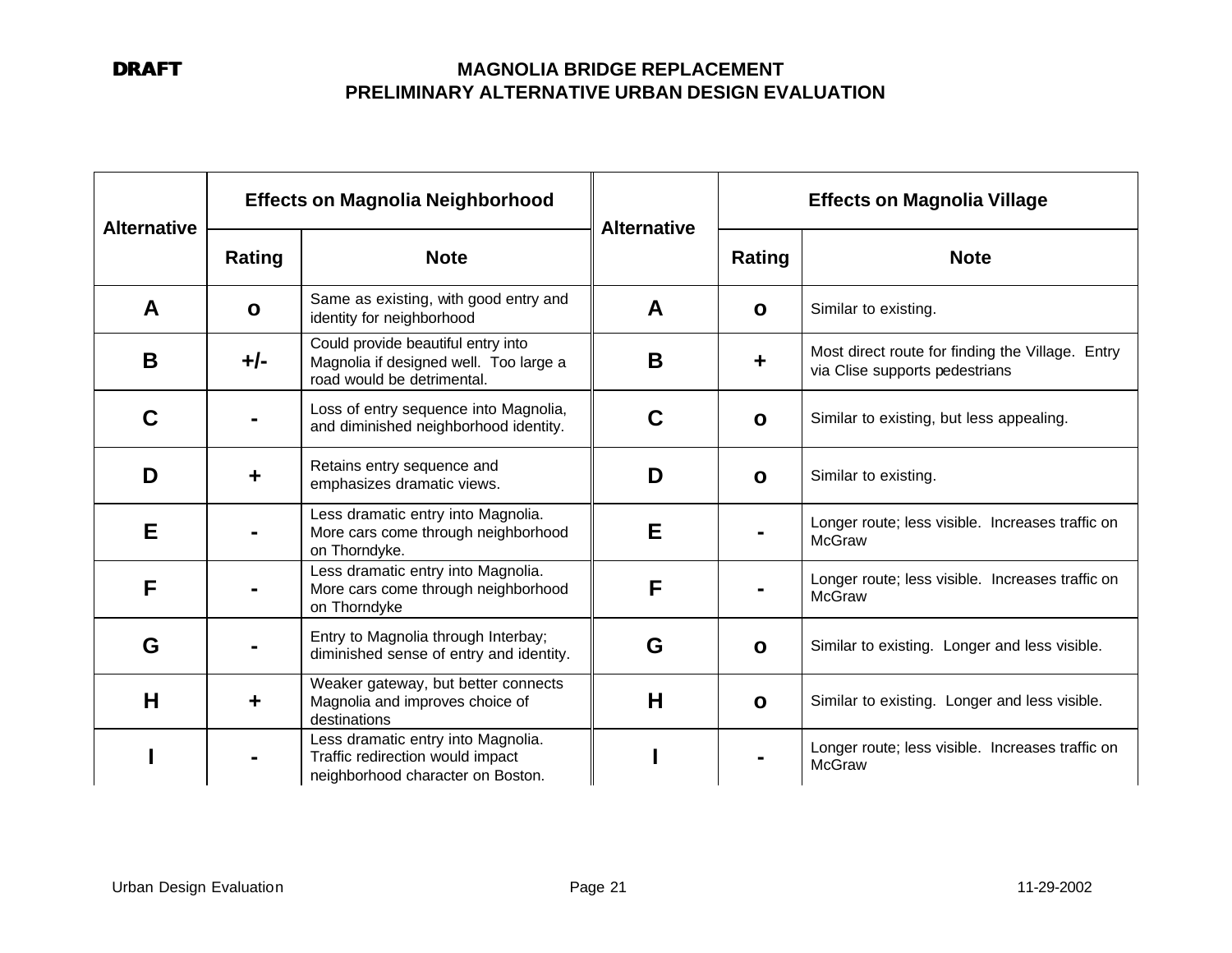| <b>Alternative</b> |              | <b>Effects on Interbay</b>                                                                    | <b>Alternative</b> | Effects on 15 <sup>th</sup> Avenue Corridor |                                                                                    |  |  |
|--------------------|--------------|-----------------------------------------------------------------------------------------------|--------------------|---------------------------------------------|------------------------------------------------------------------------------------|--|--|
|                    | Rating       | <b>Note</b>                                                                                   |                    | <b>Rating</b><br>***                        | <b>Note</b>                                                                        |  |  |
| A                  |              | Impacts connection of property to<br>water. Location of access not ideal.                     | A                  | $\mathbf{o}$                                | Similar to existing.                                                               |  |  |
| B                  | ÷            | Leaves site contiguous, without visual<br>blockage. Flexible surface access.                  | B                  | $\mathbf{o}$                                | Similar to existing.                                                               |  |  |
| C                  | $\mathbf{o}$ | Brings all Magnolia through center of<br>Interbay. Builds part of internal street<br>network. | C                  | $\mathbf{o}$                                | Similar to existing.                                                               |  |  |
| D                  | ٠            | Allows more land to be associated with<br>water. Leaves most of site contiguous.              | D                  | $\mathbf{o}$                                | Similar to existing.                                                               |  |  |
| Е                  | $\mathbf{o}$ | Much of site contiguous; no division<br>from water. Half intersection limits<br>access.       | E                  |                                             | Ramps on east side of 15 <sup>th</sup> detrimental to<br>properties and character. |  |  |
| F                  |              | Leaves of the site contiguous, but poor<br>access                                             | F                  |                                             | Ramps on east side of 15 <sup>th</sup> detrimental to<br>properties and character. |  |  |
| G                  | $\mathbf{o}$ | Access is central to the Interbay site,<br>but all Magnolia traffic comes through.            | G                  |                                             | Ramps on east side of 15 <sup>th</sup> detrimental to<br>properties and character. |  |  |
| Н                  | $\mathbf{o}$ | Allows land to be associated with the<br>water, but brings Magnolia traffic<br>through.       | Н                  |                                             | Ramps on east side of 15 <sup>th</sup> detrimental to<br>properties and character. |  |  |
|                    | $\mathbf{o}$ | Bisects site, but better parcelization.<br>Access central, but only half<br>intersection.     |                    |                                             | Ramps on east side of 15 <sup>th</sup> detrimental to<br>properties and character. |  |  |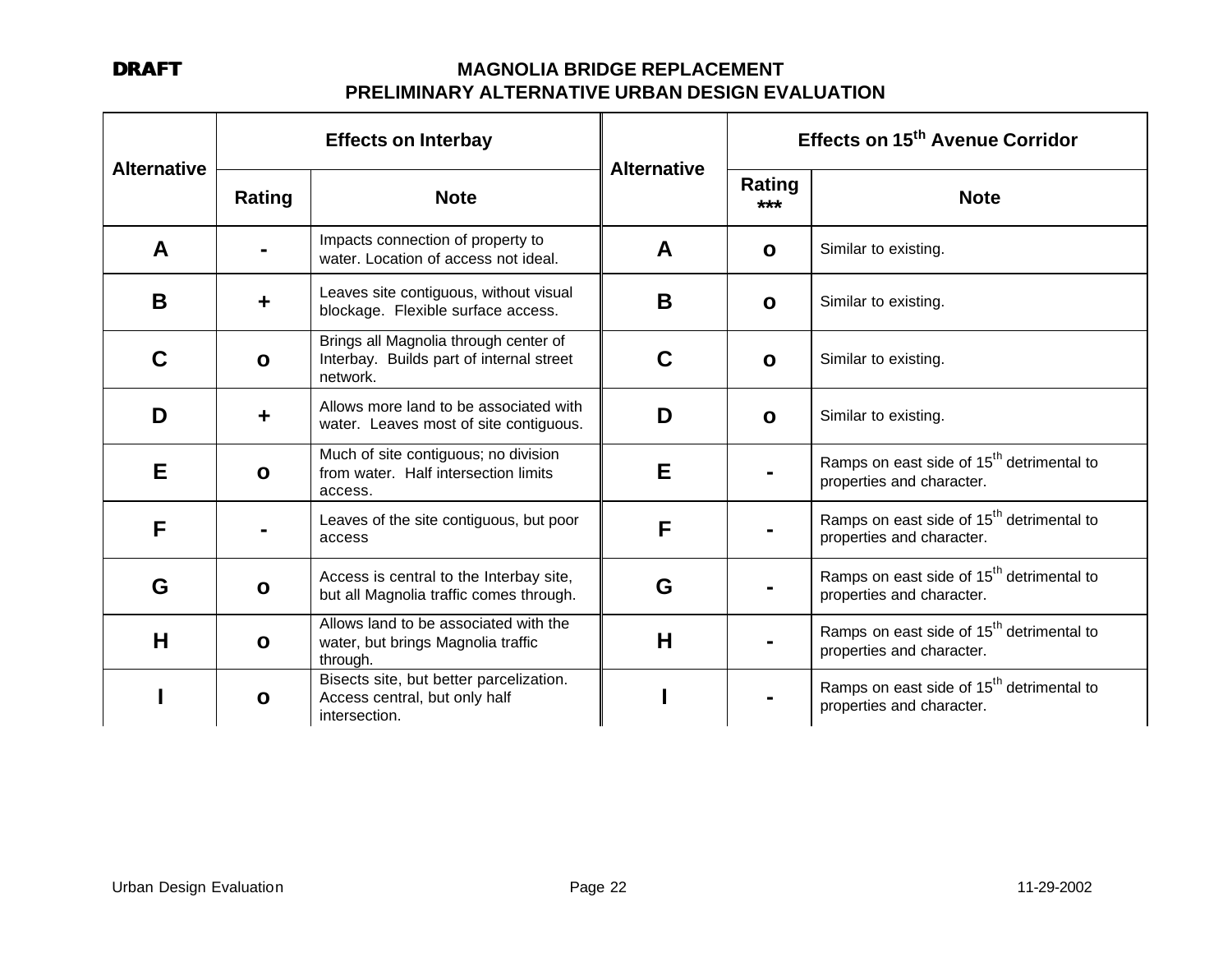|                    |              | <b>Views</b>                                                                              | <b>Alternative</b> | <b>Effects on Quality of Shoreline</b> |                                                                                                         |  |
|--------------------|--------------|-------------------------------------------------------------------------------------------|--------------------|----------------------------------------|---------------------------------------------------------------------------------------------------------|--|
| <b>Alternative</b> | Rating       | <b>Note</b>                                                                               |                    | Rating<br>$***$                        | <b>Note</b>                                                                                             |  |
| A                  | +/-          | Good from above; major view blockage<br>from grade to water.                              | A                  |                                        | Bridge underside near shoreline detracts.                                                               |  |
| B                  |              | Good views from road, without an<br>elevated structure to block views                     | B                  | $+/-$                                  | If designed well, allows motorists to enjoy<br>shoreline. Could impact bike and ped<br>character.       |  |
| C                  |              | Road through winds through Interbay;<br>views good up hill, but impacts the<br>greenbelt. | C                  | $\mathbf{o}$                           | Road pulled back from water, but could<br>conflict with bike route to Smith Cove.                       |  |
| D                  |              | Dramatic views on road, less impact on<br>ground level than A.                            | D                  | ╈                                      | More land becomes part of waterfront. Allows<br>trail along greenbelt to Smith Cove.                    |  |
| Е                  | $\mathbf{o}$ | Less dramatic views from bridge, but<br>less impact at grade                              | Е                  | $\mathbf{o}$                           | No structured impediments along water.<br>Magnolia's route to water through full length of<br>Interbay. |  |
| F                  | $\mathbf{o}$ | Less dramatic views from bridge, but<br>less impact at grade                              | F                  |                                        | No structured impediments along water. Poor<br>route for Magnolia to water.                             |  |
| G                  |              | Road through winds through Interbay;<br>views good up hill, but impacts the<br>greenbelt. | G                  | ٠                                      | No structured impediments along water.                                                                  |  |
| H                  |              | Retains views up hill, and relatively low<br>amount of at-grade view blockage             | H                  | ÷                                      | Reduces structure along the water.                                                                      |  |
|                    | $\mathbf{o}$ | Less dramatic views from bridge, but<br>less impact at grade                              |                    | $\mathbf{o}$                           | No structured impediments along water. Poor<br>route for Magnolia to water.                             |  |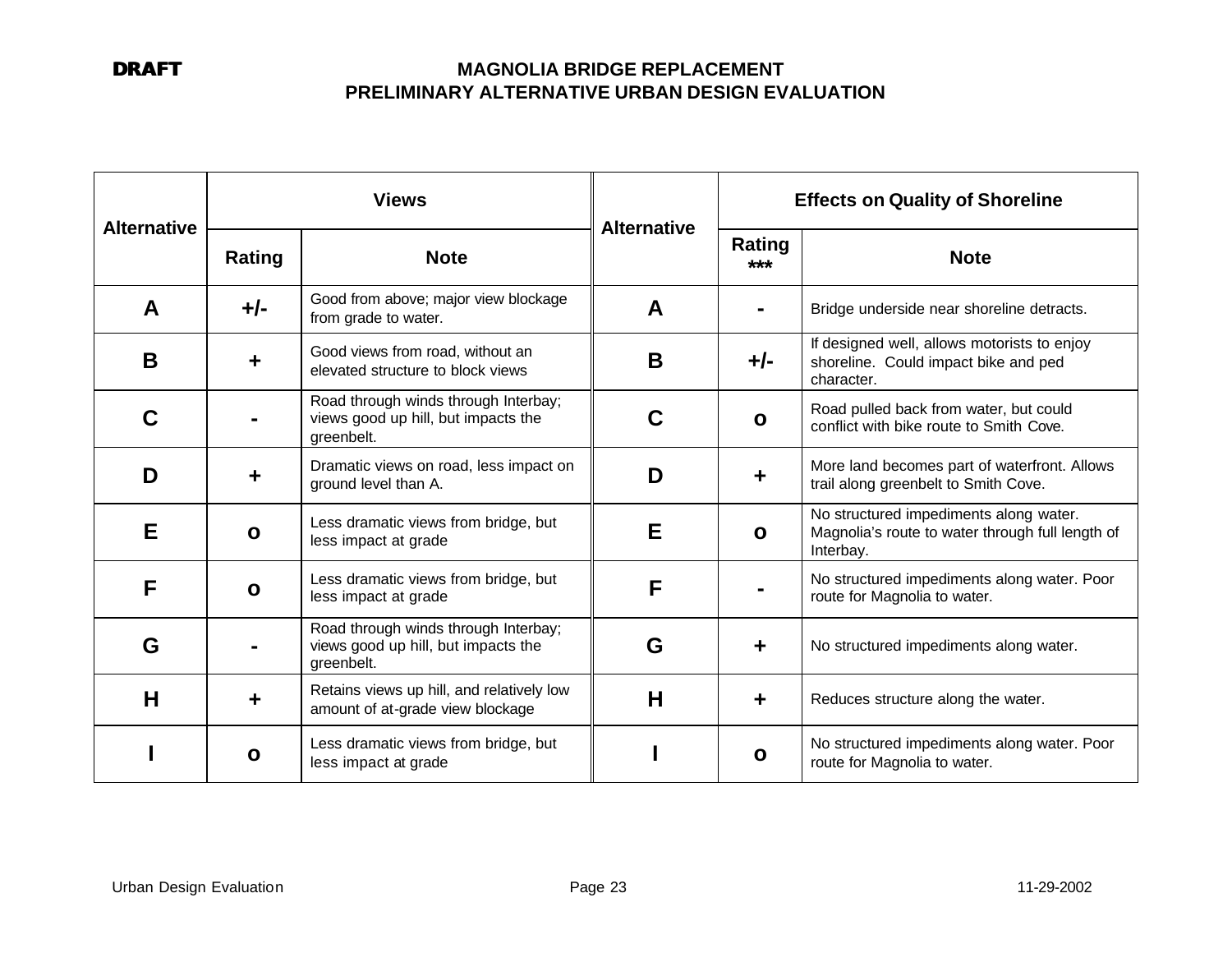| <b>Alternative</b> |              | <b>Effects on Olmsted Legacy</b>                                                                                 | <b>Alternative</b> | <b>Effects on Parks</b> |                                                                                                          |  |
|--------------------|--------------|------------------------------------------------------------------------------------------------------------------|--------------------|-------------------------|----------------------------------------------------------------------------------------------------------|--|
|                    | Rating       | <b>Note</b>                                                                                                      |                    | Rating                  | <b>Note</b>                                                                                              |  |
| A                  | $\mathbf{o}$ | No improvements, but visibility of bluff<br>route retained.                                                      | A                  |                         | Proximity of bridge to the water detracts. May<br>require Park property at bluff.                        |  |
| B                  |              | Could have a character modeled on<br>Olmsted system along Lake<br>Washington                                     | B                  | $+/-$                   | May bring more people to Smith Cove. Adds<br>noise to shoreline and park above.                          |  |
| C                  |              | Does not utilize Olmsted boulevards or<br>capture Olmsted spirit                                                 | C                  |                         | More visibility of Smith Cove. Requires Park<br>property along greenbelt.                                |  |
| D                  | $\mathbf{o}$ | No improvements, but visibility of bluff<br>route retained.                                                      | D                  | $\mathbf{o}$            | May require Park property at bluff.                                                                      |  |
| E                  | ٠            | Could incorporate improvements to<br>Thorndyke. Need improvements to<br>retain visibility of existing bluff road | Е                  | $\mathbf{o}$            | Park access not very visible. May use Park<br>property at west connection                                |  |
| F                  | $\ddagger$   | This alignment shown in original plan,<br>perhaps due to water line at the time.<br>Improve Thorndyke.           | F                  |                         | Limited access to Smith Cove                                                                             |  |
| G                  |              | Not in Olmsted spirit, and no related<br>improvements                                                            | G                  |                         | Park property at greenbelt.                                                                              |  |
| H                  | ÷            | Could incorporate improvements to<br>Thorndyke. Need improvements to<br>retain visibility of existing bluff road | H                  | ÷                       | Good connection of Magnolia and Smith<br>Cove. Reduces traffic on Olmsted route<br>headed for east slope |  |
|                    |              | Could incorporate improvements to<br>Thorndyke. Need improvements to<br>retain visibility of existing bluff road |                    | $\mathbf{o}$            | Few impacts, but little access increase                                                                  |  |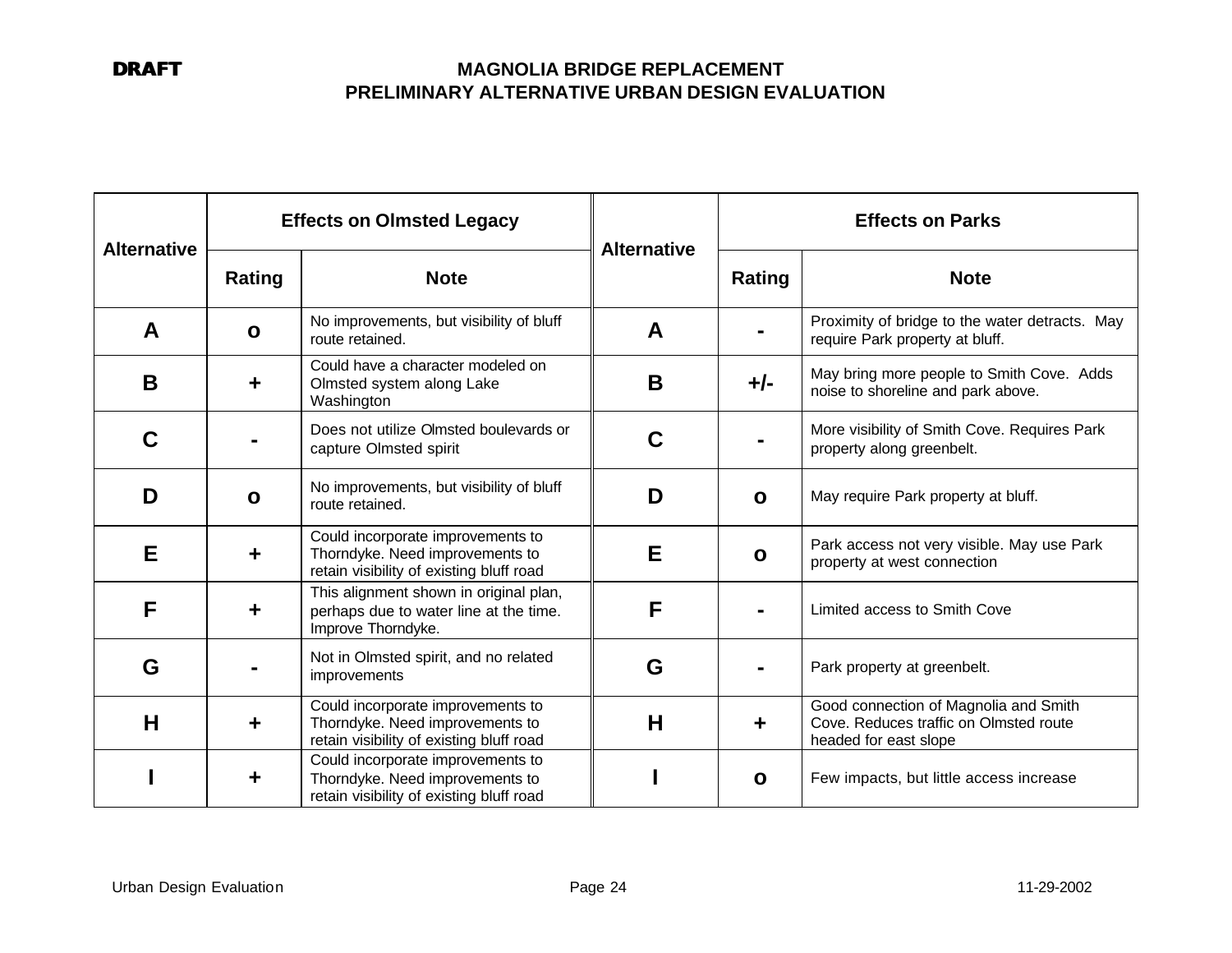| <b>Alternative</b> | <b>Support for Transit Oriented</b><br><b>Development</b> |                                                                                                             |  |  |  |
|--------------------|-----------------------------------------------------------|-------------------------------------------------------------------------------------------------------------|--|--|--|
|                    | Rating                                                    | <b>Note</b>                                                                                                 |  |  |  |
| A                  |                                                           | Inhibits cluster development near water<br>and dense Amgen site                                             |  |  |  |
| В                  | ╈                                                         | Surface route could serve multimodal<br>development near water and Amgen                                    |  |  |  |
| C                  | ┿                                                         | Surface route could serve multimodal<br>development near water and Amgen                                    |  |  |  |
| D                  | ÷                                                         | Encourages clustering near water.                                                                           |  |  |  |
| Е                  |                                                           | Bus connections too far north for<br>pedestrian oriented cluster near Amgen<br>and water.                   |  |  |  |
| F                  |                                                           | Does not encourage cluster at south of<br>site.                                                             |  |  |  |
| G                  | ÷                                                         | Access south and north of potential<br>cluster; surface connection in Interbay<br>is flexible.              |  |  |  |
| н                  | ++                                                        | Surface route could serve multimodal<br>cluster; some Magnolia traffic bypasses<br>pedestrian oriented area |  |  |  |
|                    |                                                           | Access south and north of potential<br>cluster; but only half intersection                                  |  |  |  |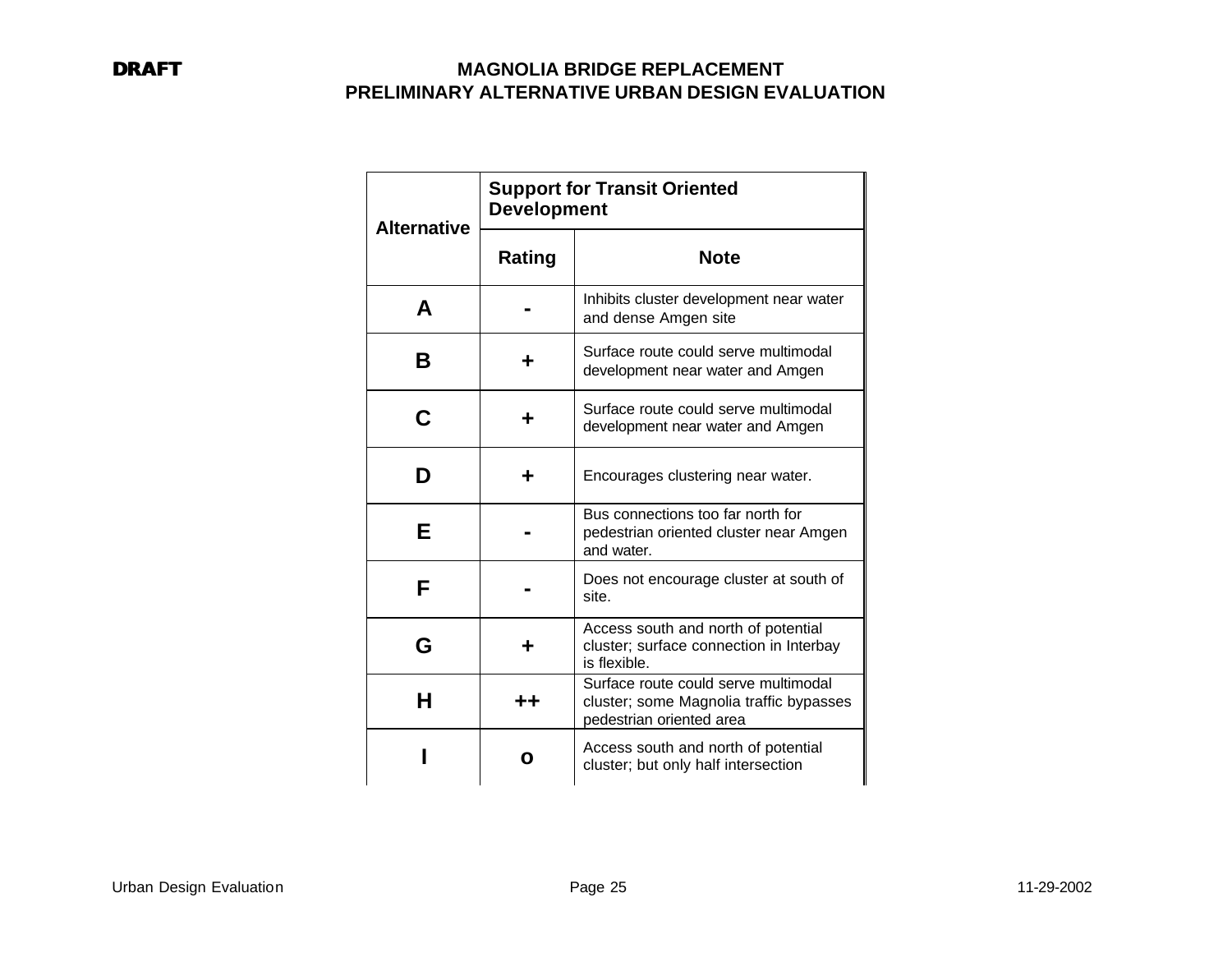| <b>Alternative</b> | <b>Construction Costs</b><br>Replacement | Right-of-Way Costs | <b>Business Relocation</b><br>Costs | <b>Relocation Costs</b><br>Residential       | <b>Mitigation Costs</b> | Fourth Access Costs | Infrastructure Costs<br>Protection of | Secondary Impacts<br><b>Relocation Costs</b><br>on Business | <b>Alternatives for Cost</b><br>Best Ranked<br>Evaluation |
|--------------------|------------------------------------------|--------------------|-------------------------------------|----------------------------------------------|-------------------------|---------------------|---------------------------------------|-------------------------------------------------------------|-----------------------------------------------------------|
| A                  |                                          | $+ +$              | $+ +$                               | $\ddot{}$<br>$\ddot{\phantom{1}}$            | $\ddot{}$               | $\mathbf{o}$        | $\cup$                                | $\cup$                                                      | $\star$                                                   |
| $\, {\bf B}$       | $\mathbf{o}$                             | $\mathbf{o}$       | $+ +$                               | $\mathbf{o}$                                 | $\mathbf{o}$            | $\mathbf{o}$        | $\mathsf{U}$                          | $\bigcup$                                                   | $***$                                                     |
| $\mathbf C$        | $\blacksquare$                           | $\ddot{}$          | $\ddot{\phantom{1}}$                | $+ +$                                        | $\mathbf{o}$            | $\ddagger$          | $\mathsf{U}$                          | $\cup$                                                      | $\star$                                                   |
| D                  | - -                                      | $+ +$              | $\mathbf{o}$                        | $\ddot{\textbf{r}}$<br>÷                     | $\ddagger$              | $\mathbf{o}$        | $\cup$                                | $\bigcup$                                                   |                                                           |
| E                  | $\mathbf{o}$                             |                    | $\ddot{}$                           |                                              | $++$                    | $\mathbf{o}$        | $\cup$                                | $\bigcup$                                                   |                                                           |
| $\mathsf F$        | $+ +$                                    | $+ +$              | $\blacksquare$                      |                                              | $++$                    | $\mathbf{o}$        | $\mathsf{U}$                          | $\cup$                                                      | $***$                                                     |
| G                  | $\mathbf{o}$                             | $\sim$ $\sim$      | $\mathbf{o}$                        | $+ +$                                        | $\mathbf{o}$            | $+ +$               | $\cup$                                | $\bigcup$                                                   | $***$                                                     |
| H                  |                                          | -                  | - -                                 | $\ddot{\phantom{1}}$<br>$\ddot{\phantom{1}}$ | $++$                    | $\mathbf{o}$        | U                                     | $\bigcup$                                                   |                                                           |
| I                  | $\mathbf{o}$                             | ÷                  | $\mathbf{o}$                        |                                              | $++$                    | $\mathbf{o}$        | U                                     | $\cup$                                                      |                                                           |

**LEGEND: - - Highest Potential Costs**

**- High Potential Costs**

**o Average Potential Costs**

 **+ Low Potential Costs**

**+ + Lowest Potential Costs**

 **U Unknown**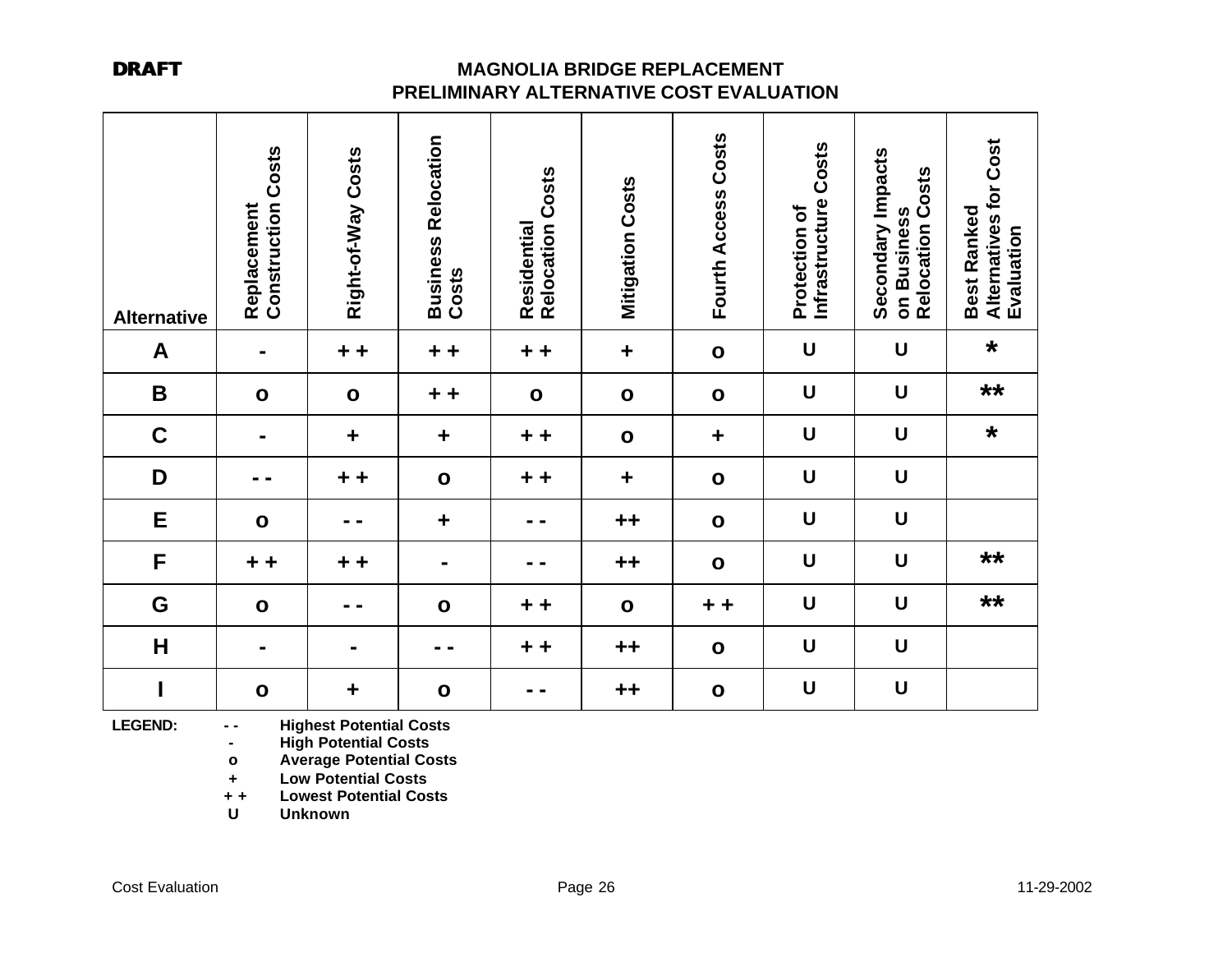| <b>Alternative</b> |               | <b>Replacement Construction Costs</b>                                                                                                                         | <b>Alternative</b> | <b>Right-of-Way Costs</b>                                   |                                                                                   |  |
|--------------------|---------------|---------------------------------------------------------------------------------------------------------------------------------------------------------------|--------------------|-------------------------------------------------------------|-----------------------------------------------------------------------------------|--|
|                    | <b>Rating</b> | <b>Note</b>                                                                                                                                                   |                    | Rating                                                      | <b>Note</b>                                                                       |  |
| A                  |               | Long bridge, short roadway and a<br>temporary bridge & roadway during<br>construction. Relative construction<br>cost is 2.0 as compared to Alt. F.            | A                  | + +                                                         | Lowest estimated right-of-way costs along<br>with Alt. F.                         |  |
| B                  | $\mathbf{o}$  | Medium length bridge, long roadway<br>and a temporary bridge & roadway<br>during construction. Relative<br>construction cost is 1.6 as compared<br>to Alt. F. | B                  | $\mathbf{o}$                                                | Relative estimated right-of-way cost is 1.4<br>as compared to Alternatives A & F. |  |
| C                  |               | Medium length bridge, long roadway<br>and a temporary bridge & roadway<br>during construction. Relative<br>construction cost is 1.9 as compared<br>to Alt. F. | C                  |                                                             | Relative estimated right-of-way cost is 1.3<br>as compared to Alternatives A & F. |  |
| D                  |               | Long bridge, medium length roadway<br>and a temporary bridge & roadway<br>during construction. Relative<br>construction cost is 2.3 as compared<br>to Alt. F. | D                  | $\textcolor{red}{\textbf{+}}$ $\textcolor{red}{\textbf{+}}$ | Relative estimated right-of-way cost is 1.1<br>as compared to Alternatives A & F. |  |
| Е                  | $\mathbf{o}$  | Medium length bridge and short<br>roadway. Relative construction cost<br>is 1.7 as compared to Alt. F.                                                        | Е                  |                                                             | Relative estimated right-of-way cost is 1.7<br>as compared to Alternatives A & F. |  |
| F                  | + +           | Medium length bridge and short<br>roadway. Least expensive<br>construction cost alternative.                                                                  | F                  | + +                                                         | Lowest estimated right-of-way costs along<br>with Alt. A.                         |  |
| G                  | $\mathbf{o}$  | Medium length bridge and roadway.<br>Relative construction cost is 1.7 as<br>compared to Alt. F.                                                              | G                  |                                                             | Relative estimated right-of-way cost is 1.7<br>as compared to Alternatives A & F. |  |
| H                  |               | Medium length bridge and long<br>roadway. Relative construction cost<br>is 1.9 as compared to Alt. F.                                                         | H                  |                                                             | Relative estimated right-of-way cost is 1.5<br>as compared to Alternatives A & F. |  |
|                    | $\mathbf{o}$  | Medium length bridge and short<br>roadway. Relative construction cost<br>is 1.6 as compared to Alt. F.                                                        |                    |                                                             | Relative estimated right-of-way cost is 1.3<br>as compared to Alternatives A & F. |  |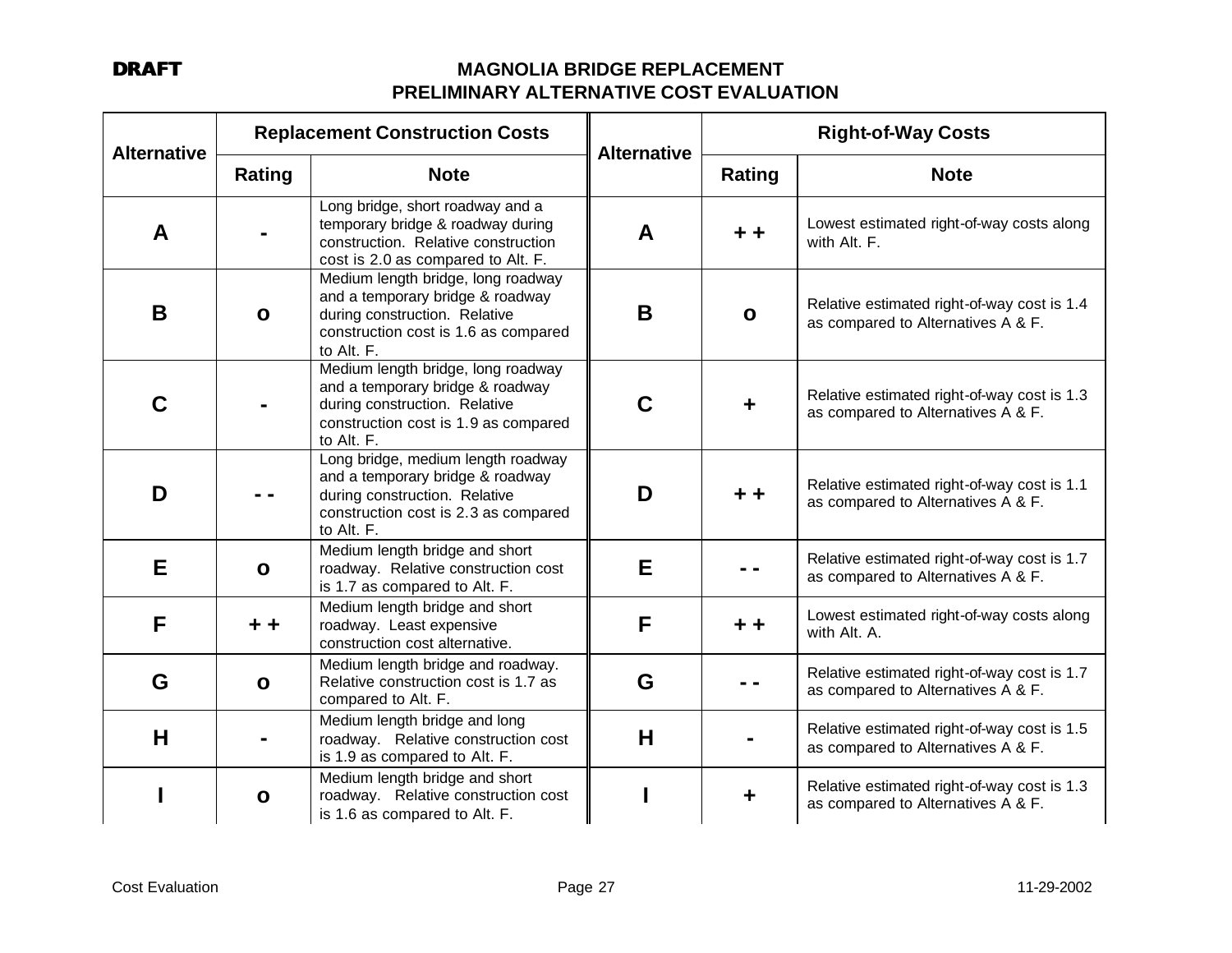| <b>Alternative</b> |               | <b>Business Relocation Costs</b>                                                                                                                                                                     | <b>Alternative</b> | <b>Residential Relocation Costs</b> |                                                                                                                                                          |  |
|--------------------|---------------|------------------------------------------------------------------------------------------------------------------------------------------------------------------------------------------------------|--------------------|-------------------------------------|----------------------------------------------------------------------------------------------------------------------------------------------------------|--|
|                    | <b>Rating</b> | <b>Note</b>                                                                                                                                                                                          |                    | Rating                              | <b>Note</b>                                                                                                                                              |  |
| A                  | + +           | No business displacements<br>identified.                                                                                                                                                             | A                  |                                     | No residential displacements identified.                                                                                                                 |  |
| B                  |               | No business displacements<br>identified.                                                                                                                                                             | B                  | $\mathbf{o}$                        | Could displace up to 9 single-family<br>residential structures along the shoreline<br>west of the Elliott Bay Marina.                                    |  |
| $\mathbf C$        | ÷.            | Displace at least 1 existing business<br>on Port of Seattle properties                                                                                                                               | C                  |                                     | No residential displacements identified.                                                                                                                 |  |
| D                  | $\mathbf{o}$  | Displace 1 business on Port<br>properties and portions of 2<br>businesses east of the rail yard.                                                                                                     | D                  |                                     | No residential displacements identified.                                                                                                                 |  |
| Е                  | ٠             | Wheeler Street ramp would displace<br>at least 1 business fronting the east<br>side of 15th Avenue W.                                                                                                | Е                  |                                     | The Wheeler Street ramp would displace<br>approximately 15 single-family<br>residences and 3 multifamily residential<br>buildings east of 15th Avenue W. |  |
| F                  |               | Wheeler Street ramp would displace<br>at least 1 business fronting the east<br>side of 15th Avenue W. Armory<br>Street ramp may displace 2<br>businesses fronting the east side of<br>15th Avenue W. | F                  |                                     | The Wheeler Street ramp would displace<br>approximately 15 single-family<br>residences and 3 multifamily residential<br>buildings east of 15th Avenue W. |  |
| G                  | $\mathbf{o}$  | The Armory Street ramp may<br>displace 2 businesses fronting the<br>east side of 15th Avenue W.                                                                                                      | G                  |                                     | No residential displacements identified.                                                                                                                 |  |
| H                  |               | Potential to displace 2 existing<br>businesses on Port properties.<br>Armory Street ramp may displace 2<br>businesses fronting the east side of<br>15th Avenue W.                                    | Н                  |                                     | No residential displacements identified.                                                                                                                 |  |
|                    | $\mathbf{o}$  | The Armory Street ramp may<br>displace 2 businesses fronting the<br>east side of 15th Avenue W.                                                                                                      |                    |                                     | Potential for full or partial displacement of<br>7 multifamily buildings along Boston<br>Street, east of Thorndyke Avenue.                               |  |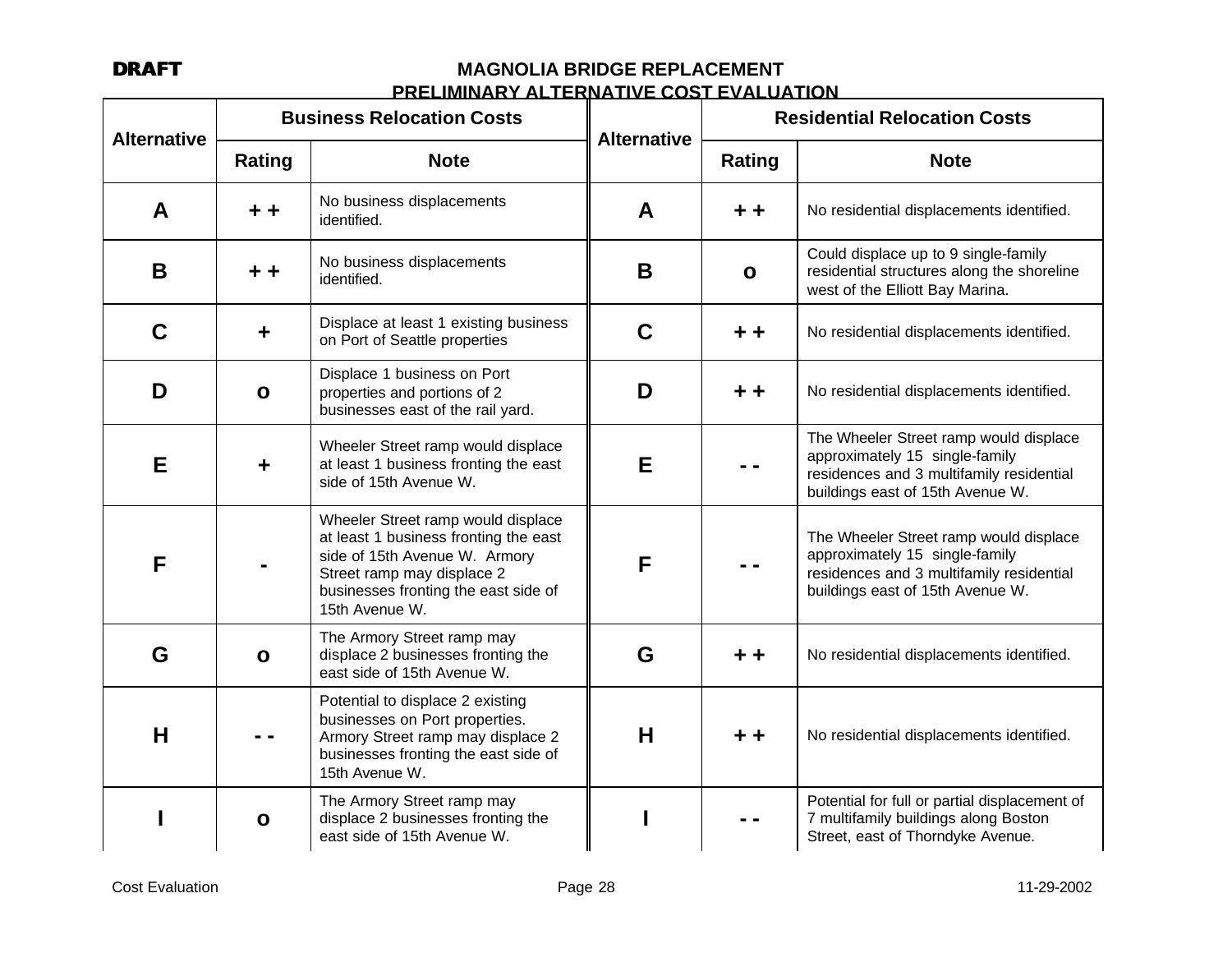| <b>Alternative</b> |              | <b>Mitigation Costs</b>                                                                                                                 | <b>Alternative</b> | <b>Fourth Access Costs</b> |                                                                                         |  |
|--------------------|--------------|-----------------------------------------------------------------------------------------------------------------------------------------|--------------------|----------------------------|-----------------------------------------------------------------------------------------|--|
|                    | Rating       | <b>Note</b>                                                                                                                             |                    | Rating                     | <b>Note</b>                                                                             |  |
| A                  | ╋            | Medium environmental mitigation<br>costs due to limited earthwork on<br>Port and Railroad property.                                     | A                  | $\mathbf{o}$               | Requires approximately 4400 feet of<br>north-south surface roadway on Port<br>property. |  |
| B                  | $\mathbf{o}$ | Highest environmental mitigation<br>costs due to extensive earthwork on<br>Port and Railroad property plus work<br>along the shoreline. | B                  | $\mathbf{o}$               | Requires approximately 4400 feet of<br>north-south surface roadway on Port<br>property. |  |
| C                  | $\mathbf{o}$ | Higher environmental mitigation costs<br>due to extensive earthwork on Port<br>and Railroad property.                                   | C                  | ٠                          | Requires approximately 1800 feet of<br>north-south surface roadway on Port<br>property. |  |
| D                  | ٠            | Medium environmental mitigation<br>costs due to limited earthwork on<br>Port and Railroad property.                                     | D                  | $\mathbf{o}$               | Requires approximately 4400 feet of<br>north-south surface roadway on Port<br>property. |  |
| Е                  | $++$         | Lower environmental mitigation costs<br>due to limited earthwork on Port and<br>Railroad property.                                      | E                  | $\mathbf{o}$               | Requires approximately 4400 feet of<br>north-south surface roadway on Port<br>property. |  |
| F                  | $++$         | Lower environmental mitigation costs<br>due to limited earthwork on Port and<br>Railroad property.                                      | F                  | $\mathbf{o}$               | Requires approximately 4400 feet of<br>north-south surface roadway on Port<br>property. |  |
| G                  | $\mathbf{o}$ | Higher environmental mitigation costs<br>due to extensive earthwork on Port<br>and Railroad property                                    | G                  |                            | Alternative provides a fourth access<br>without additional costs.                       |  |
| H                  | $++$         | Lowest environmental mitigation<br>costs due to limited earthwork on<br>Port and Railroad property.                                     | H                  | $\mathbf{o}$               | Requires approximately 4400 feet of<br>north-south surface roadway on Port<br>property. |  |
|                    | $+ +$        | Lower environmental mitigation costs<br>due to limited earthwork on Port and<br>Railroad property.                                      |                    | $\mathbf{o}$               | Requires approximately 4400 feet of<br>north-south surface roadway on Port<br>property. |  |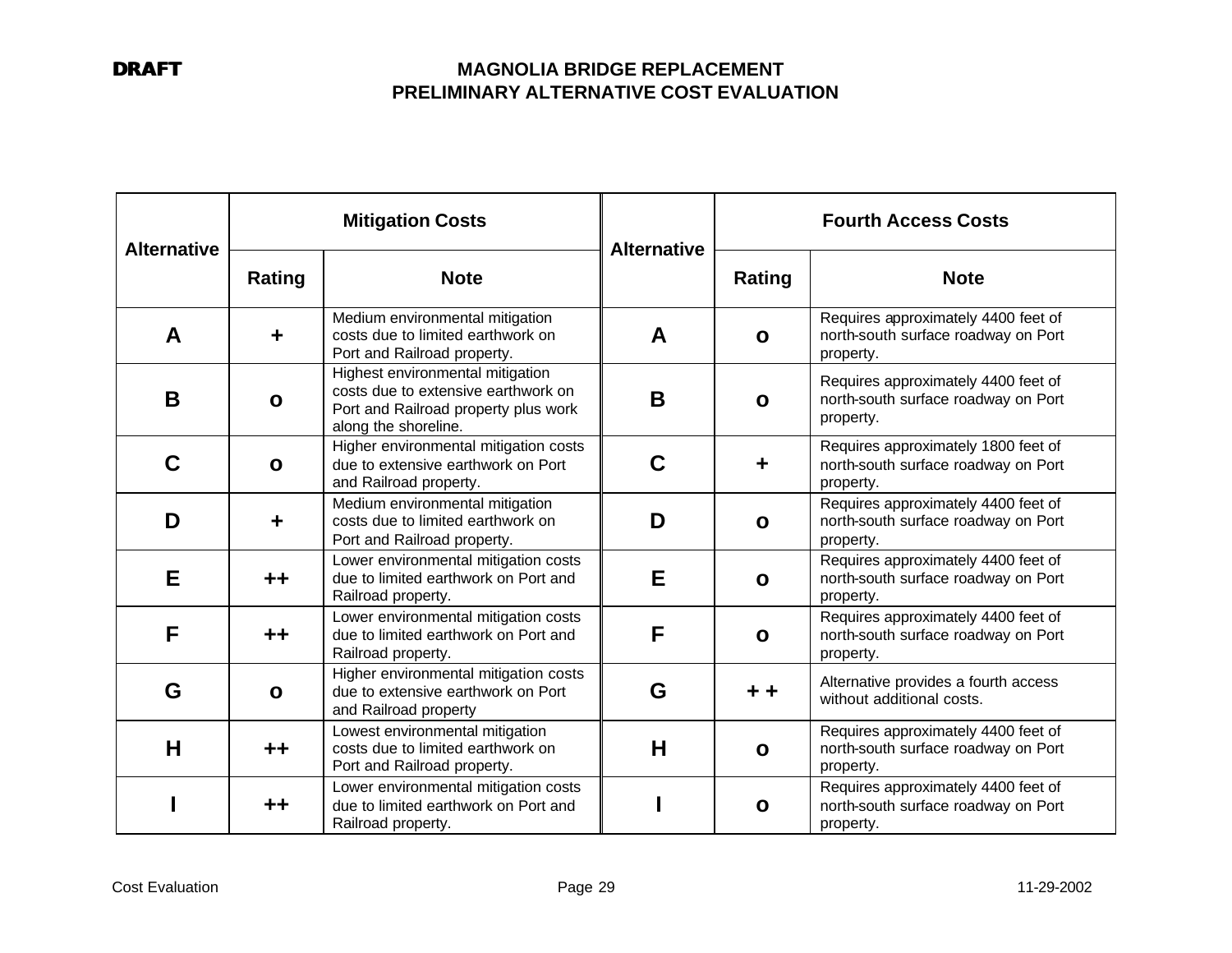| <b>Alternative</b> |              | <b>Protection of Infrastructure Costs</b>                                    | <b>Alternative</b> | <b>Secondary Impacts on Business</b><br><b>Relocation Costs</b> |                                                                              |  |
|--------------------|--------------|------------------------------------------------------------------------------|--------------------|-----------------------------------------------------------------|------------------------------------------------------------------------------|--|
|                    | Rating       | <b>Note</b>                                                                  |                    | Rating                                                          | <b>Note</b>                                                                  |  |
| A                  | U            | Insufficient information available to<br>rate alternative for this category. | A                  | U                                                               | Insufficient information available to rate<br>alternative for this category. |  |
| B                  | U            | Insufficient information available to<br>rate alternative for this category. | B                  | U                                                               | Insufficient information available to rate<br>alternative for this category. |  |
| C                  | $\mathbf{U}$ | Insufficient information available to<br>rate alternative for this category. | C                  | U                                                               | Insufficient information available to rate<br>alternative for this category. |  |
| D                  | U            | Insufficient information available to<br>rate alternative for this category. | D                  | U                                                               | Insufficient information available to rate<br>alternative for this category. |  |
| Е                  | U            | Insufficient information available to<br>rate alternative for this category. | Е                  | U                                                               | Insufficient information available to rate<br>alternative for this category. |  |
| F                  | U            | Insufficient information available to<br>rate alternative for this category. | F                  | U                                                               | Insufficient information available to rate<br>alternative for this category. |  |
| G                  | U            | Insufficient information available to<br>rate alternative for this category. | G                  | U                                                               | Insufficient information available to rate<br>alternative for this category. |  |
| H                  | U            | Insufficient information available to<br>rate alternative for this category. | Н                  | U                                                               | Insufficient information available to rate<br>alternative for this category. |  |
|                    | U            | Insufficient information available to<br>rate alternative for this category. |                    | U                                                               | Insufficient information available to rate<br>alternative for this category. |  |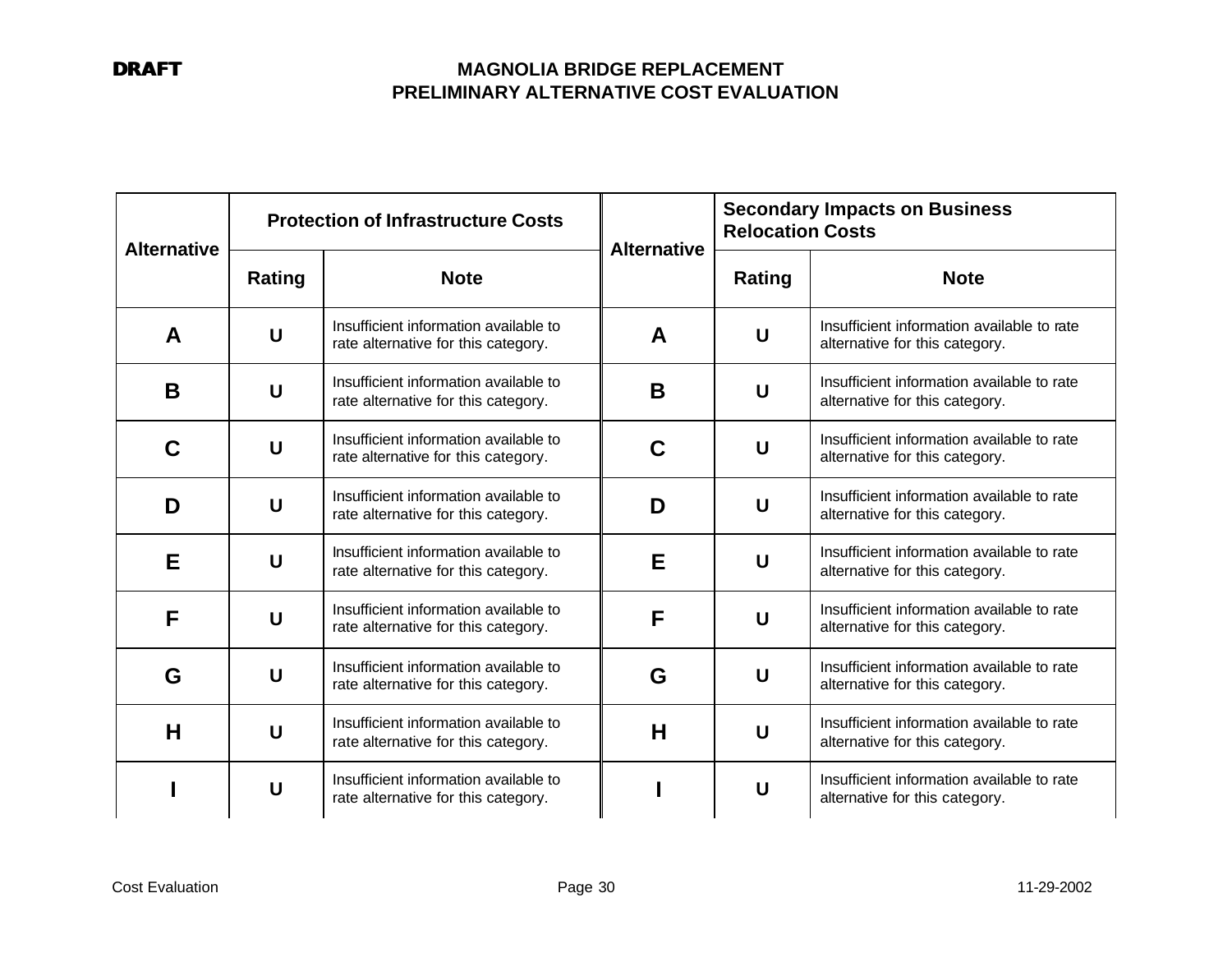# **ENVIRONMENTAL CRITERIA**

**Air Quality** Transportation system air quality impacts are often associated with emissions of idling vehicles at roadway intersections or in slow-moving traffic. Based on the results of the traffic analyses in Task 2.D, project alternatives will be evaluated based on outputs from preliminary traffic modeling including vehicle miles traveled, volume to capacity ratios, and speeds.

**Geologic Hazards** Potential earth and soils impacts associated with each alternative will be evaluated in terms of the amount of proposed right-of-way that would be located in steep slope hazard areas, erosion hazard areas, seismic hazard areas, or other geotechnically sensitive areas (as defined by the City of Seattle).

**Habitat** Potential impacts to plant and animal species will be evaluated for each alternative based on Threatened, Endangered and Sensitive Species occurrence information obtained through consultation with USFWS, NMFS, WDFW, and DNR. Information to be evaluated will include the number and type of Threatened, Endangered, Candidate, Priority, or other sensitive plant or animal species known to occur in or use the project area, and whether the project would be located in or near any designated critical habitat.

**Wetlands** Potential impacts to wetlands will be evaluated based on the number, size, and quality of affected wetlands, and the corresponding mitigation requirements that would be imposed for each alternative. The wetland evaluation will include a review of City of Seattle critical area maps, US Fish and Wildlife Service NWI maps, aerial photographs, and a reconnaissance-level site visit.

**Shorelines** Consistency of the alternative alignment with regulations for shorelines as designated in the City of Seattle's Shoreline Master Program and SMC 23.60.

Water Quality/Stormwater **Potential impacts to water quality associated with stormwater runoff during project** construction and operation will be evaluated for each alternative. The evaluation of potential water quality effects will based on the total amount of impervious surface generated for each alternative within the project termini.

**Culture and Historic Resources** Potential impacts to archaeological, historical and cultural resources will be evaluated for each alternative based on a review of the National Register of Historic Places, and information obtained in consultation with the State Historic Preservation Officer (SHPO), the City of Seattle, and appropriate Indian Tribes.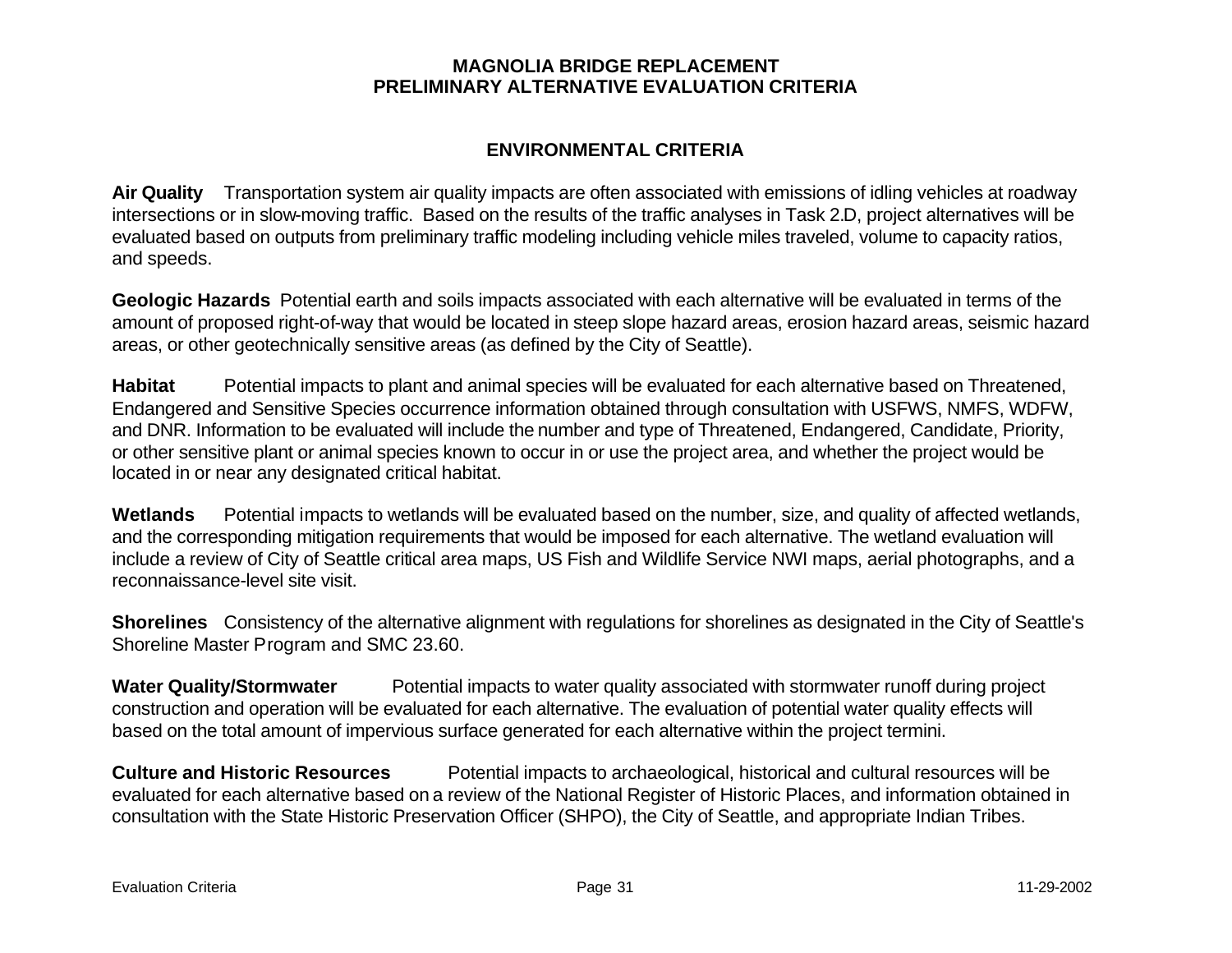**Hazardous and Problem Waste** Based on consultation with WSDOT Environmental Affairs, Department of Ecology, the WSDOT Environmental GIS Workbench, and available maps from the City of Seattle, parcels containing identified CERCLA (Superfund) sites, RCRA sites, and Toxic Cleanup Program sites will be identified. Project alternatives will be evaluated based on a) the total area of designated sites that would be disturbed by project construction, and b) collective judgment of the Design Team as to the potential extent of required remediation.

**Displacements** Based on a review of aerial photos and alternative alignment drawings, the number of residential, commercial and community facility displacements (existing uses within the alternative ROW) will be estimated. Potential displacement impacts will be based on the number, type and size of such uses within the ROW that would require relocation.

**Public Lands** The number, approximate acreage and type of facility will be evaluated for any publicly owned parks, recreation areas, wildlife and waterfowl refuges; sites that are on or eligible for the National Register of Historic Places; historic bridges; and bikeways as identified in Section 4(f) of the Transportation Act of 1966 and/or 23 CFR 771.135. Potential impacts to 4(f) resources will be evaluated for each alternative based on the number and/or approximate area of any resources located within or adjacent to the proposed ROW.

**Noise** The noise evaluation will use "Proximity Effects" criteria to evaluate the potential for disruptive impacts to existing uses and activities during project operation as a result of being located near the proposed project. While it is not possible to fully evaluate the nature or degree of proximity effects during the screening phase of alternatives analysis, the relative potential for disruptive impacts can be estimated based on the number of existing uses that would be located within a fixed distance from the roadway. Based on a review of aerial photos and alternative alignment drawings, the number of existing uses (residences, businesses, civic and community facilities) that are located within 500 feet of the roadway edge of pavement (EOP), will be estimated for each alternative. The 500-foot distance is consistent with the effective distance for transportation noise modeling as recognized by FHWA.

# **TRANSPORTATION CRITERIA**

**Magnolia Street Motor Vehicle Traffic Impacts** Relative impacts to existing street circulation based on the degree of change required for the alignment. This is a measure of the potential of an alignment to shift traffic to/or from arterial routes such as Magnolia Boulevard to other street, particularly local access streets.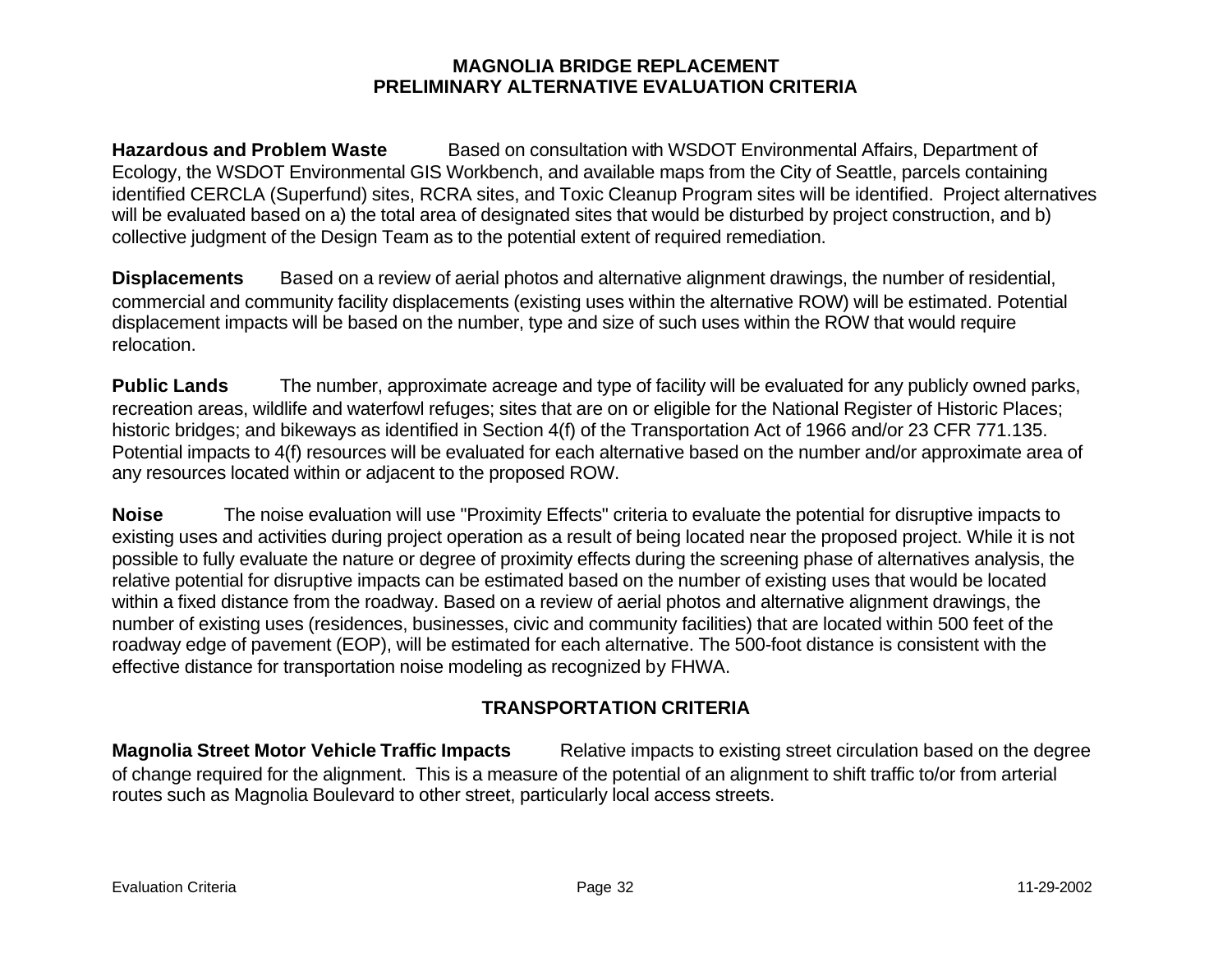**15th W/Elliott W Corridor Motor Vehicle Traffic Impacts** Relative impacts to existing 15th Avenue W/Elliott Avenue W traffic and freight mobility based on modeled effects on traffic flow on 15th Avenue W., Elliot Avenue W, and connecting arterials. Changes in traffic volumes will be evaluated at intersections operating at or near capacity. [Note: Current traffic counts have been made with the W. Galer Street at-grade crossing of the BNSF tracks open between 15th Avenue W. and Alaskan Way W. This crossing will close in early 2003 and traffic using this crossing will shift to the Galer Flyover ramp.]

**Traffic Impact During Construction** Relative disruption of existing traffic on the existing bridge during construction of the bridge replacement. This criterion assumes the existing Magnolia Bridge will remain in operation during most of the construction of the replacement bridge. The evaluation will consider the duration of any periods of temporary route closure, the location of the closures, and the use of the affected roadway(s).

**Motor Vehicular Access to Magnolia** Provisions for enhanced access to/from Magnolia. Consideration is given to the directness of travel between Magnolia and 15th Ave/Elliott, the quality of travel (e.g. grade separations vs. signalized intersections); and the provision for additional access routes. The number and quality of access routes will be considered.

**Motor Vehicular Access to Waterfront From the 15th W/Elliott W** Relative service of vehicular traffic to the waterfront (Smith Cove Park and marina area) to and from the east. Alternatives will be evaluated on the directness of the access (estimated travel distance), the quality of travel (e.g. grade separations vs. signalized intersections), and how clear the route is likely to meet driver expectations.

**Motor Vehicular Access to Waterfront From Magnolia** Relative service of vehicular traffic to the waterfront (Smith Cove Park and marina area) to and from the west. There is no current direct access from Magnolia Bluff to the park and marina. The Magnolia Bridge has a pair of ramps to and from the east that provide access to park and marina. These ramps can only be accessed from the west by going to 15th Avenue W and then back west on the Magnolia Bridge. This evaluation criterion will measure the effectiveness of an alternative in providing park and marina access from the bluff. Effectiveness will be determined by travel time.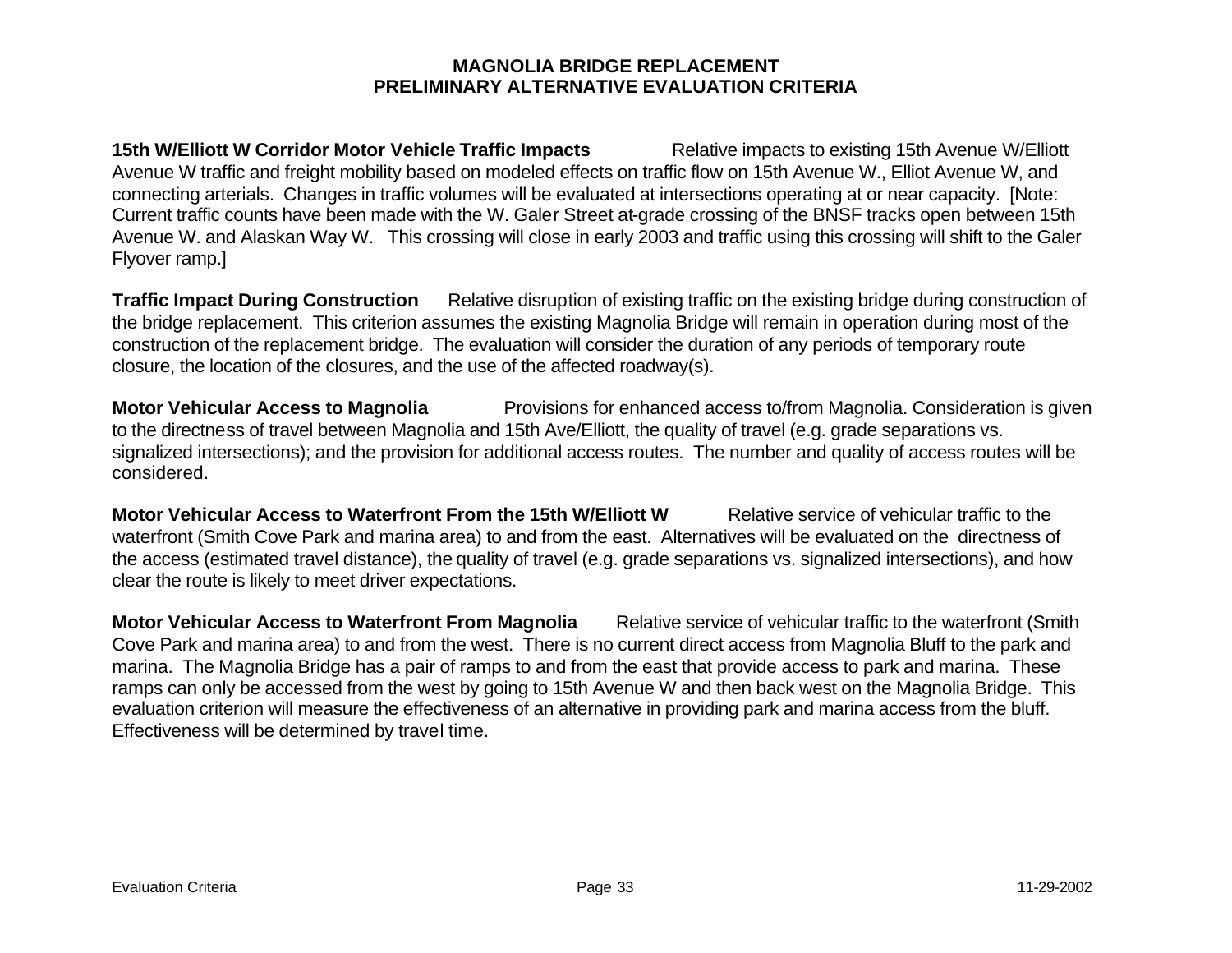**Motor Vehicular Access to Port Property** Relative service of freight and general vehicular traffic to and from Port property to the 15th Avenue W/Elliot Avenue W corridor. This evaluation will assume the W Galer Street at-grade crossing of the BNSF Railway has been closed (scheduled for early 2003). Effects of project alternatives on Port access will primarily consider Terminal 91 facilities, but will also consider access to Port facilities south of W Galer Street. Access evaluation will consider shared use of all or portions of the Galer Flyover and any other access project by or affected by a bridge replacement alternative.

**Emergency Service Impacts** Relative impacts to access for service emergency vehicles including police, fire and medical services. Impacts will be evaluated based on directness of travel and expected response time.

**Bicycle & Pedestrian Connections** Relative service of connections for bicycles and pedestrians. The criterion will address the directness and ease of travel of new non-motorized facilities provided by the project and project effect on and connections to the existing trails along the east and west sides of the Terminal 91 property, the Magnolia signed bicycle route (on Magnolia Boulevard, Thorndyke Avenue W, 20th Avenue W, and other streets), and the north-south trail connecting North Magnolia through Interbay.

**Transit Connections** The alignment alternatives effect on transit operations will be determined by reviewing existing use of the Magnolia Bridge by King County Metro Routes 19, 24, and 33, and 15th Avenue W/Elliot Avenue W by Routes 15 and 18, and estimating potential transit travel time impact. Travel time impacts will be considered for vehicles (operating costs) and transit riders. Compatibility with the proposed Green Line monorail, waterfront street car, and potential commuter rail access will be considered.

**Impacts to the Railroad** Relative impacts to the railroad operations and capacity of the alignment. This criterion will consider potential impacts to BNSF Railway facilities from project roadway alignments and structure crossings. Crossings will consider bridge column placement and the required clearances between structure protection crash walls and yard and mainline tracks. The acceptability of facility impacts (track displacement or relocation) will be considered.

# **URBAN DESIGN CRITERIA**

**Effects on Magnolia Neighborhood** Includes increases and decreases of traffic on neighborhood streets, any need to take properties, changes (positive or negative) to street character, ability to serve areas with growth potential in the future.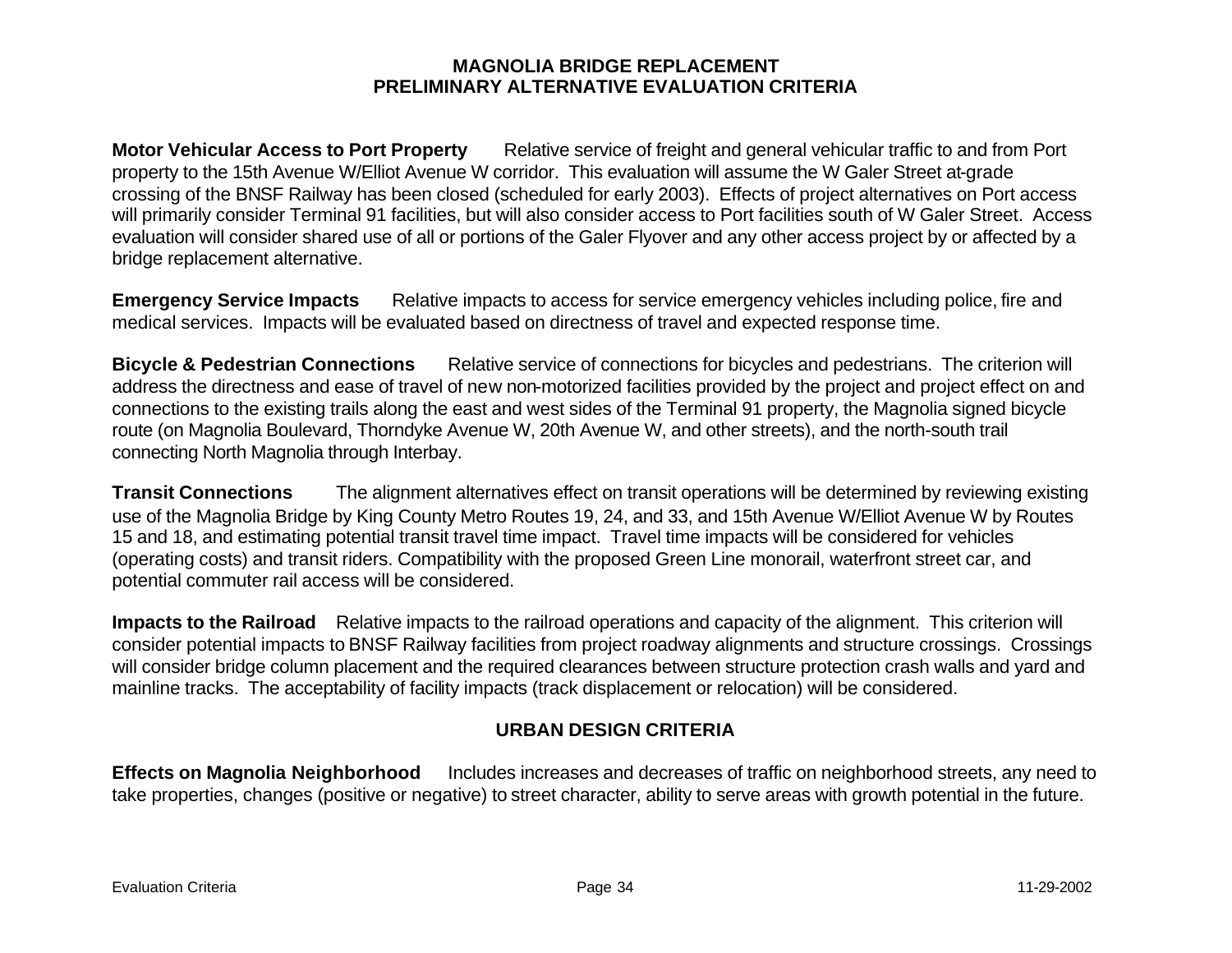**Effects on Magnolia Village** Increase or decrease in accessibility and visibility of the Village for vehicles. Impacts on pedestrian character in the Village.

**Effects on Interbay** Providing access to undeveloped parcels in order to support future desired job opportunities and economic development. Consideration of impacts on existing uses and phasing, the contiguous nature of parcels, and connections to an internal circulation system in the Interbay properties. Effects of the transportation system on the best use of property in relationship to the water, the greenbelt, and the railroad.

**Effects on 15th Avenue Corridor** Impact on the land use potential and the character of the 15th Avenue corridor.

**View** View impacts from ground level and from the nearby neighborhoods, as well as view potential from the bridge deck and as an entry into Magnolia.

**Effects on Quality of Shoreline** Impact on the character of the Elliott Bay shoreline. Location, safety and character of connections along the waterfront for all modes. Ability of new infrastructure to support public uses along the shoreline in terms of both access and configuration.

**Effects on Olmsted Legacy** Degree to which the alternative supports the spirit of Olmsted's planning for this important piece of the original plan. Clarifying and improving Olmsted linkages for the public benefit.

**Effects on Parks** Ability of new infrastructure to support new and existing park uses in terms of both access and configuration. (Environmental issues considered elsewhere).

**Support for Transit Oriented Development** Ability of transportation infrastructure to support future multi-modal use, connect between potential modes, and create a functional pedestrian realm in future development.

# **COST CRITERIA**

**Replacement Construction Costs** Relative construction costs of bridges and retaining walls based on areas and lengths with consideration of long span and deep foundations plus relative construction costs of surface roadways based on areas and lengths with consideration of depth of embankments plus relative costs of provide an alternative route during construction for those alternatives that require removal of existing bridge prior to completion of new replacement facility.